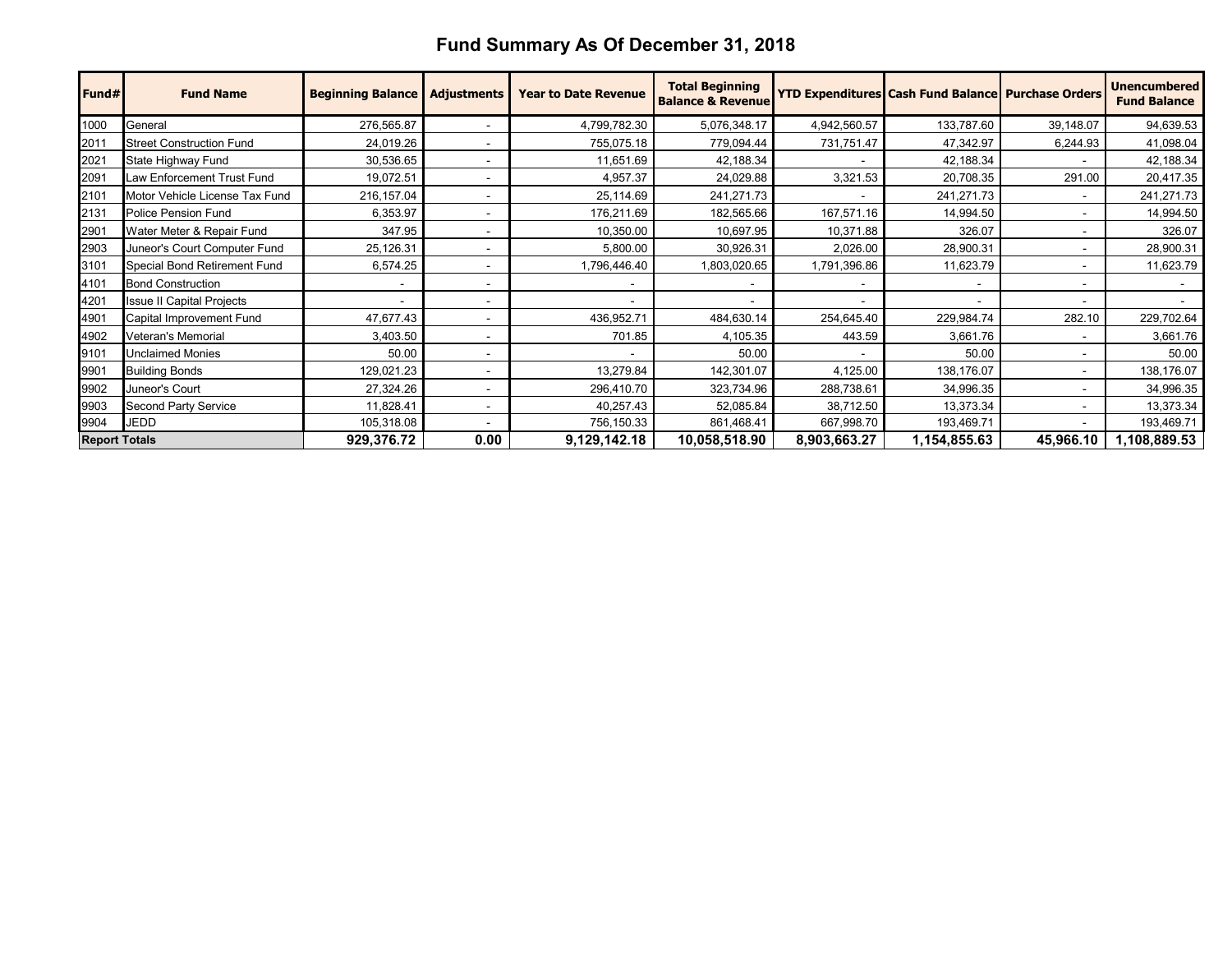| <b>ACCOUNT #</b>                     | <b>ACCOUNT</b>                                                                  | 2016<br><b>Actual</b> | 2017<br><b>Actual</b> | 2018<br><b>Budget</b> | 2018<br>Actual        |
|--------------------------------------|---------------------------------------------------------------------------------|-----------------------|-----------------------|-----------------------|-----------------------|
|                                      |                                                                                 |                       |                       |                       |                       |
| <u>GENERAL FUND</u><br>1000-130-0000 | Municipal Income Tax                                                            | 0.00                  | 0.00                  | 0.00                  | 0.00                  |
| 1000-130-0004                        | Municipal Income Tax-ELECTRIC TAX                                               | 5,574.44              | 245.93                | 2,500.00              | 35,008.01             |
| 1000-130-0131                        | Income Tax Withholding                                                          | 2,798,537.67          | 2,548,242.93          | 2,500,000.00          | 2,843,775.68          |
| 1000-130-0132                        | Income Tax Individual                                                           | 362,762.25            | 285,793.29            | 300,000.00            | 257,263.23            |
| 1000-130-0133                        | Income Tax Net Profit                                                           | 789,251.01            | 669,769.79            | 700,000.00            | 596,298.18            |
| 1000-130-0134                        | Municipal Income Tax (PENALTY)                                                  | 0.00                  | 25.00                 | 0.00                  | 0.00                  |
| 1000-190-0000                        | Other - Local Taxes                                                             | 9,505.60              | 9,754.64              | 8,500.00              | 91.08                 |
| 1000-211-0000                        | <b>Local Government Distribution</b>                                            | 25,728.71             | 20,454.16             | 17,693.00             | 20,746.27             |
| 1000-212-0000                        | Local Government Revenue Assistance                                             | 0.00                  | 0.00                  | 0.00                  | 0.00                  |
| 1000-221-0000                        | Inheritance Tax                                                                 | 0.00                  | 0.00                  | 0.00                  | 0.00                  |
| 1000-222-0000                        | Cigarette Tax                                                                   | 74.25                 | 74.25                 | 0.00                  | 86.86                 |
| 1000-224-0000                        | Liquor and Beer Permit Fees                                                     | 4,619.30<br>0.00      | 6,020.70<br>0.00      | 1,000.00<br>0.00      | 4,367.30<br>0.00      |
| 1000-231-0000<br>1000-290-0000       | <b>Commercial Activity Tax</b><br>Other - State Shared Taxes and Permits        | 22,196.58             | 28,569.50             | 20,000.00             | 28,810.68             |
| 1000-390-0000                        | Other - Special Assessments                                                     | 425.00                | 1,729.64              | 164,000.00            | 68,024.60             |
| 1000-411-0000                        | Federal - Restricted                                                            | 0.00                  | 0.00                  | 0.00                  | 0.00                  |
| 1000-422-0000                        | State - Restricted                                                              | 0.00                  | 0.00                  | 0.00                  | 4,840.00              |
| 1000-429-0000                        | <b>Other - State Receipts</b>                                                   | 0.00                  | 0.00                  | 0.00                  | 0.00                  |
| 1000-429-2250                        | Other - State Receipts WC                                                       | 0.00                  | 0.00                  | 0.00                  | 0.00                  |
| 1000-440-0000                        | Grants or Aid                                                                   | 13,825.79             | 12,676.78             | 11,000.00             | 7,232.40              |
| 1000-440-0001                        | <b>Grants or Aid-Community Diversion</b>                                        | 0.00                  | 0.00                  | 0.00                  | 0.00                  |
| 1000-490-0100                        | Intergovernmental                                                               | 0.00                  | 0.00                  | 0.00                  | 0.00                  |
| 1000-512-0016                        | Contracts for Police Prot.(False Alarms)                                        | 800.00                | 450.00                | 600.00                | 150.00                |
| 1000-519-0000                        | <b>Other - General Government Contracts</b>                                     | 0.00                  | 0.00                  | 0.00                  | 0.00                  |
| 1000-522-0000                        | <b>Concession Stands</b>                                                        | 223.00                | 0.00                  | 200.00                | 115.00                |
| 1000-522-1001<br>1000-522-3106       | Concession Stands (Pop Machine)<br>Concession Stands (Parker Program)           | 596.00<br>2,329.00    | 463.00<br>1,298.25    | 600.00<br>2,200.00    | 305.50<br>999.35      |
| 1000-522-3116                        | Concession Stands (New)                                                         | 483.75                | 392.75                | 500.00                | 73.00                 |
| 1000-522-3104                        | <b>Concession Stands - SPECIAL EVENTS</b>                                       | 0.00                  | 0.00                  | 0.00                  | 0.00                  |
| 1000-523-0000                        | <b>Recreation Entry Fees</b>                                                    | 0.00                  | 0.00                  | 0.00                  | 0.00                  |
| 1000-523-3106                        | Recreation Entry Fees-Parker Program                                            | 11,843.00             | 15,851.00             | 13,000.00             | 23,981.00             |
| 1000-523-3107                        | Recreation Entry Fees-Baseball                                                  | 1,065.00              | 800.00                | 1,500.00              | 675.00                |
| 1000-523-3111                        | Recreation Entry Fees-S.O.S.                                                    | 0.00                  | 0.00                  | 0.00                  | 0.00                  |
| 1000-523-3112                        | Recreation Entry Fees- Beach Volleyball                                         | 0.00                  | 0.00                  | 0.00                  | 0.00                  |
| 1000-523-3113                        | Recreation Entry Fees - Travel Baseball                                         | 0.00                  | 0.00                  | 0.00                  | 0.00                  |
| 1000-529-0000                        | Other - Cultural and Recreational Programs                                      | 0.00                  | 0.00                  | 0.00                  | 0.00                  |
| 1000-529-3101                        | <b>Recreational Programs- Trips</b>                                             | 1,213.00              | 1,140.00              | 1,500.00              | 2,260.00              |
| 1000-529-3102                        | Recreational Programs- Exercise                                                 | 0.00                  | 0.00                  | 0.00                  | 0.00                  |
| 1000-529-3104                        | Recreational Programs- Special Events                                           | 3,101.39              | 5,204.60              | 7,500.00              | 1,294.00              |
| 1000-529-3109<br>1000-529-3110       | Recreational Programs- Transportation<br>Recreational Programs- Senior Services | 2,539.00<br>3,059.00  | 4,249.00<br>3.279.00  | 3,500.00<br>2,000.00  | 3,732.00<br>3,265.00  |
| 1000-542-0000                        | Tap Fes                                                                         | 0.00                  | 0.00                  | 0.00                  | 300.00                |
| 1000-542-6202                        | Tap Fees- Sewer                                                                 | 0.00                  | 0.00                  | 0.00                  | 0.00                  |
| 1000-590-0000                        | Other - Charges for Services                                                    | 2,750.00              | 260.00                | 0.00                  | 44.00                 |
| 1000-590-0011                        | Other - Charges for Dispatch                                                    | 137,957.04            | 141,016.20            | 181,696.40            | 181,696.00            |
| 1000-590-0018                        | Other - Police Services                                                         | 3,090.00              | 706.61                | 1,000.00              | 11,899.00             |
| 1000-590-0325                        | Advertising                                                                     | 11,625.00             | 9,900.00              | 12,000.00             | 10,375.00             |
| 1000-590-0410                        | Other - Charges for Services (Bldg. Dept.                                       | 2,545.04              | 2,482.97              | 2,000.00              | 1,990.00              |
| 1000-590-0486                        | Other - Charges for Services{Finance Department}                                | 45,931.83             | 8,240.00              | 24,000.00             | 17,075.42             |
| 1000-590-3100                        | Other - Charges for Services {Banquet Hall Rental}                              | 0.00                  | 5,080.00              | 50,000.00             | 39,776.00             |
| 1000-590-3103                        | Other - Community Room/TGY Rental                                               | 3,000.00              | 5,525.00              | 7,000.00              | 2,600.00              |
| 1000-590-3114                        | Other - Baseball Field Rental                                                   | 525.00                | 800.00                | 500.00                | 150.00                |
| 1000-590-4104<br>1000-590-4105       | <b>Other Charges</b><br>Other - Charges (Structure Plan & Review)               | 3,515.00<br>3,374.00  | 2,336.08<br>2,052.00  | 4,000.00<br>0.00      | 13,772.00<br>2,605.18 |
| 1000-590-5002                        | Other - Attenna Lease                                                           | 0.00                  | 0.00                  | 0.00                  | 0.00                  |
| 1000-611-0000                        | <b>Court Costs</b>                                                              | 66,883.71             | 65,028.81             | 65,000.00             | 73,996.33             |
| 1000-611-0060                        | Court Costs - Auxiliary                                                         | 0.00                  | 4,565.00              | 5,000.00              | 5,720.00              |
| 1000-612-0000                        | <b>Court Fines</b>                                                              | 137,002.55            | 122,875.38            | 220,000.00            | 119,624.27            |
| 1000-612-0060                        | Court Fines - Auxiliary                                                         | 0.00                  | 0.00                  | 0.00                  | 0.00                  |
| 1000-619-0000                        | Other - Fines and Forfeitures                                                   | 5,493.85              | 10,500.00             | 5,000.00              | 4,530.00              |
| 1000-619-0006                        | Restitution                                                                     | 0.00                  | 0.00                  | 0.00                  | 677.12                |
| 1000-619-0017                        | Other - Fines and Forfeitures (Traffic Camera)                                  | 0.00                  | 0.00                  | 0.00                  | 278,267.50            |
| 1000-621-0000                        | Permits                                                                         | 7,445.34              | 7,016.24              | 7,000.00              | 8,711.03              |
| 1000-621-4101                        | Permits (1% to State)                                                           | 164.37                | 189.24                | 200.00                | 97.86                 |
| 1000-621-4102                        | Permits (3% Commercial)                                                         | 201.71                | 238.99                | 300.00                | 135.74                |
| 1000-621-4103                        | Permits (Comm/Industrial)                                                       | 6,637.24              | 7,057.21              | 10,000.00             | 3,493.20              |
| 1000-622-0000                        | Inspections                                                                     | 810.00                | 0.00                  | 1,000.00              | 1,350.00              |
| 1000-623-0000<br>1000-623-4103       | Zoning<br>Zoning - Comm/Industrial                                              | 6,415.00<br>11,417.20 | 6,499.20<br>2,170.00  | 3,000.00<br>7,000.00  | 3,535.00<br>3,385.60  |
|                                      |                                                                                 |                       |                       |                       |                       |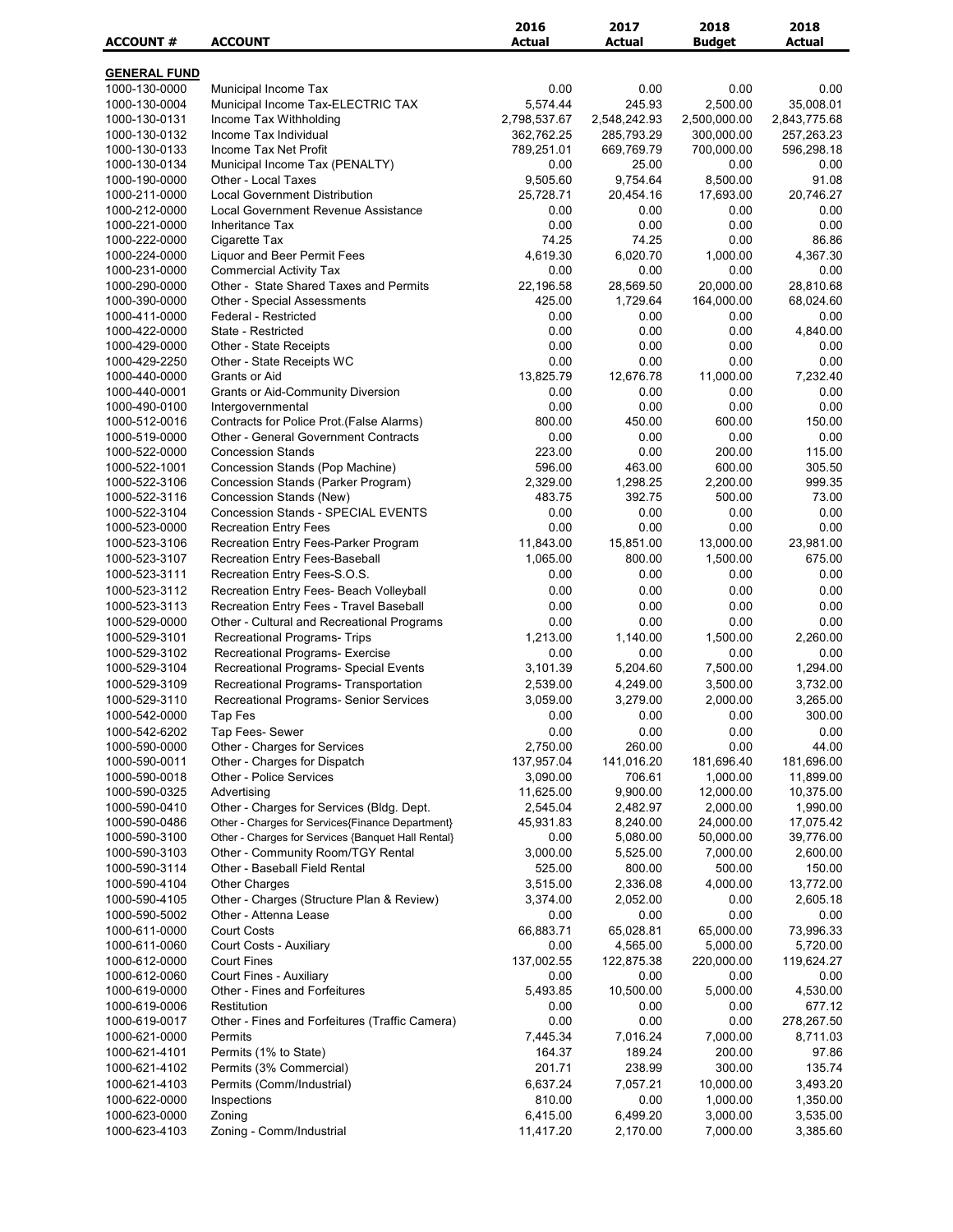| <b>ACCOUNT#</b>                | <b>ACCOUNT</b>                                       | 2016<br>Actual     | 2017<br><b>Actual</b>  | 2018               | 2018<br><b>Actual</b> |
|--------------------------------|------------------------------------------------------|--------------------|------------------------|--------------------|-----------------------|
| 1000-624-0000                  |                                                      | 200.00             | 400.00                 | <b>Budget</b>      |                       |
| 1000-625-0000                  | <b>Street Opening</b><br><b>Cable Franchise Fees</b> | 35,238.93          | 30,227.63              | 0.00<br>35,000.00  | 0.00<br>31,955.79     |
| 1000-629-0000                  | Other - Licenses and Permits                         | 500.00             | 0.00                   | 0.00               | 0.00                  |
| 1000-629-0411                  | Other Licenses and Permits (General)                 | 18,100.00          | 18,215.00              | 15,000.00          | 16,860.00             |
| 1000-690-0000                  | Other - Fines, Licenses and Permits                  | 130.00             | 0.00                   | 0.00               | 0.00                  |
| 1000-690-5225                  | Fire dept permits                                    | 0.00               | 200.00                 | 0.00               | 0.00                  |
| 1000-701-0000                  | Interest- Transferred to Capital                     | 2,679.48           | 4,720.72               | 2,000.00           | 9,684.81              |
| 1000-701-0133                  | Interest (Net Profit)                                |                    |                        | 0.00               | 6.93                  |
| 1000-820-0000                  | <b>Contributions and Donations</b>                   | 602.00             | 3,500.00               | 0.00               | 0.00                  |
| 1000-820-3104                  | <b>Contributions and Donations-Special Events</b>    | 2,125.00           | 2,350.00               | 2,000.00           | 0.00                  |
| 1000-820-3106                  | Contributions and Donations (Parker Program)         | 390.00             | 14.00                  | 350.00             | 0.00                  |
| 1000-820-3107                  | Contributions and Donations-baseball                 | 150.00             | 0.00                   | 0.00               | 0.00                  |
| 1000-820-3111                  | <b>Contributions and Donations - SOS</b>             | 0.00               | 0.00                   | 0.00               | 0.00                  |
| 1000-891-0000                  | Other - Miscellaneous Operating                      | 20.00              | 8,674.85               | 3,000.00           | 41,810.06             |
| 1000-891-5001                  | Other - Miscellaneous Recycling                      | 0.00               | 0.00                   | 0.00               | 0.00                  |
| 1000-892-0000                  | Other - Miscellaneous Non-Operating                  | 31,498.82          | 25,005.26              | 0.00               | 1,749.01              |
| 1000-892-0002                  | Other - Miscellaneous                                | 3.13               | 10.00                  | 0.00               | 87.85                 |
| 1000-892-0003                  | Other - Prisoner Housing                             | 0.00               | 0.00                   | 0.00               | 0.00                  |
| 1000-892-0005                  | Printing/Advertising Directory                       | 58.97              | 185.22                 | 0.00               | 44.46                 |
| 1000-892-0009                  | Other - Vehicle Release                              | 4,745.50           | 6,950.00               | 6,000.00           | 7,615.00              |
| 1000-892-0014                  | Other - Title Search                                 | 10.00<br>854.00    | 0.00<br>631.00         | 100.00<br>800.00   | 0.00<br>768.00        |
| 1000-892-3105<br>1000-892-3110 | Garage Sale<br><b>Senior Services</b>                | 0.00               | 0.00                   | 0.00               | 0.00                  |
| 1000-931-0000                  | Transfers - In                                       | 391,560.99         | 485,788.60             | 400,000.00         | 0.00                  |
| 1000-941-0000                  | Advances - In                                        | 0.00               | 0.00                   | 0.00               | 0.00                  |
| 1000-961-0000                  | Sale of Fixed Assets                                 | 0.00               | 0.00                   | 0.00               | 0.00                  |
| 1000-961-0018                  | Sale of Fixed Assets{POLICE SERVICES}                | 0.00               | 0.00                   | 0.00               | 0.00                  |
|                                | TOTAL GENERAL FUND                                   | 5,005,403.44       | 4,607,895.42           | 4,827,739.40       | 4,799,782.30          |
| <b>S.C.M.R.</b>                |                                                      |                    |                        |                    |                       |
| 2011-225-0000                  | Gasoline Tax (State)                                 | 112,069.70         | 115,022.25             | 110,000.00         | 114,360.82            |
| 2011-430-0000                  | License Tax - County Levied                          | 55,503.79          | 64,045.30              | 53,000.00          | 59,620.11             |
| 2011-440-0000                  | Grants or Aid (Non-Federal or State)                 | 0.00               | 0.00                   | 0.00               | 800.00                |
| 2011-701-0000                  | Interest- Transferred to Capital                     | 0.00               | 0.00                   | 0.00               | 0.00                  |
| 2011-892-0000                  | Other - Miscellaneous Non-Operating                  | 1,992.75           | 1,176.95<br>500,000.00 | 0.00               | 294.25                |
| 2011-931-0000<br>2011-941-0000 | Transfers in- General Fund<br>Advances - In          | 660,000.00<br>0.00 | 0.00                   | 500,000.00<br>0.00 | 580,000.00<br>0.00    |
| 2011-961-0000                  | Sale of Fixed Assets                                 | 0.00               | 0.00                   | 0.00               | 0.00                  |
|                                |                                                      |                    |                        |                    |                       |
| <b>STATE HIGHWAY</b>           |                                                      |                    |                        |                    |                       |
| 2021-225-0000                  | Gasoline Tax (State)                                 | 9.086.76           | 5.659.65               | 8,000.00           | 8,592.63              |
| 2021-430-0000                  | License Tax - County Levied                          | 7,525.96           | 4,456.68               | 6,000.00           | 3,059.06              |
| 2021-701-0000                  | Interest                                             | 0.00               | 0.00                   | 0.00               | 0.00                  |
| 2021-941-0000                  | Advances - In                                        | 0.00               | 0.00                   | 0.00               | 0.00                  |
| <b>LEFT</b>                    |                                                      |                    |                        |                    |                       |
| 2091-413-0000                  | Federal - Pass Through Grants                        | 0.00               | 0.00                   | 0.00               | 0.00                  |
| 2091-422-0000                  | State - Pass Through Grants                          | 0.00               | 0.00                   | 0.00               | 0.00                  |
| 2091-612-0000                  | <b>Court Fines</b>                                   | 1,530.00           | 1,770.00               | 3,000.00           | 520.00                |
| 2091-619-0000                  | Other - Fines and Forfeitures                        | 392.00             | 140.00                 | 1,000.00           | 1,286.37              |
| 2091-820-0000                  | <b>Contributions and Donations</b>                   | 0.00               | 0.00                   | 0.00               | 0.00                  |
| 2091-931-0000                  | Transfers - In                                       | 0.00               | 0.00                   | 0.00               | 0.00                  |
| 2091-961-0000                  | Sale of Fixed Assets                                 | 3,463.81           | 18,193.10              | 5,000.00           | 3,151.00              |
| <b>MOTOR VEHICLE</b>           |                                                      |                    |                        |                    |                       |
| 2101-290-0000                  | Other - State Shared Taxes and Permits               | 25,873.71          | 21,825.61              | 25,000.00          | 25,114.69             |
| 2101-701-0000                  | Interest- Transferred to Capital                     | 0.00               | 0.00                   | 0.00               | 0.00                  |
| 2101-931-0000                  | Transfers - In                                       | 0.00               | 0.00                   | 0.00               | 0.00                  |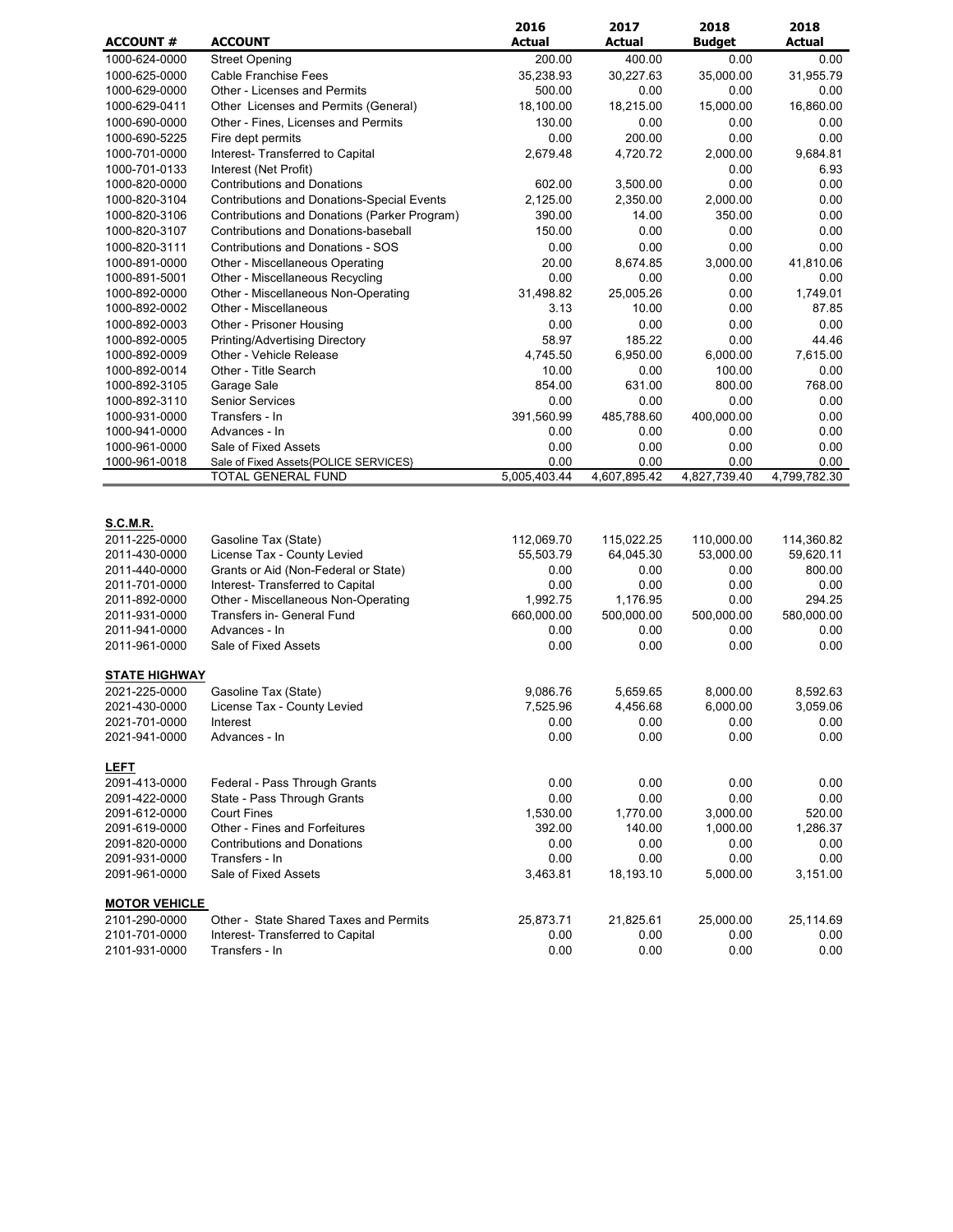|                                |                                                                    | 2016          | 2017             | 2018           | 2018           |
|--------------------------------|--------------------------------------------------------------------|---------------|------------------|----------------|----------------|
| <b>ACCOUNT #</b>               | <b>ACCOUNT</b>                                                     | <b>Actual</b> | <b>Actual</b>    | <b>Budget</b>  | <b>Actual</b>  |
| <b>POLICE PENSION</b>          |                                                                    |               |                  |                |                |
| 2131-110-0000                  | General Property Tax - Real Estate                                 | 34,936.91     | 38,394.80        | 45,000.00      | 43,054.23      |
| 2131-120-0000                  | <b>Tangible Personal Property Tax</b>                              | 0.00          | 0.00             | 0.00           | 0.00           |
| 2131-120-0020                  | Tangible Personal Prop Tac (CAT Tax)                               | 0.00          | 0.00             | 0.00           | 0.00           |
| 2131-190-0000                  | Other - Local Taxes                                                | 3,200.46      | 3,158.23         | 0.00           | 3,157.46       |
| 2131-231-0000                  | Property Tax Rollbacks                                             | 0.00          | 0.00             | 0.00           | 0.00           |
| 2131-290-0000                  | Other - State Shared Taxes & Permit                                | 0.00          | 0.00             | 0.00           | 0.00           |
| 2131-931-0000                  | Transfers - In                                                     | 150,000.00    | 120,000.00       | 115,000.00     | 130,000.00     |
| <b>WATER METER REPAIR FUND</b> |                                                                    |               |                  |                |                |
| 2901-542-0000                  | Tap Fees                                                           | 400.00        | 150.00           | 0.00           | 150.00         |
| 2901-701-0000                  | Interest                                                           | 0.00          | 0.00             | 0.00           | 0.00           |
| 2901-931-0000                  | Transfers - In                                                     | 9,000.00      | 9,000.00         | 10,200.00      | 10,200.00      |
| <b>MAYOR'S COURT COMPUTER</b>  |                                                                    |               |                  |                |                |
| 2903-612-0000                  | <b>Court Fines</b>                                                 | 6,030.00      | 5,490.00         | 6,000.00       | 5,800.00       |
|                                |                                                                    |               |                  |                |                |
| 3101-390-0000                  | <b>SPECIAL BOND RETIREMENT FUND</b><br>Other - Special Assessments | 0.00          | 0.00             | 0.00           | 0.00           |
|                                | Transfer In - Capital                                              | 0.00          | 0.00             | 0.00           | 0.00           |
| 3101-701-0000                  | Interest- Transferred to Capital                                   | 0.00          | 0.00             | 0.00           | 0.00           |
| 3101-892-0000                  | Other- Misc. Non-Operating                                         | 9,828.00      | 0.00             | 0.00           | 0.00           |
| 3101-911-4905                  | <b>BONDS</b>                                                       | 0.00          | 12,654.00        | 0.00           | 9,446.40       |
| 3101-921-0000                  | Sale of Notes                                                      | 1,170,000.00  | 1,710,000.00     | 1,640,000.00   | 1,640,000.00   |
| 3101-931-0000                  | Transfers - In                                                     | 170,000.00    | 50,000.00        | 70,000.00      | 147,000.00     |
|                                |                                                                    |               |                  |                |                |
| <b>THIRD PARTY</b>             |                                                                    |               |                  |                |                |
| 4101-892-0000                  | Other - Miscellaneous Non-Operating                                | 0.00          | 0.00             | 0.00           | 0.00           |
| 4101-892-3110                  | Other - Miscellaneous                                              | 0.00          | 0.00             | 0.00           | 0.00           |
| 4101-931-0000                  | Transfers - In                                                     | 0.00          | 0.00             | 0.00           | 0.00           |
| <b>ISSUE I and II</b>          |                                                                    |               |                  |                |                |
| 4201-422-0000                  | State - Restricted                                                 | 0.00          | 0.00             | 0.00           | 0.00           |
| 4201-422-4905                  | State - Restricted-Dunham Rd Sanitary                              | 0.00          | 0.00             | 0.00           | 0.00           |
| 4201-931-0000                  | Advance-In                                                         | 0.00          | 0.00             | 0.00           | 0.00           |
| 4201-422-0000                  | State-Restricted                                                   | 0.00          | 0.00             | 0.00           | 0.00           |
| 4201-931-0000                  | Transfers - In                                                     | 0.00          | 0.00             | 0.00           | 0.00           |
| 4201-941-0000                  | Advance-In                                                         | 0.00          | 0.00             | 0.00           | 0.00           |
| <b>CAPITAL</b>                 |                                                                    |               |                  |                |                |
| 4901-440-0000                  | Grants or Aid                                                      | 75,338.44     | 16,687.66        | 0.00           | 0.00           |
| 4901-490-0000                  | Other - Intergovernmental                                          | 294,208.49    | 0.00             | 0.00           | 0.00           |
| 4901-490-0801                  | <b>Fueling Facilty Rheab</b>                                       | 0.00          | 0.00             | 0.00           | 0.00           |
| 4901-542-0000                  | <b>TAP FEES</b>                                                    | 0.00          | 0.00             | 0.00           | 0.00           |
| 4901-549-4910                  | <b>Barclay Sewer Fees</b>                                          | 20,735.00     | 15,551.25        | 20,735.00      | 0.00           |
| 4901-612-0000                  | Court fines                                                        | 0.00          | 0.00             | 0.00           | 0.00           |
| 4901-612-0015                  | Court Fines - Safety Vehicle                                       | 12,060.00     | 21,094.00        | 20,000.00      | 23,119.00      |
| 4901-624-0000                  |                                                                    | 0.00          | 0.00             | 0.00           | 0.00           |
| 4901-629-0000                  |                                                                    | 0.00          | 0.00             | 0.00           | 0.00           |
| 4901-701-0000                  | Interest                                                           | 19,125.00     | 0.00             | 0.00           | 0.00           |
| 4901-701-0135                  | Interest                                                           | 0.00          | 0.00             | 0.00           | 0.00           |
| 4901-820-0000                  | <b>Contributions and Donations</b>                                 | 15,000.00     | 0.00             | 0.00           | 0.00           |
| 4901-892-0000                  | Other - Miscellaneous Non-Operating                                | 4,663.69      | 242.00           | 99,050.00      | 131,672.85     |
| 4901-921-0000                  | Sale of Notes                                                      | 550,000.00    | 0.00             | 0.00           | 0.00           |
| 4901-931-0000                  | Trans (Adv) - In (Interest from other Funds)                       | 110,000.00    | 460,000.00       | 440,000.00     | 147,218.99     |
| 4901-941-0000                  | Advances - In                                                      | 0.00          | 0.00             | 0.00           | 0.00           |
| 4901-961-0000                  | Sale of Fixed Assets                                               | 1,372.50      | 0.00             | 300,000.00     | 134,941.87     |
| 4901-971-0000                  | <b>Other Debt Proceeds</b>                                         | 0.00          | 4,000.00         | 0.00           | 0.00           |
|                                |                                                                    | 0.00          | 0.00             | 0.00           | 0.00           |
| <b>VETERAN'S MEMORIAL</b>      | <b>Memorial Bricks</b>                                             | 50.00         |                  |                |                |
| 4902-820-0000<br>4902-892-0000 | Recycling                                                          | 644.45        | 200.00<br>521.78 | 0.00<br>600.00 | 0.00<br>701.85 |
| 4902-931-0000                  | Transfers- General                                                 | 0.00          | 0.00             | 0.00           | 0.00           |
|                                |                                                                    |               |                  |                |                |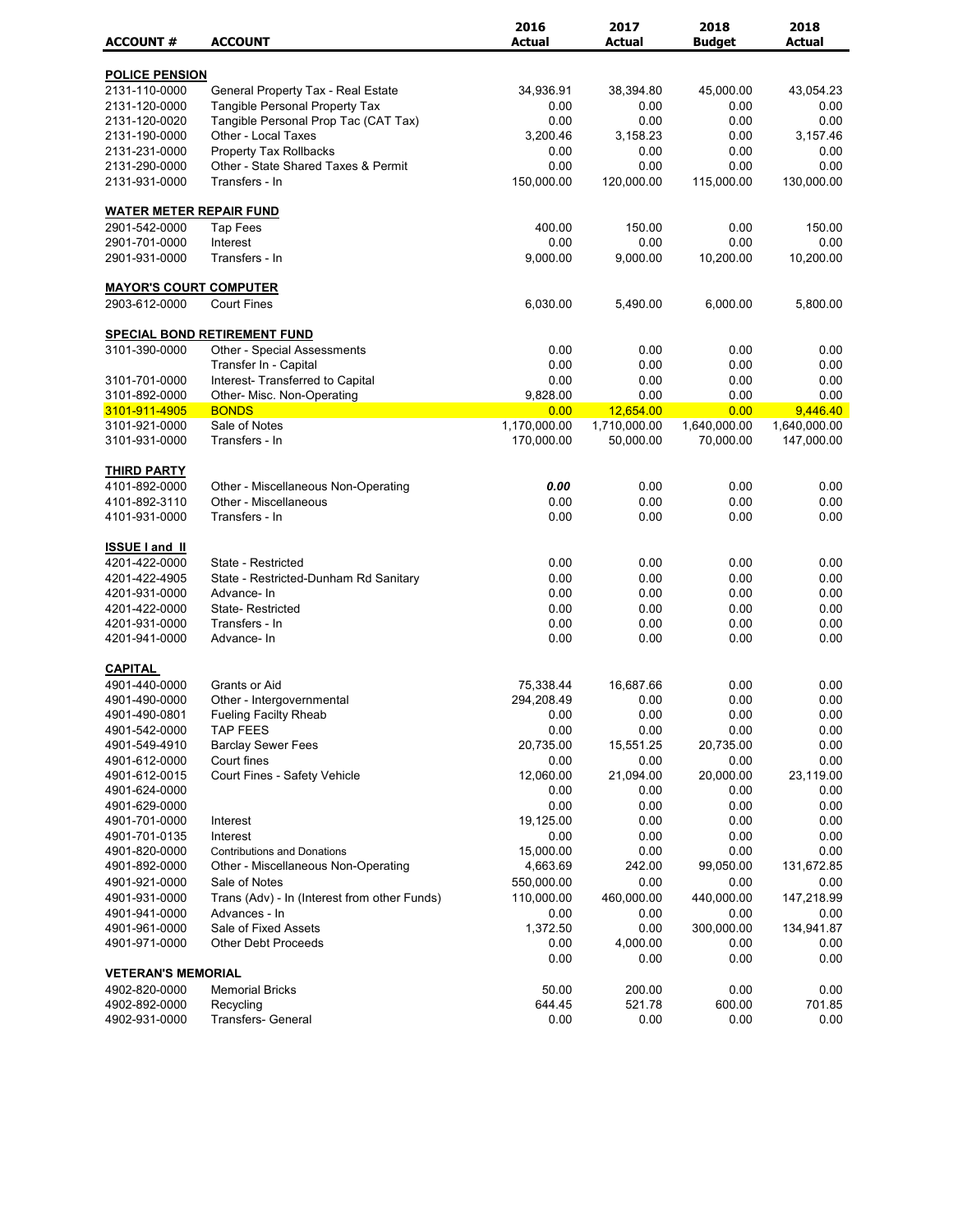| <b>ACCOUNT #</b>            | <b>ACCOUNT</b>                          | 2016<br><b>Actual</b> | 2017<br><b>Actual</b> | 2018<br><b>Budget</b> | 2018<br><b>Actual</b> |
|-----------------------------|-----------------------------------------|-----------------------|-----------------------|-----------------------|-----------------------|
| <b>BUILDING BOND</b>        |                                         |                       |                       |                       |                       |
| 7001-701-0000               | <b>INTEREST</b>                         | 0.00                  | 0.00                  | 0.00                  | 0.00                  |
| 7001-892-0000               | <b>OTHER</b>                            | 0.00                  | 0.00                  | 0.00                  | 0.00                  |
| <b>UNCLAIMED MONIES</b>     |                                         |                       |                       |                       |                       |
| 9101-892-0000               | Other - Miscellaneous Non-Operating     | 0.00                  | 0.00                  | 0.00                  | 0.00                  |
| <b>BUILDING BOND</b>        |                                         |                       |                       |                       |                       |
| 9901-544-0000               | Deposits                                | 2,500.00              | 5,000.00              | 0.00                  | 13,279.84             |
| 9901-892-0000               | Other - Miscellaneous Non-Operating     | 0.00                  | 0.00                  | 0.00                  | 0.00                  |
| <b>Mayor's Court</b>        |                                         |                       |                       |                       |                       |
| 9902-690-0000               | Other-Fines, Licenses, & Permits        | 306,178.65            | 302,636.65            | 0.00                  | 296,410.70            |
| 9902-892-0000               | Other- Misc. Non Operating              | 0.00                  | 0.00                  | 0.00                  | 0.00                  |
| <b>SECOND PARTY SERVICE</b> |                                         |                       |                       |                       |                       |
| 9903-544-0000               | Other - Miscellaneous Non-Operating     | 23,174.70             | 24,176.35             | 0.00                  | 27,263.57             |
| 9903-544-0001               | Deposits (Comm. Diversion Program)      | 0.00                  | 0.00                  | 0.00                  | 0.00                  |
| 9903-544-0007               | Deposits (Benevolent Fund-General)      | 1,272.00              | 3,765.50              | 0.00                  | 903.86                |
| 9903-544-0008               | Deposits (Benevolent Fund-Events)       | 605.00                | 0.00                  | 0.00                  | 0.00                  |
| 9903-544-0013               | Deposits (Animal Fund)                  | 0.00                  | 525.00                | 0.00                  | 0.00                  |
| 9903-544-3200               | Deposits (Sr. Snow Plow)                | 9,744.00              | 10,920.00             | 0.00                  | 12,090.00             |
| 9903-892-0000               | Other - Miscellaneous Non-Operating     | 10.00                 | 0.00                  | 0.00                  | 0.00                  |
| 9903-931-0000               | Transfers-In                            | 0.00                  | 0.00                  | 0.00                  | 0.00                  |
|                             | <b>WALTON HILLS/SAGAMORE HILLS JEDD</b> |                       |                       |                       |                       |
| 9904-130-0131               | Income Tax Withholding                  | 774,915.46            | 763,518.79            | 800,000.00            | 756,000.33            |
| 9904-130-0132               | Income Tax Individual                   | 298.65                | 314.77                | 0.00                  | 150.00                |
| 9904-130-0133               | Income Tax Net Profit                   |                       | 32.00                 | 0.00                  | 0.00                  |
|                             | <b>TOTAL</b>                            | 9,658,133.32          | 8,918,217.74          | 9,105,324.40          | 9,129,142.18          |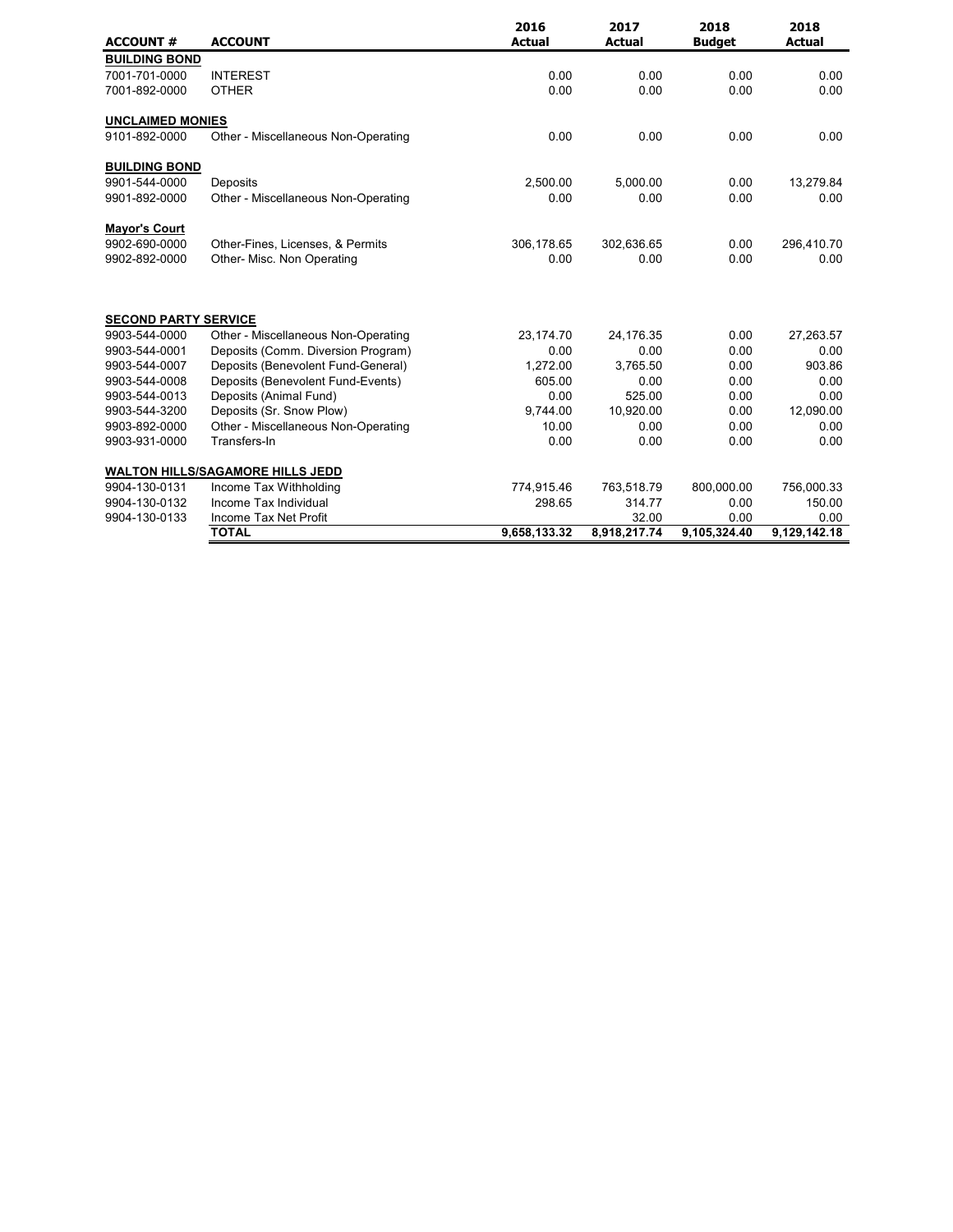| <b>2018 - YEAR TO DATE EXPENDITURES</b> |                                             | 2015           | 2016          | 2017       | 2018          | 2018             |
|-----------------------------------------|---------------------------------------------|----------------|---------------|------------|---------------|------------------|
| <b>Account Code</b>                     | <b>Account Name</b>                         | Actual         | <b>Actual</b> | Actual     | <b>Budget</b> | <b>Actual</b>    |
| <b>General Fund</b>                     | <b>POLICE</b>                               |                |               |            |               |                  |
| 1000-110-190-0000                       | Police Salary-FT                            | 901,695.59     | 917,754.60    | 907,310.19 | 831,000.00    | 827,900.06       |
| 1000-110-190-0001                       | Salary-Community Diversion                  | 0.00           | 0.00          | 0.00       | 0.00          | 0.00             |
| 1000-110-190-0010                       | Overtime Police                             | 18,501.90      | 21,697.38     | 41,548.50  | 17,000.00     | 16,104.51        |
| 1000-110-190-0011                       | Dispatch Salary-FT                          | 176,217.33     | 204,946.44    | 187,120.86 | 192,000.00    | 182,702.97       |
| 1000-110-190-0012                       | Dispatch Overtime                           | 3,866.03       | 10,392.37     | 7,658.86   | 5,000.00      | 5,083.58         |
| 1000-110-190-0190                       | Police Salary-PT                            | 152,245.58     | 122,816.96    | 79,062.49  | 63,000.00     | 136,615.29       |
| 1000-110-190-0198                       | Auxillary Salary - PT                       | 36,475.75      | 32,479.24     | 34,060.04  | 24,000.00     | 20,516.75        |
| 1000-110-190-0191                       | Dispatch Salary-PT                          | 218,620.20     | 172,196.51    | 169,410.04 | 100,000.00    | 160,026.06       |
| 1000-110-190-0194                       | Longevity                                   | 21,622.27      | 21,160.42     | 19,611.76  | 18,600.00     | 18,750.00        |
| 1000-110-190-0195                       | Employee Uniform Police                     | 0.00           | 0.00          | 0.00       | 0.00          | 848.99           |
| 1000-110-190-0196                       | <b>Employee Weapons Allowance</b>           | 8,100.00       | 7,650.00      | 0.00       | 7,650.00      | 5,250.00         |
| 1000-110-190-0197                       | Employee Uniform Dispatch                   | 0.00           | 0.00          | 0.00       | 0.00          | 218.40           |
| 1000-110-190-0200                       | <b>Sick Leave Conversion</b>                | 0.00           | 49,739.54     | 0.00       | 0.00          | 0.00             |
| 1000-110-190-0201                       | Sick Leave Conversion-Dispatch              | 0.00           | 0.00          | 0.00       | 0.00          | 0.00             |
| 1000-110-190-0202                       | Sick Leave - Police                         | 9,591.88       | 7,463.94      | 9,049.79   | 0.00          | 4,831.60         |
| 1000-110-190-0203                       | Sick Leave - Injury Pay                     | 0.00           | 0.00          | 0.00       | 0.00          | 0.00             |
| 1000-110-190-0204                       | Sick Leave - Dispatch                       | 9,967.64       | 2,602.89      | 1,748.34   | 0.00          | 1,389.05         |
| 1000-110-190-7906                       | Payments in Lieu of Healthcare              | 0.00           | 0.00          | 0.00       | 0.00          | 0.00             |
| 1000-110-190-7916                       | Payments in Lieu of Healthcare-Dispatch     | 0.00           | 0.00          | 0.00       | 0.00          | 0.00             |
| 1000-110-211-0000                       | OPERS-Police                                | 26,545.30      | 23,745.82     | 17,849.19  | 8,820.00      | 21,412.18        |
| 1000-110-211-0011                       | OPERS-Dispatch                              | 54,378.93      | 54,548.18     | 53,791.44  | 43,680.00     | 50,743.30        |
| 1000-110-213-0000                       | Medicare-Police                             | 15,237.46      | 15,622.92     | 14,623.22  | 13,311.00     | 14,941.95        |
| 1000-110-213-0011                       | Medicare-Dispatch                           | 5,646.80       | 5,509.31      | 5,396.16   | 4,524.00      | 4,583.69         |
| 1000-110-215-0000                       | Ohio Police and Fire Pension Fund           |                |               | 13,021.01  |               | 0.00             |
| 1000-110-221-0000                       | Medical/Hospitalization-Police              | 114,891.30     | 140,894.11    | 139,768.05 | 132,000.00    | 130,370.46       |
| 1000-110-221-0011                       | Medical/Hospitalization-Dispatch            | 25,928.50      | 36,597.34     | 30,498.98  | 42,000.00     | 37,862.44        |
| 1000-110-222-0000                       | Life Insurance-Police                       | 3,908.75       | 4,976.20      | 4,268.95   | 5,648.50      | 4,759.50         |
| 1000-110-222-0011                       | Life Insurance-Dispatch                     | 530.00         | 892.00        | 703.48     | 800.00        | 690.00           |
| 1000-110-225-0000                       | <b>Workers' Compensation</b>                | 23,711.26      | 22,053.45     | 650.95     | 12,500.00     | 10,593.07        |
| 1000-110-225-0011                       | Workers' Compensation-Dispatch              | 8,743.82       | 8,158.33      | 267.23     | 5,250.00      | 3,922.60         |
| 1000-110-240-0000                       | <b>Unemployment Compensation</b>            | 0.00           | 0.00          | 0.00       | 0.00          | 0.00             |
| 1000-110-240-0011                       | Unemployment Compensation (Dispatch)        | 0.00           | 0.00          | 1,179.00   | 0.00          | 1,073.48         |
| 1000-110-251-0000                       | Uniform, Tool, and Equip Reimbursements     | 0.00           | 0.00          | 0.00       | 0.00          | 0.00             |
| 1000-110-252-0000                       | Travel and Transportation-Police            | 302.26         | 390.26        | 87.63      | 500.00        | 0.00             |
| 1000-110-252-0001                       | Travel and Transportation-Community Div     | 990.00         | 1,010.00      | 790.00     | 0.00          | 10.00            |
| 1000-110-260-0000                       | Lodging and Meals                           | 1,426.38       | 950.28        | 82.77      | 1,000.00      | 614.51           |
| 1000-110-270-0000                       | Uniforms and Clothing                       | 23,110.42      | 30,767.83     | 15,080.52  | 12,100.00     | 16,133.89        |
| 1000-110-270-0060                       | Uniforms and Clothing (Auxiliary)           | 1,290.43       | 3,237.93      | 3,095.36   | 2,000.00      | 0.00             |
| 1000-110-290-0000                       | Income Tax Reimbursement                    | 0.00           | 0.00          | 0.00       | 0.00          | 0.00             |
| 1000-110-321-0000                       | Telephone & Pagers                          | 4,156.02       | 4,337.74      | 4,544.58   | 4,400.00      | 4,339.42         |
| 1000-110-324-0000                       | Printing and Reproduction                   | 1,516.64       | 1,922.83      | 1,795.70   | 1,200.00      | 1,794.08         |
|                                         | Rents and Leases                            |                |               |            |               |                  |
| 1000-110-330-0000                       |                                             | 0.00           | 0.00          | 0.00       | 0.00          | 0.00             |
| 1000-110-348-0000<br>1000-110-348-0060  | <b>Training Services</b>                    | 865.00<br>0.00 | 5,976.85      | 1,015.00   | 2,000.00      | 2,971.91         |
|                                         | Training Services (Auxiliary)               |                | 0.00          | 0.00       | 0.00          | 0.00<br>6,838.27 |
| 1000-110-349-0000                       | Professional and Technical Services         | 17,813.73      | 11,383.62     | 4,827.01   | 3,000.00      |                  |
| 1000-110-391-0000                       | Dues and Fees                               | 29,286.89      | 27,513.00     | 26,883.35  | 30,000.00     | 1,624.79         |
| 1000-110-394-0000<br>1000-110-399-0000  | Machinery, Equipment & Furniture            | 10,747.30      | 16,960.45     | 80.69      | 0.00          | 868.86           |
|                                         | <b>Contractual Services</b>                 | 11,720.00      | 11,914.62     | 108,925.39 | 10,000.00     | 7,200.00         |
| 1000-110-410-0000                       | <b>Office Supplies and Materials</b>        | 7,837.98       | 9,808.69      | 9,426.31   | 8,000.00      | 3,432.88         |
| 1000-110-420-0000                       | <b>Operating Supplies and Materials</b>     | 29,220.70      | 30,332.11     | 22,539.65  | 15,000.00     | 7,729.31         |
| 1000-110-420-0060                       | <b>Auxiliary - Supplies</b>                 | 0.00           | 0.00          | 0.00       | 0.00          | 0.00             |
| 1000-110-420-6700                       | Fuel                                        | 32,899.70      | 26,315.68     | 27,661.07  | 30,000.00     | 31,073.73        |
| 1000-110-420-0120                       | <b>Operating Supplies -Auxiliary Police</b> | 0.00           | 0.00          | 0.00       | 0.00          | 0.00             |
| 1000-110-431-0000                       | R & M of Buildings and Land                 | 0.00           | 0.00          | 0.00       | 0.00          | 0.00             |
| 1000-110-432-0000                       | R & M of Machinery & Equipment              | 7,986.22       | 5,638.35      | 5,491.56   | 7,000.00      | 3,371.57         |
| 1000-110-433-0000                       | R & M of Motor vehicles                     | 18,582.20      | 24,175.22     | 12,923.60  | 15,000.00     | 20,789.51        |
| 1000-110-440-0000                       | Small Tools and Minor Equipment             | 0.00           | 1,011.79      | 1,110.55   | 1,000.00      | 0.00             |
| 1000-110-490-0000                       | Other - Supplies and Materials              | 1,026.43       | 1,413.78      | 0.00       | 0.00          | 71.64            |
| 1000-110-490-0003                       | Supplies and Materials- Prisoners           | 5,498.05       | 6,235.29      | 4,918.85   | 5,000.00      | 4,622.14         |
| 1000-110-520-0000                       | Equipment                                   | 993.85         | 7,003.23      | 0.00       | 0.00          | 6,972.00         |
| 1000-110-520-0482                       | <b>Equipment-Emergency Warning Sirens</b>   | 5,000.00       | 5,000.00      | 5,000.00   | 5,000.00      | 0.00             |
| 1000-110-550-0000                       | Motor Vehicle Equipment                     | 0.00           | 0.00          | 0.00       | 0.00          | 0.00             |
| 1000-110-600-0852                       | <b>Computers &amp; Supplies</b>             | 14,897.99      | 0.00          | 29,980.10  | 18,000.00     | 19,800.40        |

|                   | OTHER SECURITY OF PERSONS & PROPERTY |            |            |            |            |            |
|-------------------|--------------------------------------|------------|------------|------------|------------|------------|
| 1000-120-440-0000 | Small Tool and Minor Equipment       | 0.00       | 0.00       | 0.00       | 0.00       | 0.00       |
| 1000-120-590-0000 | Capital Outlav                       | 0.00       | 0.00       | 0.00       | 0.00       | 0.00       |
| 1000-120-640-0000 | Fire Contract                        | 525.402.00 | 535.910.04 | 546.628.24 | 557.347.38 | 513.347.00 |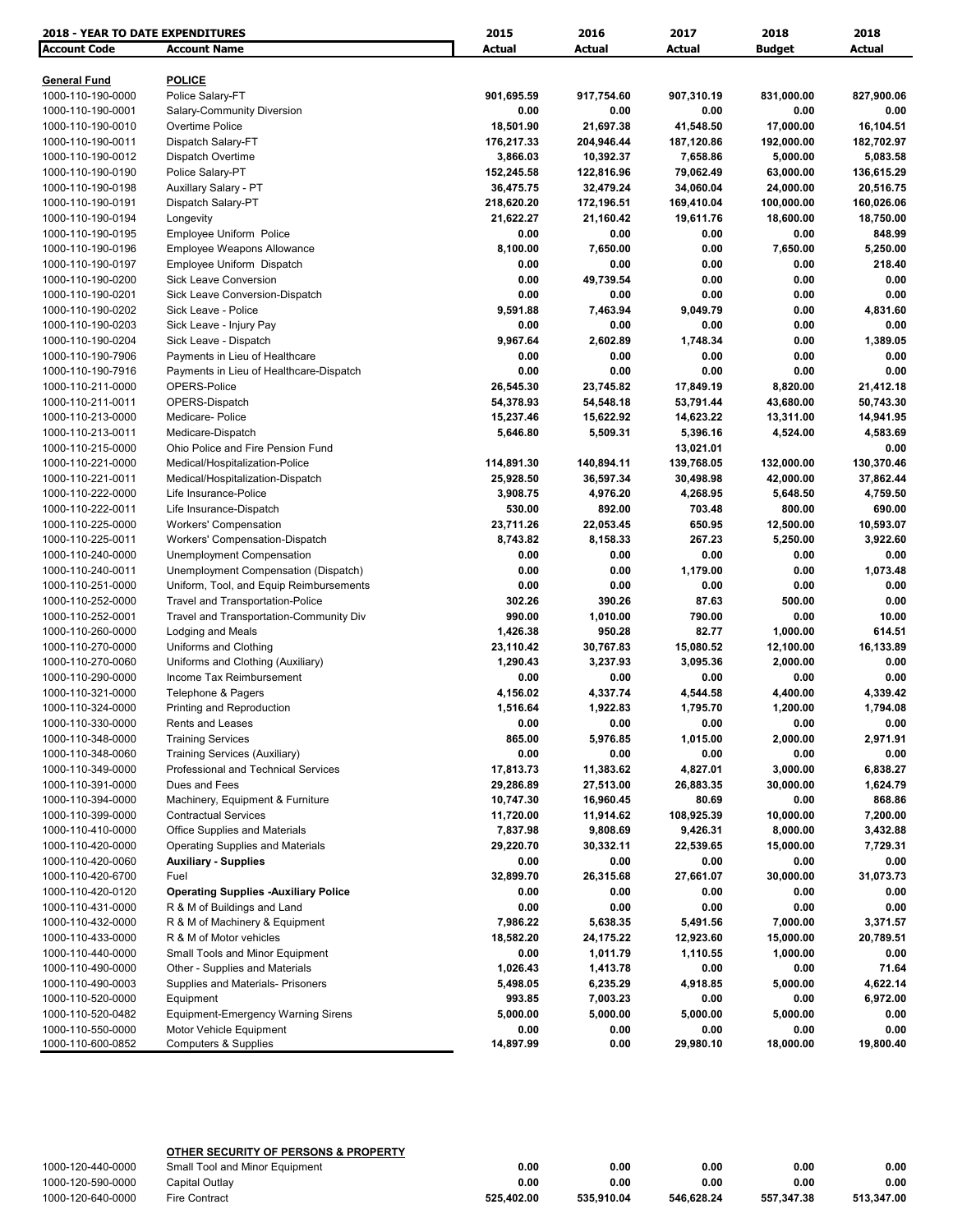| <b>2018 - YEAR TO DATE EXPENDITURES</b> |                                                                  | 2015           | 2016           | 2017           | 2018           | 2018           |
|-----------------------------------------|------------------------------------------------------------------|----------------|----------------|----------------|----------------|----------------|
| <b>Account Code</b>                     | <b>Account Name</b>                                              | Actual         | <b>Actual</b>  | <b>Actual</b>  | <b>Budget</b>  | Actual         |
|                                         |                                                                  |                |                |                |                |                |
| 1000-130-311-0000                       | <b>Electricity- Street Lights</b>                                | 0.00           | 0.00           | 0.00           | 0.00           | 0.00           |
| 1000-140-399-0000                       | <b>Contractual Services</b>                                      | 3,500.00       | 3,500.00       | 3,500.00       | 3,500.00       | 3,500.00       |
| 1000-150-311-0000                       | Electricity- Traffic Lights                                      | 0.00           | 0.00           | 0.00           | 0.00           | 0.00           |
| 1000-150-349-0000                       | Professional and Technical Services                              | 0.00           | 0.00           | 0.00           | 0.00           | 0.00           |
| 1000-160-349-0000                       | <b>Other Professional</b>                                        | 6,478.53       | 449.61         | 3,061.85       | 3,000.00       | 1,932.35       |
| 1000-210-349-2110                       | Board of Health                                                  | 8,941.52       | 8,941.52       | 9,397.72       | 9,000.00       | 9,397.72       |
|                                         | <b>RECREATION and COMMUNITY LIFE</b>                             |                |                |                |                |                |
| 1000-310-190-0000                       | Salary                                                           | 44,528.70      | 48,968.28      | 53,576.11      | 62,000.00      | 54,634.94      |
| 1000-310-190-0010                       | Overtime                                                         | 0.00           | 915.93         | 1,136.94       | 0.00           | 1,017.77       |
| 1000-310-190-0192                       | Seasonal Salary                                                  | 28,554.33      | 38,736.04      | 36,948.09      | 36,000.00      | 28,316.24      |
| 1000-310-190-0193                       | <b>Transportation Salary</b>                                     | 20,034.54      | 12,076.51      | 14,784.38      | 15,000.00      | 18,442.65      |
| 1000-310-211-0000                       | Ohio Public Employees Retirement System                          | 12,695.88      | 14,100.35      | 14,669.88      | 15,820.00      | 14,267.55      |
| 1000-310-212-0000                       | Social Security                                                  | 0.00           | 0.00           | 0.00           | 0.00           | 0.00           |
| 1000-310-213-0000                       | Medicare                                                         | 1,350.21       | 1,460.11       | 1,543.48       | 1,638.50       | 1,477.54       |
| 1000-310-225-0000                       | <b>Workers' Compensation</b>                                     | 2,355.26       | 2,200.24       | 74.80          | 1,250.00       | 1,060.20       |
| 1000-310-252-0000                       | <b>Travel &amp; Transportation</b>                               | 65.80          | 179.37         | 0.00           | 200.00         | 0.00           |
| 1000-310-260-0000                       | Lodging & Meals                                                  | 171.95         | 1,576.15       | 499.54         | 1,000.00       | 0.00           |
| 1000-310-270-0000                       | Uniforms                                                         | 0.00           | 420.00         | 174.00         | 0.00           | 0.00           |
| 1000-310-324-0000                       | Printing and Reproduction                                        | 0.00           | 16.00          | 0.00           | 0.00           | 0.00           |
| 1000-310-330-0000                       | Rents and Leases                                                 | 0.00           | 0.00           | 0.00           | 0.00           | 0.00           |
| 1000-310-348-0000                       | Training                                                         | 0.00           | 0.00           | 0.00           | 0.00           | 750.00         |
| 1000-310-349-0000                       | Professional and Technical Services                              | 652.52         | 962.09         | 3,568.01       | 1,200.00       | 2,404.31       |
| 1000-310-349-2569                       | Professional - Golf Outing                                       | 0.00           | 0.00           | 0.00           | 0.00           | 0.00           |
| 1000-310-349-3101                       | Trips                                                            | 1,966.85       | 2,646.80       | 1,688.33       | 3,000.00       | 1,319.43       |
| 1000-310-349-3102                       | Exercise Program                                                 | 0.00           | 0.00           | 0.00           | 0.00           | 0.00           |
| 1000-310-349-3104                       | <b>Special Events</b>                                            | 8,610.91       | 14,782.18      | 14,294.02      | 13,000.00      | 15,255.69      |
| 1000-310-349-3105                       | Garage Sale                                                      | 311.50         | 526.24         | 242.50         | 500.00         | 634.03         |
| 1000-310-349-3106                       | Parker program                                                   | 8,681.22       | 11,667.43      | 8,693.99       | 10,000.00      | 10,365.63      |
| 1000-310-349-3107                       | Baseball                                                         | 11,072.70      | 8,413.46       | 2,967.62       | 7,000.00       | 7,232.94       |
| 1000-310-349-4587                       | <b>Community Day</b>                                             | 20,924.70      | 24,018.29      | 24,349.22      | 0.00           | 0.00           |
| 1000-310-349-9633<br>1000-310-351-0000  | Music<br>Insurance and Bonding                                   | 0.00<br>334.00 | 0.00<br>265.00 | 0.00<br>263.00 | 0.00<br>0.00   | 0.00<br>0.00   |
| 1000-310-353-3107                       | Liability Insurance                                              | 0.00           | 0.00           | 0.00           | 0.00           | 0.00           |
| 1000-310-391-0000                       | Dues & Fees                                                      | 560.00         | 1,700.00       | 771.58         | 1,000.00       | 429.47         |
| 1000-310-394-0000                       | Machinery, Equipment & Furniture                                 | 216.68         | 0.00           | 1,592.21       | 1,000.00       | 75.99          |
| 1000-310-399-0000                       | Contractual                                                      | 20,000.00      | 20,000.00      | 20,000.00      | 18,000.00      | 18,000.00      |
| 1000-310-420-0000                       | <b>Operating Supplies and Materials</b>                          | 1,866.03       | 3,635.20       | 3,464.12       | 2,000.00       | 2,077.80       |
| 1000-310-420-3108                       | <b>Operating Supplies -Concessions</b>                           | 1,663.02       | 1,609.94       | 1,940.08       | 2,000.00       | 1,040.26       |
| 1000-310-420-3110                       | <b>Senior Services</b>                                           | 8,177.02       | 8,121.20       | 9,144.32       | 6,500.00       | 8,372.04       |
| 1000-310-420-6700                       | Fuel                                                             | 3,027.24       | 2,279.06       | 2,312.89       | 4,000.00       | 2,793.05       |
| 1000-310-420-8522                       | Operating Supplies and Materials-TGY                             | 9.48           | 80.39          | 91.07          | 100.00         | 80.58          |
| 1000-310-431-0000                       | Land & Buildings                                                 | 414.83         | 399.00         | 3,113.31       | 750.00         | 3,964.73       |
| 1000-310-432-0000                       | Repairs and Maint of Machinery & Equip                           | 458.12         | 0.00           | 236.50         | 0.00           | 517.73         |
| 1000-310-433-0000                       | Repairs and Maint of Motor Vehicles                              | 2,002.23       | 2,486.73       | 1,627.13       | 2,000.00       | 2,234.35       |
| 1000-310-440-0000                       | Small Tools and Minor Equipment                                  | 24.99          | 157.17         | 0.00           | 0.00           | 20.96          |
| 1000-310-500-0000                       | Capital Outlay                                                   | 5,795.00       | 0.00           | 0.00           | 0.00           | 0.00           |
| 1000-310-600-0852                       | Other-Computers & Supplies                                       | 0.00           | 187.96         | 0.00           | 0.00           | 1,009.98       |
| 1000-310-610-3103                       | Deposits Refunded                                                | 0.00           | 0.00           | 0.00           | 0.00           | 100.00         |
|                                         | <b>BUILDING DEPARTMENT</b>                                       |                |                |                |                |                |
| 1000-410-190-0000                       | Salary                                                           | 26,018.23      | 16,006.12      | 13,999.96      | 14,000.00      | 13,999.96      |
| 1000-410-190-0010                       | Overtime                                                         | 0.00           | 0.00           | 0.00           | 0.00           | 0.00           |
| 1000-410-190-0190                       | Part-Time                                                        | 0.00           | 0.00           | 0.00           | 0.00           | 0.00           |
| 1000-410-190-0192                       | Seasonal Salary                                                  | 0.00           | 0.00           | 0.00           | 0.00           | 0.00           |
| 1000-410-190-0200                       | Sick Leave Conversion                                            | 0.00           | 0.00           | 0.00           | 0.00           | 0.00           |
| 1000-410-190-0202                       | Sick Leave                                                       | 1,404.37       | 0.00           | 0.00           | 0.00           | 0.00           |
| 1000-410-190-7906                       | Payments in Lieu of Healthcare                                   | 0.00           | 0.00           | 0.00           | 0.00           | 0.00           |
| 1000-410-211-0000                       | Ohio Public Employees Retirement System                          | 3,677.82       | 8,489.08       | 11,161.18      | 1,960.00       | 1,956.89       |
| 1000-410-213-0000                       | Medicare                                                         | 394.38         | 237.88         | 203.06         | 203.00         | 203.06         |
|                                         |                                                                  |                |                |                |                |                |
|                                         | <b>BUILDING DEPARTMENT (continued)</b>                           |                |                |                |                |                |
| 1000-410-221-0000                       | Medical/Hospitalization                                          | 0.00           | 566.45         | 0.00           | 0.00           | 0.00           |
| 1000-410-222-0000                       | Life Insurance                                                   | 0.00           | 0.00           | 0.00           | 0.00           | 0.00           |
| 1000-410-225-0000<br>1000-410-240-0000  | <b>Workers' Compensation</b><br><b>Unemployment Compensation</b> | 584.87<br>0.00 | 544.37<br>0.00 | 16.47<br>0.00  | 315.00<br>0.00 | 261.06<br>0.00 |
| 1000-410-252-0000                       | <b>Travel and Transportation</b>                                 | 0.00           | 31.10          | 639.82         | 500.00         | 0.00           |
| 1000-410-260-0000                       | Lodging and Meals                                                | 0.00           | 0.00           | 0.00           | 500.00         | 0.00           |
| 1000-410-270-0000                       | Uniforms                                                         | 0.00           | 0.00           | 0.00           | 0.00           | 0.00           |
| 1000-410-320-0000                       | Communications, Printing and Advertising                         | 0.00           | 0.00           | 0.00           | 0.00           | 0.00           |

1000-410-320-0000 Communications, Printing and Advertising **0.00 0.00 0.00 0.00 0.00**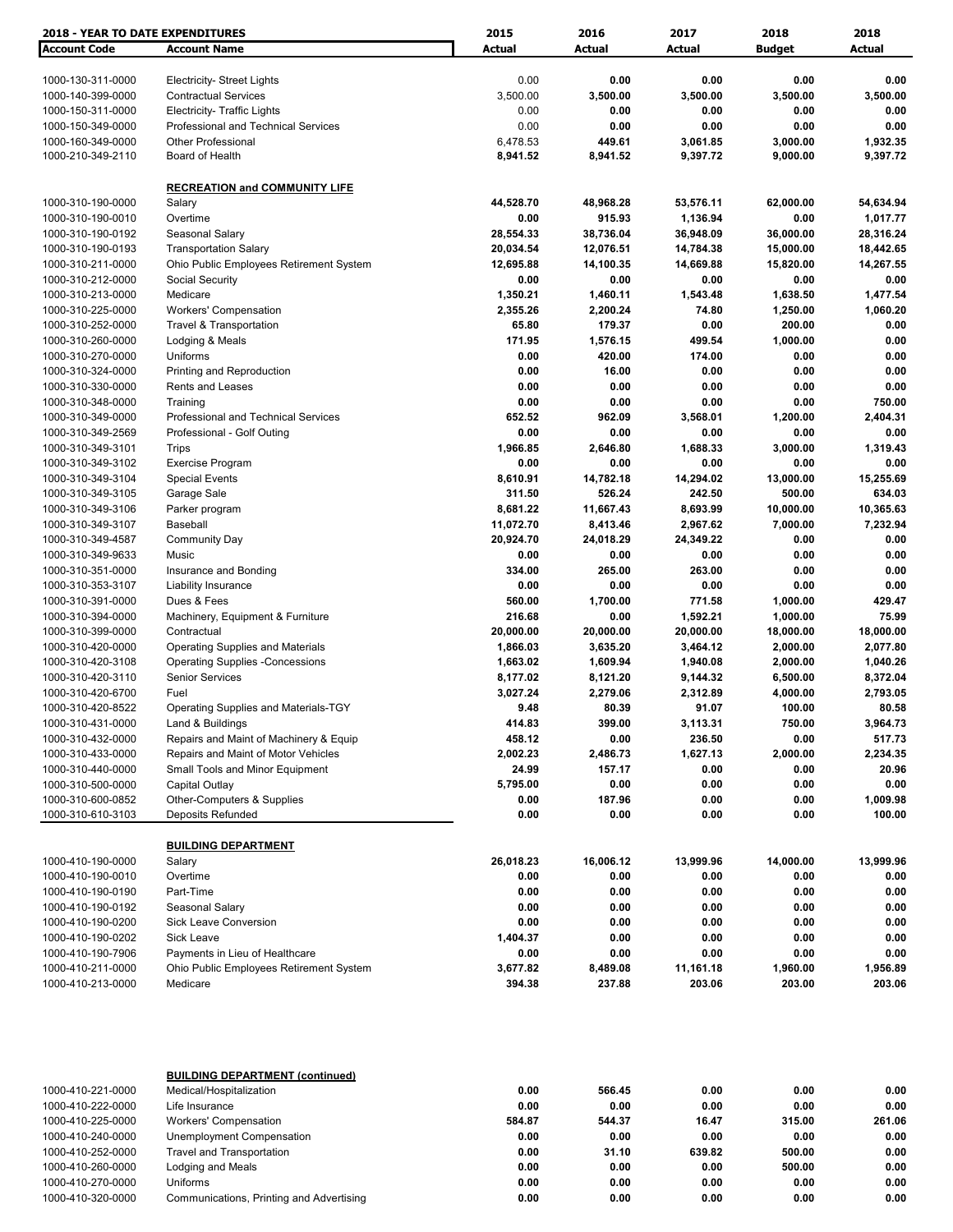| <b>2018 - YEAR TO DATE EXPENDITURES</b> |                                                     | 2015                | 2016                | 2017                | 2018                | 2018                |
|-----------------------------------------|-----------------------------------------------------|---------------------|---------------------|---------------------|---------------------|---------------------|
| <b>Account Code</b>                     | <b>Account Name</b>                                 | Actual              | <b>Actual</b>       | Actual              | <b>Budget</b>       | <b>Actual</b>       |
|                                         |                                                     | 0.00                | 0.00                | 0.00                | 500.00              | 0.00                |
| 1000-410-348-0000                       | Training<br>Professional and Technical Services     |                     |                     |                     |                     |                     |
| 1000-410-349-0000<br>1000-410-391-0000  | Dues & Fees                                         | 54,334.00<br>808.61 | 29,197.69<br>492.05 | 24,963.00<br>424.28 | 25,000.00<br>600.00 | 16,986.25<br>284.86 |
|                                         |                                                     |                     |                     |                     |                     |                     |
| 1000-410-394-0000                       | Machinery, Equipment & Furniture                    | 0.00                | 0.00                | 0.00                | 0.00                | 0.00                |
| 1000-410-395-0000                       | Land and Land Improvements                          | 1,000.00            | 0.00                | 0.00                | 0.00                | 0.00                |
| 1000-410-410-0000                       | Office Supplies and Materials                       | 530.75              | 828.28              | 0.00                | 500.00              | 135.97              |
| 1000-410-410-0852                       | <b>Computers &amp; Supplies</b>                     | 520.32              | 520.32              | 867.52              | 500.00              | 1,041.12            |
| 1000-410-420-0000                       | <b>Operating Supplies</b>                           | 0.00                | 441.50              | 241.53              | 500.00              | 0.99                |
| 1000-410-420-6700                       | <b>FUEL</b>                                         | 0.00                | 0.00                | 0.00                | 0.00                | 0.00                |
| 1000-410-433-0000<br>1000-410-610-0000  | Repairs & Maint Motor Vehicles<br>Deposits Refunded | 0.00<br>0.00        | 954.32<br>0.00      | 0.00<br>0.00        | 0.00<br>0.00        | 0.00<br>0.00        |
|                                         | <b>ENGINEERING</b>                                  |                     |                     |                     |                     |                     |
| 1000-490-190-0000                       | Salary                                              | 18,999.90           | 18,296.20           | 20,330.44           | 20,500.00           | 20,499.96           |
| 1000-490-211-0000                       | Ohio Public Employees Retirement System             | 2,565.26            | 2,561.50            | 2,822.56            | 2,870.00            | 2,870.00            |
| 1000-490-213-0000                       | Medicare                                            | 275.51              | 265.29              | 294.72              | 297.25              | 297.18              |
| 1000-490-225-0000                       | <b>Workers' Compensation</b>                        | 371.43              | 345.06              | 9.77                | 188.00              | 165.10              |
| 1000-490-346-0000                       | <b>Engineering Services</b>                         | 0.00                | 0.00                | 0.00                | 0.00                | 0.00                |
| 1000-490-391-0000                       | Dues and Fees                                       | 0.00                | 0.00                | 0.00                | 0.00                | 0.00                |
| 1000-490-399-0000                       | Contractual Services-Engineering                    | 0.00                | 0.00                | 0.00                | 0.00                | 0.00                |
|                                         |                                                     |                     |                     |                     |                     |                     |
|                                         | <b>UTILITIES</b>                                    |                     |                     |                     |                     |                     |
| 1000-519-311-0000                       | Electricity                                         | 72,375.33           | 80,469.27           | 66,799.66           | 70,000.00           | 84,942.37           |
| 1000-529-313-0000                       | <b>Natural Gas</b>                                  | 24,695.09           | 20,990.95           | 21,555.67           | 22,000.00           | 22,432.25           |
| 1000-539-312-0000                       | Water and Sewage                                    | 6,126.78            | 1,520.18            | 2,788.53            | 3,000.00            | 4,255.17            |
| 1000-549-312-0000                       | Water and Sewage                                    | 690.00              | 690.00              | 0.00                | 0.00                | 843.05              |
| 1000-551-349-0000                       | Other- Professional and Technical Services          | 0.00                | 0.00                | 0.00                | 0.00                | 0.00                |
| 1000-559-347-0000                       | <b>Planning Consultants</b>                         | 0.00                | 0.00                | 0.00                | 0.00                | 0.00                |
| 1000-569-398-0000                       | Garbage and Trash Removal                           | 150,323.02          | 141,548.17          | 150,392.69          | 150,000.00          | 155,049.03          |
| 1000-592-349-0000                       | Other- Professional and Technical Services          | 0.00                | 0.00                | 0.00                | 0.00                | 3,895.86            |
| 1000-599-321-0000                       | Telephone                                           | 29,576.22           | 22,584.16           | 23,157.72           | 17,500.00           | 23,591.28           |
| 1000-599-329-0000                       | Other communications                                | 10,737.14           | 14,736.35           | 28,392.44           | 20,000.00           | 25,583.75           |
|                                         | <b>SERVICE DEPARTMENT</b>                           |                     |                     |                     |                     |                     |
| 1000-620-190-0000                       | Salary                                              | 83,617.81           | 89,247.91           | 59,554.52           | 118,000.00          | 54,401.66           |
| 1000-620-190-0010                       | Overtime                                            | 4,212.47            | 3,711.07            | 2,366.66            | 5,000.00            | 3,654.15            |
| 1000-620-190-0190                       | Part-time                                           | 0.00                | 0.00                | 0.00                | 0.00                | 0.00                |
| 1000-620-190-0193                       | Salary -Seasonal                                    | 0.00                | 0.00                | 0.00                | 0.00                | 0.00                |
| 1000-620-190-0200                       | <b>Sick Leave Conversion</b>                        | 0.00                | 0.00                | 0.00                | 0.00                | 0.00                |
| 1000-620-190-0202                       | <b>Sick Leave</b>                                   | 1,404.38            | 416.00              | 0.00                | 0.00                | 4,997.10            |
| 1000-620-211-0000                       | Ohio Public Employees Retirement System             | 12,064.34           | 9,356.68            | 8,738.51            | 16,520.00           | 8,817.47            |
| 1000-620-213-0000                       | Medicare                                            | 1,253.88            | 1,502.94            | 870.96              | 1,711.00            | 880.00              |
| 1000-620-221-0000                       | Medical/Hospitalization                             | 24,551.94           | 31,838.07           | 30,614.56           | 35,000.00           | 15,484.22           |
| 1000-620-222-0000                       | Life Insurance                                      | 265.00              | 344.50              | 265.00              | 265.00              | 210.00              |
| 1000-620-225-0000                       | <b>Workers' Compensation</b>                        | 2,350.54            | 2,168.45            | 45.89               | 1,200.00            | 1,012.75            |
| 1000-620-252-0000                       | <b>Travel and Transportation</b>                    | 0.00                | 0.00                | 0.00                | 0.00                | 0.00                |
| 1000-620-260-0000                       | Lodging and Meals                                   | 0.00                | 0.00                | 0.00                | 0.00                | 0.00                |
| 1000-620-270-0000                       | Uniforms and Clothing                               | 872.86              | 1,594.88            | 1,958.73            | 0.00                | 2,461.09            |
| 1000-620-330-0000                       | <b>Rents and Leases</b>                             | 0.00                | 0.00                | 0.00                | 0.00                | 0.00                |
| 1000-620-346-0000                       | <b>Engineering Services</b>                         | 0.00                | 0.00                | 0.00                | 0.00                | 0.00                |
| 1000-620-348-0000                       | <b>Training Services</b>                            | 0.00                | 0.00                | 0.00                | 0.00                | 0.00                |
| 1000-620-349-0000                       | Professional and Technical Services                 | 10,741.49           | 2,476.53            | 4,678.01            | 5,000.00            | 3,995.00            |
| 1000-620-391-0000                       | Dues and Fees                                       | 156.50              | 53.25               | 0.00                | 0.00                | 0.00                |
| 1000-620-394-0000                       | Machinery, Equipment & Furniture                    | 0.00                | 0.00                | 0.00                | 0.00                | 2,145.90            |
|                                         |                                                     |                     |                     |                     |                     |                     |

|                   | <b>SERVICE DEPARTMENT (continued)</b>   |           |           |           |           |           |
|-------------------|-----------------------------------------|-----------|-----------|-----------|-----------|-----------|
| 1000-620-395-5001 | Land and Improvements-Recycling         | 0.00      | 0.00      | 0.00      | 0.00      | 0.00      |
| 1000-620-420-0000 | <b>Operating Supplies and Materials</b> | 2,165.33  | 5,320.58  | 32.988.11 | 5,000.00  | 8,962.61  |
| 1000-620-420-6700 | Fuel                                    | 0.00      | 0.00      | 0.00      | 0.00      | 0.00      |
| 1000-620-431-0000 | Repairs and Maint of Buildings and Land | 51.848.24 | 67.667.20 | 72.765.05 | 60.000.00 | 49,374.97 |
| 1000-620-431-6208 | <b>Building Supplies</b>                | 0.00      | 0.00      | 0.00      | 0.00      | 0.00      |
| 1000-620-431-6209 | <b>Hardware Supplies</b>                | 0.00      | 0.00      | 0.00      | 0.00      | 0.00      |
| 1000-620-432-0000 | R & M of Machinery & Equip              | 918.97    | 2.063.94  | 1.349.94  | 2.000.00  | 2,045.81  |
| 1000-620-432-6220 | R & M of Machinery & Equip-Major        | 0.00      | 0.00      | 0.00      | 0.00      | 0.00      |
| 1000-620-432-6230 | R & M of Machinery & Equip-Minor        | 0.00      | 0.00      | 0.00      | 0.00      | 0.00      |
| 1000-620-433-0000 | R & M of Motor Vehicles                 | 0.00      | 0.00      | 0.00      | 0.00      | 0.00      |
| 1000-620-433-6110 | R & M of Motor Vehicles                 | 0.00      | 0.00      | 0.00      | 0.00      | 0.00      |
| 1000-620-433-6225 | R & M of Motor Vehicles                 | 0.00      | 0.00      | 0.00      | 0.00      | 0.00      |
| 1000-620-433-6310 | R & M of Motor Vehicles                 | 0.00      | 0.00      | 0.00      | 0.00      | 0.00      |
|                   |                                         |           |           |           |           |           |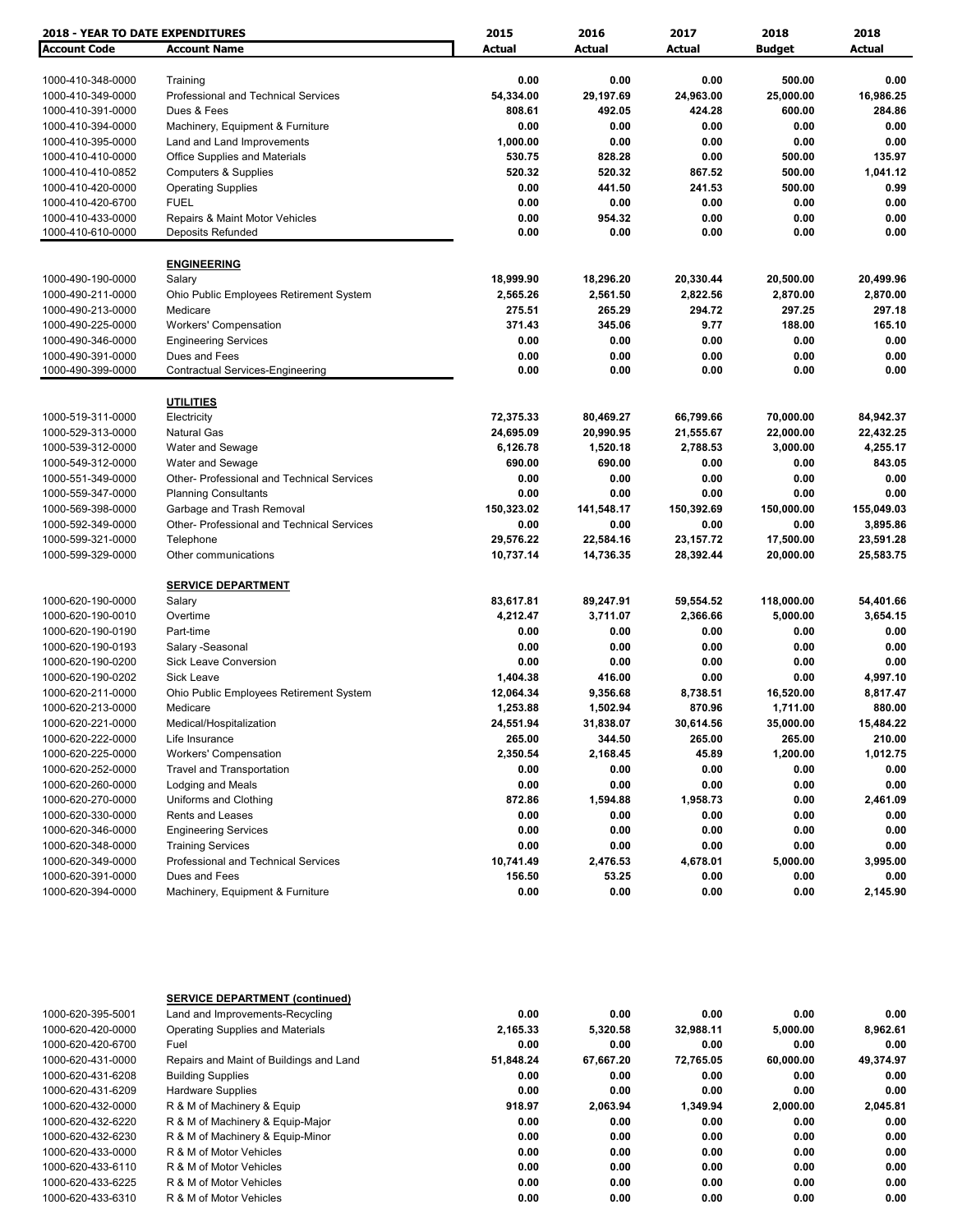| <b>2018 - YEAR TO DATE EXPENDITURES</b> |                                            | 2015      | 2016      | 2017          | 2018          | 2018      |
|-----------------------------------------|--------------------------------------------|-----------|-----------|---------------|---------------|-----------|
| <b>Account Code</b>                     | <b>Account Name</b>                        | Actual    | Actual    | <b>Actual</b> | <b>Budget</b> | Actual    |
|                                         |                                            |           |           |               |               |           |
| 1000-620-440-0000                       | Small Tools and Minor Equipment            | 0.00      | 573.24    | 0.00          | 0.00          | 0.00      |
| 1000-620-490-0000                       | Other - Supplies and Materials             | 0.00      | 0.00      | 0.00          | 0.00          | 0.00      |
| 1000-620-490-0000-1                     | <b>Other Operating Supplies</b>            | 0.00      | 0.00      | 0.00          | 0.00          | 0.00      |
| 1000-620-520-0000                       | Equipment                                  | 0.00      | 0.00      | 0.00          | 0.00          | 0.00      |
| 1000-620-640-0000                       | Leaf Dumping                               | 0.00      | 0.00      | 0.00          | 0.00          | 0.00      |
| 1000-630-349-0000                       | Professional and Technical Services        | 0.00      | 0.00      | 0.00          | 0.00          | 0.00      |
| 1000-630-390-0000                       | Contractual -Senior Snow plowing           | 0.00      | 0.00      | 0.00          | 0.00          | 0.00      |
| 1000-630-420-0000                       | <b>Operating Supplies -Salt</b>            | 0.00      | 0.00      | 0.00          | 0.00          | 0.00      |
| 1000-630-432-6320                       | R & M - Snow Plows                         | 0.00      | 0.00      | 0.00          | 0.00          | 0.00      |
| 1000-640-399-6201                       | R & M-Sanitary Sewers                      | 28,489.82 | 28,011.70 | 46,175.32     | 10,000.00     | 5,859.69  |
|                                         |                                            |           |           |               |               |           |
|                                         | <b>MAYOR</b>                               |           |           |               |               |           |
| 1000-710-131-0000                       | Salary - MAYOR                             | 60,114.36 | 57,887.96 | 57,887.96     | 61,650.00     | 55,642.74 |
| 1000-710-131-7906                       | Payments in Lieu of Healthcare             | 0.00      | 0.00      | 0.00          | 0.00          | 0.00      |
| 1000-710-211-0000                       | Ohio Public Employees Retirement System    | 8,111.69  | 8,272.32  | 10,512.30     | 8,631.00      | 9,368.63  |
| 1000-710-213-0000                       | Medicare                                   | 901.26    | 1,025.60  | 955.70        | 893.93        | 803.70    |
|                                         |                                            |           |           |               |               |           |
| 1000-710-221-0000                       | Medical/Hospitalization                    | 22,117.62 | 19,628.53 | 15,137.40     | 16,921.00     | 11,068.74 |
| 1000-710-222-0000                       | Life Insurance                             | 132.50    | 172.75    | 145.75        | 159.00        | 180.00    |
| 1000-710-225-0000                       | <b>Workers' Compensation</b>               | 1,350.84  | 1,256.00  | 36.68         | 700.00        | 600.73    |
| 1000-710-252-0000                       | <b>Travel and Transportation</b>           | 804.85    | 2,805.37  | 536.55        | 800.00        | 530.35    |
| 1000-710-259-0000                       | Other - Employee Reimbursements            | 0.00      | 0.00      | 0.00          | 0.00          | 0.00      |
| 1000-710-260-0000                       | Housing & Meals                            | 1,034.55  | 3,901.31  | 3,164.47      | 3,000.00      | 1,611.98  |
| 1000-710-324-0000                       | Printing and Reproduction                  | 0.00      | 0.00      | 0.00          | 0.00          | 0.00      |
| 1000-710-330-0000                       | Rents and Leases                           | 0.00      | 0.00      | 0.00          | 0.00          | 0.00      |
| 1000-710-349-0000                       | Professional and Technical Services        | 27.96     | 0.00      | 93.81         | 0.00          | 0.00      |
| 1000-710-349-7150                       | <b>Education Expenses</b>                  | 0.00      | 0.00      | 0.00          | 0.00          | 0.00      |
| 1000-710-391-0000                       | Dues and Fees                              | 4,248.03  | 3,803.03  | 1,093.03      | 2,000.00      | 1,083.98  |
| 1000-710-394-0000                       | Machinery, Equipment & Furniture           | 174.98    | 0.00      | 0.00          | 0.00          | 0.00      |
| 1000-710-399-0000                       | <b>Contractual Services</b>                | 0.00      | 0.00      | 0.00          | 0.00          | 0.00      |
| 1000-710-410-0000                       | <b>Office Supplies and Materials</b>       | 2,041.41  | 216.24    | 138.01        | 500.00        | 0.00      |
| 1000-710-420-0000                       | Operating Supplies and Materials           | 0.00      | 201.10    | 123.19        | 0.00          | 0.00      |
|                                         |                                            |           |           |               |               |           |
|                                         | <b>COUNCIL</b>                             |           |           |               |               |           |
| 1000-715-111-0000                       | Salaries - Council                         | 64,284.30 | 65,569.40 | 66,236.82     | 66,237.00     | 65,964.76 |
| 1000-715-211-0000                       | Ohio Public Employees Retirement System    | 8,672.55  | 9,140.01  | 9,265.84      | 9,273.18      | 9,229.22  |
| 1000-715-212-0000                       | Social Security                            | 0.00      | 0.00      |               | 0.00          | 0.00      |
| 1000-715-213-0000                       | Medicare                                   | 996.67    | 950.75    | 961.46        | 960.44        | 956.45    |
| 1000-715-225-0000                       | <b>Workers' Compensation</b>               | 1,499.20  | 1,392.76  | 39.46         | 800.00        | 665.81    |
| 1000-715-252-0000                       | <b>Travel and Transportation</b>           | 0.00      | 0.00      | 0.00          | 0.00          | 0.00      |
| 1000-715-260-0000                       | Lodging & Meals                            | 0.00      | 0.00      | 0.00          | 0.00          | 0.00      |
| 1000-715-324-0000                       | Printing and Reproduction                  | 0.00      | 0.00      | 0.00          | 0.00          | 0.00      |
| 1000-715-325-0000                       | Advertising                                | 0.00      | 0.00      | 0.00          | 0.00          | 0.00      |
| 1000-715-348-0000                       | Training                                   | 0.00      | 0.00      | 0.00          | 0.00          | 0.00      |
| 1000-715-349-0000                       | Professional and Technical Services        | 0.00      | 0.00      | 0.00          | 0.00          | 0.00      |
| 1000-715-349-7150                       | <b>Education Exp</b>                       | 0.00      | 0.00      | 0.00          | 0.00          | 0.00      |
| 1000-715-391-0000                       | Dues and Fees                              | 0.00      | 0.00      | 0.00          | 0.00          | 0.00      |
| 1000-715-399-0000                       | <b>Contractual Services</b>                | 0.00      | 0.00      | 0.00          | 0.00          | 0.00      |
| 1000-715-399-7150                       | <b>Contractual Services-Education Exp</b>  | 0.00      | 0.00      | 0.00          | 0.00          | 0.00      |
| 1000-715-399-7151                       | Contractual Services- Master Plan          | 0.00      | 0.00      | 0.00          | 0.00          | 0.00      |
| 1000-715-410-0000                       | <b>Office Supplies and Materials</b>       | 0.00      | 0.00      | 0.00          | 0.00          | 0.00      |
| 1000-715-420-0000                       | <b>Operating Supplies and Materials</b>    | 0.00      | 0.00      | 0.00          | 0.00          | 0.00      |
| 1000-715-600-6584                       | <b>Unemployment Compensation</b>           | 0.00      | 0.00      | 0.00          | 0.00          | 0.00      |
|                                         |                                            |           |           |               |               |           |
|                                         |                                            |           |           |               |               |           |
|                                         | <b>MAYOR'S COURT</b>                       |           |           |               |               |           |
| 1000-720-141-0000                       | Salary - Legal Counsel-Prosecutor          | 31,256.11 | 31,780.83 | 26,307.72     | 24,000.00     | 24,000.08 |
| 1000-720-141-0141                       | Magistrate                                 | 9,600.00  | 18,800.00 | 18,800.00     | 19,200.00     | 13,350.00 |
| 1000-720-190-0000                       | Salary- Mayor's Court Clerk                | 27,940.50 | 39,430.00 | 42,416.00     | 42,432.00     | 42,452.40 |
| 1000-720-190-0001                       | <b>Community Diversion Program</b>         | 0.00      | 0.00      | 0.00          | 0.00          | 0.00      |
| 1000-720-190-0010                       | Overtime                                   | 0.00      | 0.00      | 0.00          | 0.00          | 0.00      |
| 1000-720-190-0195                       | Employee Uniform Allowance                 | 0.00      | 0.00      | 0.00          | 0.00          | 0.00      |
| 1000-720-190-0202                       | Sick Leave                                 | 0.00      | 0.00      | 0.00          | 0.00          | 0.00      |
| 1000-720-211-0000                       | Ohio Public Employees Retirement System    | 9,321.78  | 11,036.94 | 9,922.52      | 11,988.48     | 9,485.32  |
| 1000-720-213-0000                       | Medicare                                   | 965.68    | 780.08    | 1,103.78      | 1,241.66      | 1,091.04  |
| 1000-720-221-0000                       | Medical/Hospitalization                    | 0.00      | 17,091.75 | 19,397.22     | 20,832.00     | 20,831.52 |
| 1000-720-222-0000                       | Life Insurance                             | 0.00      | 0.00      | 0.00          | 0.00          | 0.00      |
| 1000-720-225-0000                       | <b>Workers' Compensation</b>               | 1,593.16  | 1,480.04  | 41.93         | 810.00        | 707.60    |
| 1000-720-240-0000                       | <b>Unemployment Compensation</b>           | 0.00      | 0.00      | 655.00        | 0.00          | 1,179.00  |
| 1000-720-252-0000                       | Travel & Transportation                    | 316.38    | 145.80    | 0.00          | 2,000.00      | 0.00      |
| 1000-720-260-0000                       | Lodging & Meals                            | 286.34    | 0.00      | 0.00          | 0.00          | 0.00      |
| 1000-720-270-0000                       | Uniforms and Clothing                      | 0.00      | 0.00      | 0.00          | 0.00          | 0.00      |
| 1000-720-340-0853                       | <b>Technical Services-Software Support</b> | 0.00      | 0.00      | 0.00          | 0.00          | 0.00      |
| 1000-720-348-0000                       | Training                                   | 150.00    | 350.00    | 270.00        | 0.00          | 360.00    |
|                                         |                                            |           |           |               |               |           |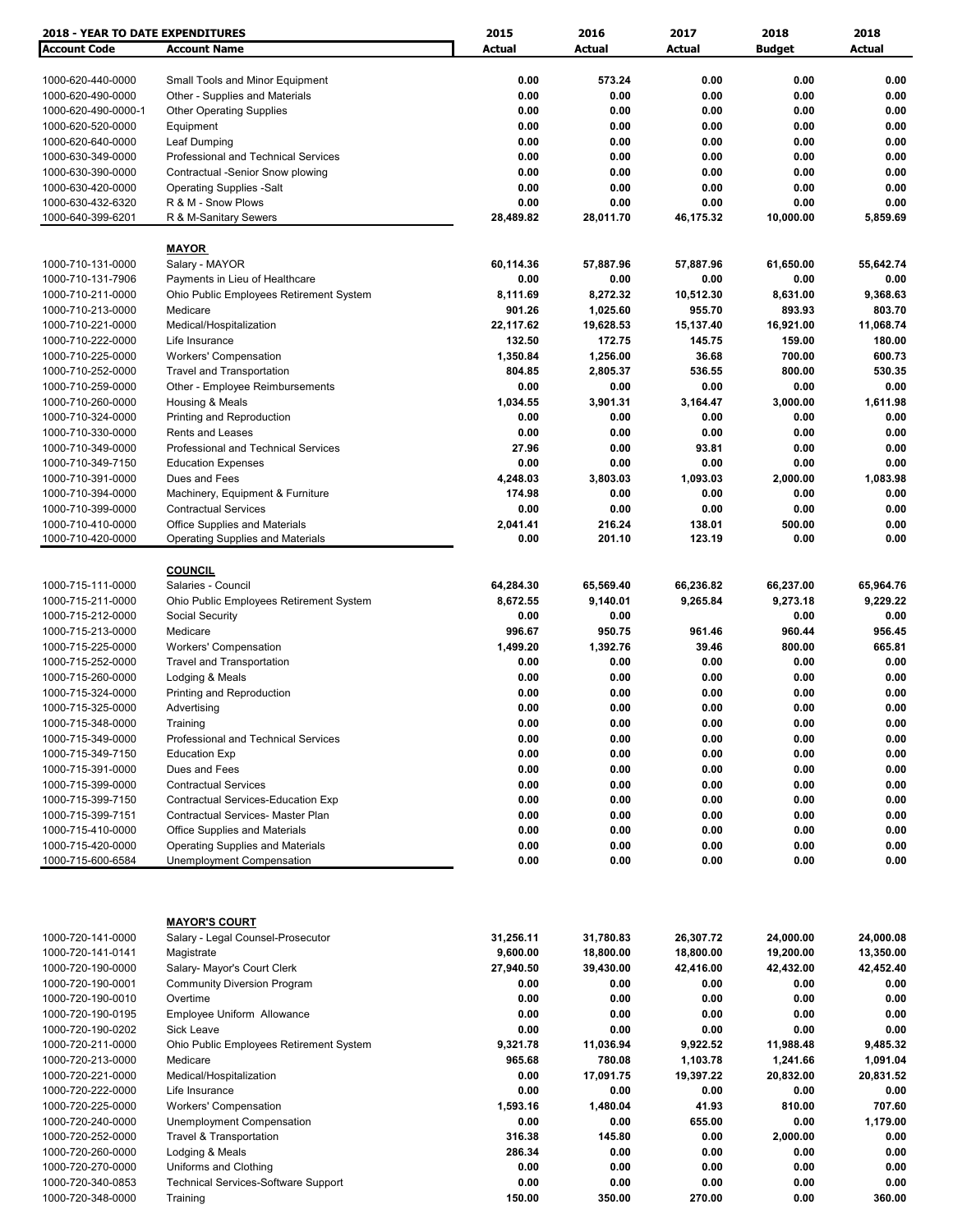| <b>2018 - YEAR TO DATE EXPENDITURES</b>  |                                                                  | 2015          | 2016          | 2017          | 2018          | 2018          |
|------------------------------------------|------------------------------------------------------------------|---------------|---------------|---------------|---------------|---------------|
| <b>Account Code</b>                      | <b>Account Name</b>                                              | <b>Actual</b> | <b>Actual</b> | <b>Actual</b> | <b>Budget</b> | <b>Actual</b> |
|                                          |                                                                  |               |               |               |               |               |
| 1000-720-348-0001                        | <b>Training- Community Diversion</b>                             | 0.00          | 0.00          | 0.00          | 0.00          | 0.00          |
| 1000-720-349-0000                        | Other - Professional and Technicl Services                       | 2,320.97      | 0.00          | 0.00          | 0.00          | 600.00        |
| 1000-720-391-0000                        | Dues and Fees                                                    | 375.00        | 770.00        | 675.00        | 200.00        | 100.00        |
| 1000-720-391-0001                        | Dues and Fees (Community Diversion Program)                      | 0.00          | 0.00          | 0.00          | 0.00          | 0.00          |
| 1000-720-394-0000                        | Machinery, Equipment & Furniture                                 | 0.00          | 0.00          | 0.00          | 0.00          | 0.00          |
| 1000-720-399-0000                        | <b>Contractual Services</b>                                      | 0.00          | 0.00          | 0.00          | 0.00          | 0.00          |
| 1000-720-410-0000                        | Office Supplies and Materials                                    | 3,016.49      | 1,515.50      | 2,745.44      | 1,500.00      | 4,125.17      |
| 1000-720-410-0001                        | Office Supplies (Community Diversion)                            | 0.00          | 0.00          | 0.00          | 0.00          | 0.00          |
| 1000-720-420-0000                        | <b>Operating Supplies and Materials</b>                          | 0.00          | 251.96        | 24.37         | 0.00          | 0.00          |
| 1000-720-640-0000                        | Payment to Another Political Subdivision                         | 0.00          | 0.00          | 0.00          | 0.00          | 0.00          |
|                                          | <b>BOARDS &amp; COMMISSIONS</b>                                  |               |               |               |               |               |
| 1000-735-150-0000                        | <b>Compensation of Planning Commission</b>                       | 1,800.00      | 1,710.00      | 2,054.93      | 1,890.00      | 2,080.00      |
| 1000-735-150-0701                        | <b>Compensation of Zoning Board Members</b>                      | 3,030.00      | 2,722.48      | 2,782.32      | 3,150.00      | 2,670.00      |
| 1000-735-190-0000                        | <b>Other- Personal Services</b>                                  | 0.00          | 0.00          | 0.00          | 0.00          | 0.00          |
| 1000-735-211-0000                        | <b>OPERS</b>                                                     | 280.00        | 302.40        | 280.00        | 264.60        | 319.20        |
| 1000-735-211-0701                        | OPERS-BZA                                                        | 257.60        | 213.15        | 257.60        | 441.00        | 429.10        |
| 1000-735-213-0000                        | Medicare                                                         | 26.10         | 26.55         | 34.65         | 27.41         | 26.55         |
| 1000-735-213-0701                        | Medicare-BZA                                                     | 43.95         | 37.75         | 42.64         | 45.68         | 42.36         |
| 1000-735-225-0000                        |                                                                  | 48.38         | 44.95         | 1.27          | 50.00         | 57.61         |
| 1000-735-225-0701                        | <b>Workers' Compensation</b><br><b>Workers' Compensation-BZA</b> | 95.60         | 88.81         | 2.51          | 25.00         | 43.61         |
| 1000-735-240-0701                        |                                                                  | 0.00          | 0.00          | 0.00          | 0.00          | 0.00          |
|                                          | Unemployment Compensation                                        | 0.00          | 0.00          | 0.00          | 0.00          | 0.00          |
| 1000-735-252-0000                        | <b>Travel and Transportation</b>                                 |               |               |               |               |               |
| 1000-735-349-000                         | <b>Professional Services</b>                                     | 0.00<br>0.00  | 0.00<br>0.00  | 0.00<br>0.00  | 0.00<br>0.00  | 0.00          |
| 1000-735-410-0000                        | Office Supplies and Materials<br><b>AOS FEES</b>                 |               |               |               |               | 0.00          |
| 1000-745-342-0000                        | Auditor of State Audit Services                                  | 1.00          | 16,071.50     | 1,845.00      | 15,000.00     | 17,737.50     |
| 1000-745-343-0000                        | Uniform Accounting Network Fees                                  | 3,800.00      | 4,296.00      | 3,870.00      | 4,500.00      | 2,394.00      |
|                                          | <b>SOLICITOR</b>                                                 |               |               |               |               |               |
| 1000-750-141-0000                        | Salary - Legal Counsel                                           | 54,035.00     | 62,001.30     | 60,000.00     | 0.00          | 0.00          |
| 1000-750-141-0001                        | Salary - Legal Counsel-Comm Diversion                            | 0.00          | 0.00          | 0.00          | 0.00          | 0.00          |
| 1000-750-211-0000                        | <b>OPERS</b>                                                     | 7,289.78      | 1,843.89      | 0.00          | 0.00          | 0.00          |
| 1000-750-211-0001                        | <b>OPERS-Community Diversion</b>                                 | 0.00          | 0.00          | 0.00          | 0.00          | 0.00          |
| 1000-750-211-0001-1                      | <b>OPERS (Community Diversion)</b>                               | 0.00          | 0.00          | 0.00          | 0.00          | 0.00          |
| 1000-750-213-0000                        | Medicare                                                         | 739.93        | 340.58        | 0.00          | 0.00          | 0.00          |
|                                          |                                                                  | 0.00          | 0.00          | 0.00          | 0.00          | 0.00          |
| 1000-750-213-0001<br>1000-750-213-0001-1 | Medicare-Community Diversion                                     | 0.00          | 0.00          | 0.00          | 0.00          | 0.00          |
|                                          | Medicare (Community Diversion Program)                           |               |               |               |               |               |
| 1000-750-225-0000                        | <b>Workers' Compensation</b>                                     | 1,259.70      | 1,170.26      | 0.00          | 0.00          | 560.13        |
| 1000-750-349-0000                        | Professional and Technical Services                              | 14,007.55     | 20,056.87     | 3,935.50      | 75,000.00     | 55,701.09     |
| 1000-750-391-0000                        | Dues & Fees                                                      | 175.00        | 0.00          | 0.00          | 0.00          | 0.00          |
| 1000-750-399-0000                        | <b>Contractual Services</b>                                      | 21,514.83     | 54,936.12     | 14,221.30     | 0.00          | 16,175.00     |

|                     | <b>INCOME TAX</b>                        |            |            |            |            |            |
|---------------------|------------------------------------------|------------|------------|------------|------------|------------|
| 1000-755-322-0000   | Postage                                  | 911.29     | 48.63      | 0.00       | 600.00     | 0.00       |
| 1000-755-342-0000   | <b>Auditing Services</b>                 | 0.00       | 0.00       | 0.00       | 0.00       | 0.00       |
| 1000-755-344-0013   | Tax Collection Fees (Net Profit)         |            |            |            | 0.00       | 24.30      |
| 1000-755-348-0000   | Training                                 | 0.00       | 0.00       | 0.00       | 0.00       | 0.00       |
| 1000-755-348-0000-1 | <b>Training Services</b>                 | 0.00       | 0.00       | 0.00       | 0.00       | 0.00       |
| 1000-755-349-0000   | <b>Other Technical Services-Software</b> | 2,782.26   | 3,418.33   | 1,263.50   | 3,000.00   | 3,699.65   |
| 1000-755-349-0000-1 | <b>Other Contractual Services</b>        | 0.00       | 0.00       | 0.00       | 0.00       | 0.00       |
| 1000-755-391-0000   | Dues and Fees                            | 0.00       | 0.00       | 0.00       | 0.00       | 0.00       |
| 1000-755-391-0000-1 | Dues and Fees                            | 0.00       | 0.00       | 0.00       | 0.00       | 0.00       |
| 1000-755-399-0000   | <b>Contractual Services</b>              | 0.00       | 0.00       | 0.00       | 0.00       | 0.00       |
| 1000-755-420-0000   | <b>Operating Supplies</b>                | 359.66     | 0.00       | 0.00       | 0.00       | 0.00       |
| 1000-760-690-0000   | <b>Tax Refunds</b>                       | 72,450.50  | 248,889.49 | 74,543.16  | 30,000.00  | 112.143.46 |
|                     | <b>ADMINISTRATIVE &amp; FINANCE</b>      |            |            |            |            |            |
| 1000-790-190-0000   | Salary                                   | 169,563.48 | 213,950.38 | 210,751.16 | 180,000.00 | 167,803.54 |
| 1000-790-190-0010   | Overtime                                 | 0.00       | 0.00       | 0.00       | 0.00       | 0.00       |
| 1000-790-190-0190   | Part-time                                | 43,459.85  | 17,879.16  | 3,072.84   | 0.00       | 8,196.85   |
| 1000-790-190-0192   | Salary Seasonal                          | 0.00       | 0.00       | 0.00       | 0.00       | 0.00       |
| 1000-790-190-0200   | Sick Leave conversion                    | 18,550.93  | 0.00       | 0.00       | 0.00       | 0.00       |
| 1000-790-190-0202   | <b>Sick Leave</b>                        | 3,205.23   | 4,376.17   | 2,487.13   | 0.00       | 4,549.30   |
| 1000-790-190-7906   | Payments in Lieu of Healthcare           | 0.00       | 0.00       | 0.00       | 0.00       | 0.00       |
| 1000-790-211-0000   | <b>OPERS</b>                             | 28,883.22  | 30,282.17  | 28,957.78  | 25,200.00  | 24,445.38  |
| 1000-790-213-0000   | Medicare                                 | 3,383.38   | 3,250.07   | 2,920.14   | 2,250.00   | 2,481.53   |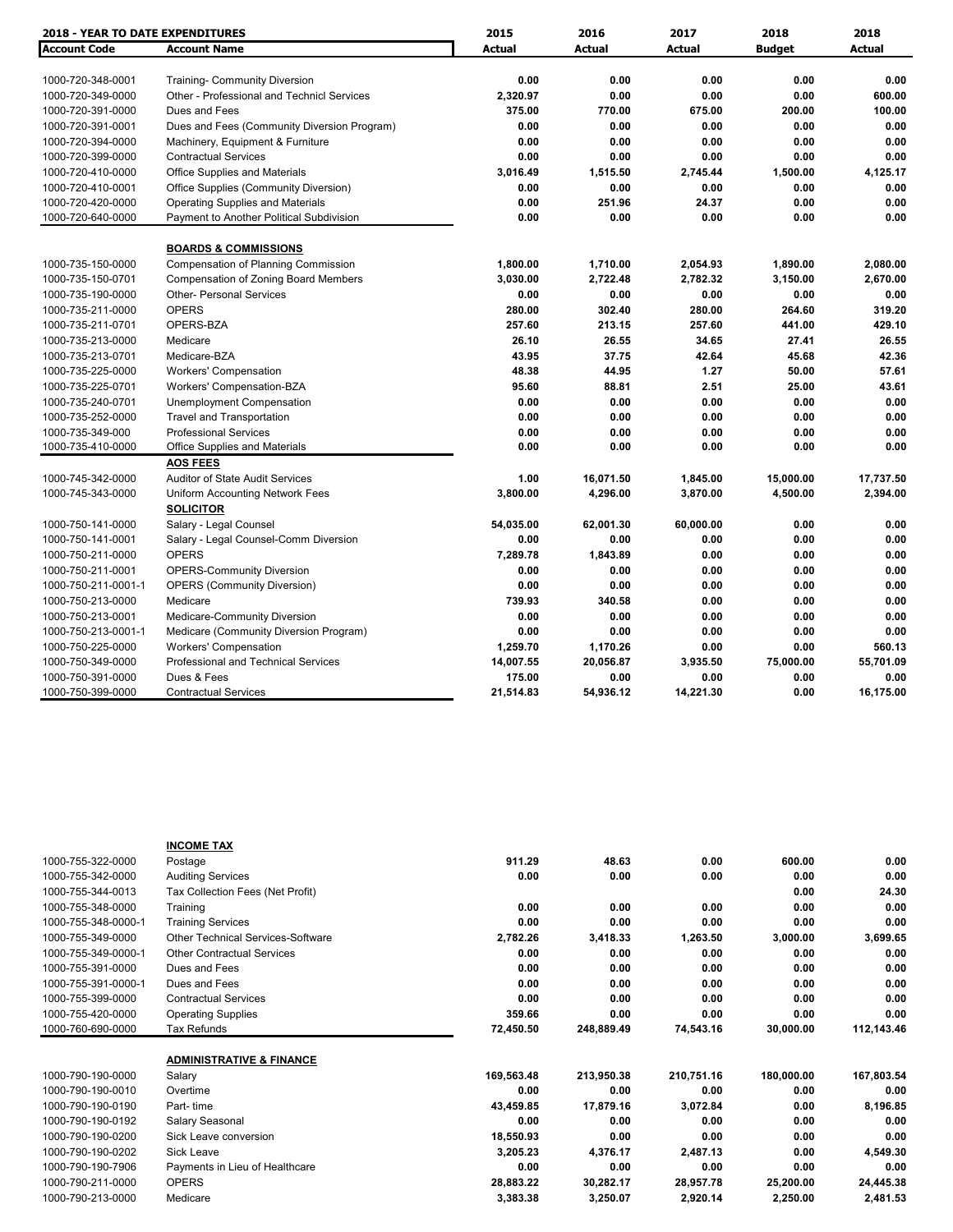| <b>2018 - YEAR TO DATE EXPENDITURES</b> |                                            | 2015         | 2016         | 2017         | 2018          | 2018         |
|-----------------------------------------|--------------------------------------------|--------------|--------------|--------------|---------------|--------------|
| <b>Account Code</b>                     | <b>Account Name</b>                        | Actual       | Actual       | Actual       | <b>Budget</b> | Actual       |
| 1000-790-221-0000                       | Medical/Hospitalization                    | 39,958.50    | 52,921.25    | 51,948.81    | 62,500.00     | 40,932.20    |
| 1000-790-222-0000                       | Life Insurance                             | 397.50       | 699.50       | 304.75       | 650.00        | 765.00       |
| 1000-790-222-1790                       | Life Insurance-RETIREE                     | 1,293.00     | 1,937.96     | 1,363.16     | 2,400.00      | 1,358.30     |
| 1000-790-225-0000                       | <b>Workers' Compensation</b>               | 4,387.26     | 4,089.18     | 162.71       | 2,500.00      | 1,965.74     |
| 1000-790-252-0000                       | <b>Travel and Transportation</b>           | 358.95       | 779.29       | 181.60       | 500.00        | 16.00        |
| 1000-790-260-0000                       | Meals & Lodging                            | 369.27       | 2,305.05     | 742.58       | 500.00        | 269.23       |
| 1000-790-322-0000                       | Postage                                    | 3,392.91     | 3,200.00     | 3,233.95     | 3,000.00      | 3,566.80     |
| 1000-790-323-0000                       | Postage Machine Rental                     | 593.99       | 767.99       | 174.00       | 696.00        | 1,044.00     |
| 1000-790-324-0000                       | Printing and Reproduction                  | 1,690.64     | 1,354.19     | 1,157.64     | 2,500.00      | 1,972.10     |
| 1000-790-324-0005                       | Printing and Reproduction                  | 16,840.82    | 17,491.54    | 121.08       | 19,000.00     | 0.00         |
| 1000-790-325-0000                       | Advertising                                | 5,767.22     | 6,169.40     | 1,023.47     | 6,000.00      | 822.22       |
| 1000-790-330-0000                       | <b>Rents and Leases</b>                    | 0.00         | 0.00         | 0.00         | 0.00          | 0.00         |
| 1000-790-345-0000                       | <b>Election Expenses</b>                   | 0.00         | 2,120.25     | 0.00         | 0.00          | 7,595.02     |
| 1000-790-348-0000                       | Training                                   | 200.00       | 591.66       | 300.00       | 500.00        | 165.00       |
| 1000-790-349-0000                       | <b>Professional and Technical Services</b> | 76,246.94    | 126,798.66   | 170,606.01   | 100,000.00    | 165,237.29   |
| 1000-790-351-0000                       | Insurance and Bonding                      | 52,115.00    | 53,066.00    | 55,887.00    | 54,000.00     | 52,866.00    |
| 1000-790-391-0000                       | Dues and Fees                              | 2,784.92     | 11,054.24    | 16,672.57    | 9,000.00      | 11,196.44    |
| 1000-790-394-0000                       | Machinery, Equipment & Furniture           | 8,575.13     | 14,160.59    | 944.98       | 5,000.00      | 2,832.03     |
| 1000-790-399-0000                       | <b>Contractual Services</b>                | 0.00         | 1,679.19     | 8,344.49     | 15,600.00     | 6,180.24     |
| 1000-790-410-0000                       | <b>Office Supplies and Materials</b>       | 4,105.32     | 3,761.41     | 4,022.80     | 4,000.00      | 3,433.91     |
| 1000-790-420-0000                       | <b>Operating Supplies and Materials</b>    | 3,213.10     | 3,680.14     | 3,230.57     | 4,000.00      | 2,934.74     |
| 1000-790-431-0000                       | R & M of Buildings and Land                | 0.00         | 0.00         | 390.20       | 0.00          | 1,290.97     |
| 1000-790-432-0000                       | R & M of Machinery & Equip                 | 0.00         | 65.16        | 1,735.00     | 0.00          | 0.00         |
| 1000-790-490-0000                       | Econ Dev - Supplies & Materials            | 909.20       | 298.65       | 0.00         | 0.00          | 0.00         |
| 1000-790-640-0000                       | Payment to County Treasurer                | 210.73       | 0.00         | 17.14        | 0.00          | 9.62         |
|                                         | <b>CAPITAL &amp; TRANSFERS</b>             |              |              |              |               |              |
| 1000-800-520-0000                       | Equipment                                  |              |              |              |               |              |
| 1000-910-910-0000                       | Transfers - Out OP&F                       | 289,000.00   | 159,000.00   | 489,000.00   | 115,000.00    | 140,200.00   |
| 1000-910-910-0620                       | Transfers - Out S.C.M.R. & Int             | 460,000.00   | 660,000.00   | 500,000.00   | 500,000.00    | 580,000.00   |
| 1000-910-910-0000-1                     | Transfers - Out VETERAN'S MEM              | 0.00         | 0.00         | 0.00         | 0.00          | 0.00         |
| 1000-910-910-4901                       | Transfers - Out Interest to Capital        | 250,000.00   | 110,000.00   | 100,000.00   | 440,000.00    | 147,218.99   |
| 1000-910-910-0000-2                     | Transfers - Out Water Meter Repair         | 0.00         | 0.00         | 0.00         | 10,200.00     | 0.00         |
| 1000-920-920-0000                       | Advances - Out                             | 0.00         | 0.00         | 0.00         | 0.00          | 0.00         |
| 1000-930-930-0000                       | Contingencies                              | 0.00         | 0.00         | 0.00         | 0.00          | 0.00         |
|                                         |                                            | 5.383.384.64 | 5.724.853.36 | 5.556.220.78 | 5,081,638.01  | 4,942,560.57 |

| <b>SCMR Fund</b>  |                                           |            |            |            |            |            |
|-------------------|-------------------------------------------|------------|------------|------------|------------|------------|
| 2011-620-190-0000 | Salary                                    | 345,160.78 | 423,502.56 | 391,054.16 | 305,000.00 | 372,080.17 |
| 2011-620-190-0010 | Overtime                                  | 15,890.13  | 16,622.99  | 21,813.40  | 20,000.00  | 24,421.40  |
| 2011-620-190-0190 | Part-time                                 | 2,842.00   | 0.00       | 0.00       | 0.00       | 0.00       |
| 2011-620-190-0192 | Salary -Seasonal                          | 0.00       | 0.00       | 0.00       | 0.00       | 0.00       |
| 2011-620-190-0200 | Sick Leave conversion                     | 0.00       | 316.32     | 0.00       | 0.00       | 0.00       |
| 2011-620-190-0202 | Sick Leave                                | 6,805.48   | 11,338.65  | 22,230.56  | 0.00       | 8,437.75   |
| 2011-620-190-0203 | <b>Injury Pay</b>                         | 1,760.36   | 0.00       | 0.00       | 0.00       | 0.00       |
| 2011-620-190-7906 | In Lieu of Healthcare                     | 0.00       | 0.00       | 0.00       | 0.00       | 0.00       |
| 2011-620-211-0000 | Ohio Public Employees Retirement System   | 50,192.69  | 55,776.16  | 52,293.70  | 45,500.00  | 56,325.23  |
| 2011-620-213-0000 | Medicare                                  | 3,189.77   | 4,127.41   | 4,332.28   | 4,287.50   | 4,588.63   |
| 2011-620-221-0000 | Medical/Hospitalization                   | 55,017.54  | 78,408.17  | 59,739.48  | 83,000.00  | 97,516.04  |
| 2011-620-222-0000 | Life Insurance                            | 927.50     | 1,498.50   | 1,311.75   | 1,200.00   | 1,215.00   |
| 2011-620-225-0000 | Workers' Compensation                     | 7,113.65   | 6,616.30   | 195.33     | 6,600.00   | 3,221.51   |
| 2011-620-252-0000 | <b>Travel and Transportation</b>          | 0.00       | 24.00      | 0.00       | 0.00       | 0.00       |
| 2011-620-259-0000 | <b>Sick Leave Conversion</b>              | 0.00       | 0.00       | 0.00       | 0.00       | 0.00       |
| 2011-620-260-0000 | Lodging and Meals                         | 62.35      | 0.00       | 0.00       | 0.00       | 0.00       |
| 2011-620-270-0000 | Uniforms and Clothing                     | 2,433.54   | 2,650.29   | 1,656.42   | 3,000.00   | 1,208.72   |
| 2011-620-325-0000 | Advertising                               | 0.00       | 0.00       | 0.00       | 0.00       | 0.00       |
| 2011-620-346-0000 | <b>Engineering Services</b>               | 0.00       | 0.00       | 0.00       | 0.00       | 0.00       |
| 2011-620-348-0000 | Training                                  | 158.00     | 522.00     | 60.00      | 0.00       | 180.00     |
| 2011-620-349-0000 | Professional and Technical Services       | 9,766.31   | 15,836.52  | 13,424.53  | 9,000.00   | 12,851.50  |
| 2011-620-391-0000 | Dues and Fees                             | 858.52     | 617.43     | 222.78     | 600.00     | 346.56     |
| 2011-620-420-0000 | <b>Operating Supplies and Materials</b>   | 44,376.94  | 69,620.30  | 47,881.41  | 45,000.00  | 14,611.81  |
| 2011-620-420-6700 | Fuel                                      | 24,535.83  | 20,268.26  | 20,842.52  | 21,000.00  | 23,236.20  |
| 2011-620-431-0000 | R & M of Buildings and Land               | 5,608.26   | 4,018.66   | 26,837.97  | 5,000.00   | 2,413.85   |
| 2011-620-432-0000 | R & M of Machinery & Equip                | 7,097.94   | 4,102.22   | 6,388.74   | 10,000.00  | 31,479.04  |
| 2011-620-433-0000 | Repairs and Maintenance of Motor Vehicles | 8,211.84   | 31,946.43  | 21,936.08  | 20,000.00  | 10,852.73  |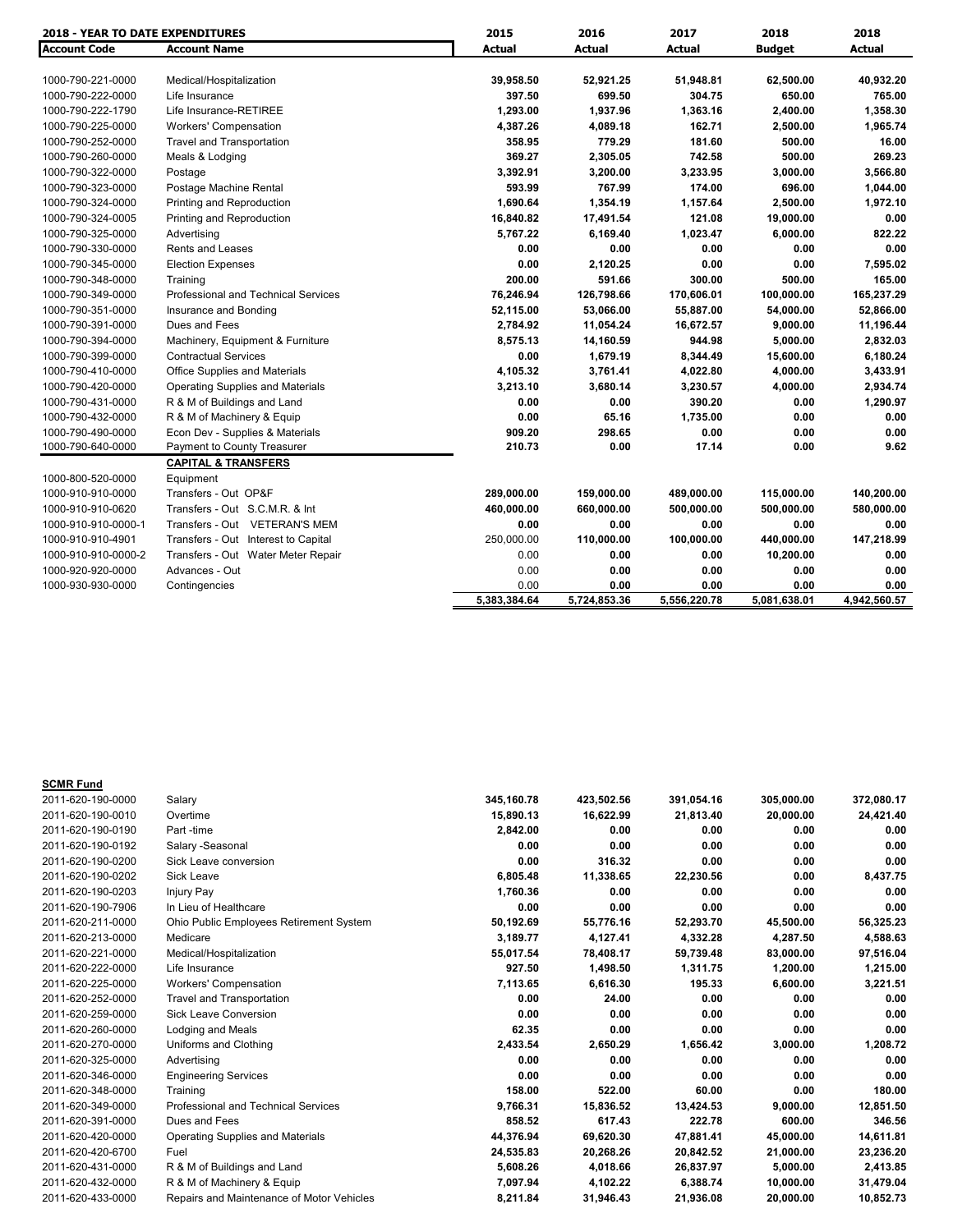| <b>2018 - YEAR TO DATE EXPENDITURES</b>                                         |                                                                        | 2015                 | 2016                 | 2017                 | 2018                   | 2018                 |
|---------------------------------------------------------------------------------|------------------------------------------------------------------------|----------------------|----------------------|----------------------|------------------------|----------------------|
| <b>Account Code</b>                                                             | <b>Account Name</b>                                                    | Actual               | Actual               | <b>Actual</b>        | <b>Budget</b>          | Actual               |
|                                                                                 |                                                                        |                      |                      |                      |                        |                      |
| 2011-620-440-0000                                                               | Minor equipment                                                        | 359.10               | 0.00                 | 0.00                 | 0.00                   | 0.00                 |
| 2011-630-420-0000                                                               | Materials-Salt, Cold Patch & Gravel                                    | 89,588.08            | 110,227.39           | 64,091.14            | 75,000.00              | 63,785.33            |
| 2011-630-432-0000                                                               | Repairs and Maintenance - Snow Plows                                   | 4,966.35             | 0.00                 | 0.00                 | 0.00                   | 0.00                 |
| 2011-800-555-0000                                                               | Streets, Highways, Sidewalks and Curbs                                 | 0.00                 | 0.00                 | 0.00                 | 0.00                   | 2,980.00             |
| 2011-920-920-0000                                                               | Advances - Out                                                         | 0.00<br>686,922.96   | 0.00<br>858,040.56   | 0.00<br>756,312.25   | 0.00<br>654,187.50     | 0.00<br>731,751.47   |
|                                                                                 |                                                                        |                      |                      |                      |                        |                      |
| <b>State Highway Fund</b>                                                       |                                                                        |                      |                      |                      |                        |                      |
| 2021-610-430-4569                                                               | Repairs and Maintenance-Signals                                        | 0.00                 | 0.00                 | 0.00                 | 0.00                   | 0.00                 |
| 2021-620-420-0000                                                               | Materials-Salt                                                         | 17,864.90            | 0.00                 | 0.00                 | 15,000.00              | 0.00                 |
| 2021-650-349-0000                                                               | Professional and Technical Services                                    | 0.00                 | 0.00                 | 0.00                 | 0.00                   | 0.00                 |
| 2021-620-431-0000                                                               | R & M of Buildings and Land                                            | 0.00                 | 0.00                 | 0.00                 | 0.00                   | 0.00                 |
| 2021-630-432-0000                                                               | R & M of Machinery & Equip                                             | 0.00                 | 0.00                 | 0.00                 | 0.00                   | 0.00                 |
| 2021-800-555-0000                                                               | Streets, Highways, Sidewalks and Curbs                                 | 0.00                 | 0.00                 | 0.00                 | 0.00                   | 0.00                 |
| 2021-800-555-0802                                                               | Streets, Highways, Sidewalks and Curbs                                 | 0.00                 | 0.00                 | 0.00                 | 0.00                   | 0.00                 |
| 2021-800-590-0802                                                               | Other - Capital Outlay                                                 | 0.00                 | 0.00                 | 0.00                 | 0.00                   | 0.00                 |
| 2021-800-590-0803<br>2021-650-349-0000-1                                        | Advances - Out<br>Other-Professional & Technical Services              | 0.00<br>0.00         | 0.00<br>0.00         | 0.00<br>0.00         | 0.00<br>0.00           | 0.00<br>0.00         |
| 2021-800-555-0000-1                                                             | Streets, Highways, Sidewalks and Curbs                                 | 0.00                 | 0.00                 | 0.00                 | 0.00                   | 0.00                 |
|                                                                                 |                                                                        |                      |                      |                      |                        |                      |
|                                                                                 |                                                                        | 17,864.90            | 0.00                 | 0.00                 | 15,000.00              | 0.00                 |
|                                                                                 |                                                                        |                      |                      |                      |                        |                      |
| <b>Law Enforcement Trust Fund</b>                                               |                                                                        |                      |                      |                      |                        |                      |
| 2091-110-100-0101                                                               | Personal Services-DARE                                                 | 0.00                 | 0.00                 | 0.00                 | 0.00                   | 0.00                 |
| 2091-110-213-0000                                                               | Medicare                                                               | 254.65               | 0.00                 | 0.00                 | 0.00                   | 0.00                 |
| 2091-110-348-0000                                                               | Training                                                               | 0.00                 | 0.00                 | 0.00                 | 0.00                   | 0.00                 |
| 2091-110-349-0102                                                               | Professional Services                                                  | 2,822.74             | 3,742.24             | 3,105.30             | 3,000.00               | 3,321.53             |
| 2091-110-420-0000                                                               | <b>Operating Supplies and Materials</b>                                | 1,933.61             | 1,042.50             | 666.34               | 1,000.00               | 0.00                 |
| 2091-110-420-0101                                                               | Operating Supplies and Materials-DARE                                  | 95.65                | 0.00                 | 0.00                 | 0.00                   | 0.00                 |
| 2091-110-640-0000<br>2091-800-520-0000                                          | Payment to Another Political Subdivision                               | 0.00<br>0.00         | 0.00<br>0.00         | 0.00<br>0.00         | 0.00<br>0.00           | 0.00<br>0.00         |
|                                                                                 | Equipment                                                              | 5,106.65             | 4,784.74             | 3,771.64             | 4,000.00               | 3,321.53             |
| <b>Motor Vehicle License Tax Fund</b><br>2101-610-420-0000<br>2101-760-431-0000 | <b>Operating Supplies and Materials</b><br>R & M of Buildings and Land | 0.00<br>0.00         | 0.00<br>0.00         | 0.00<br>0.00         | 0.00<br>0.00           | 0.00<br>0.00         |
| 2101-760-432-0000                                                               | R & M of Machinery & Equip                                             | 0.00                 | 0.00                 | 0.00                 | 0.00                   | 0.00                 |
| 2101-800-555-0000                                                               | Streets, Highways, Sidewalks and Curbs                                 | 0.00                 | 0.00                 | 0.00                 | 0.00                   | 0.00                 |
|                                                                                 |                                                                        | 0.00                 | 0.00                 | 0.00                 | 0.00                   | 0.00                 |
|                                                                                 |                                                                        |                      |                      |                      |                        |                      |
| <b>Police Pension Fund</b><br>2131-110-215-0000                                 | Ohio Police and Fire Pension Fund                                      |                      |                      |                      |                        |                      |
| 2131-110-344-0000                                                               | Property Tax Collection Fees                                           | 179,743.82<br>519.44 | 187,114.80<br>535.75 | 174,288.75<br>557.25 | 159,967.50<br>1,000.00 | 166,988.23<br>582.93 |
| 2131-110-345-0000                                                               | <b>Election Expense</b>                                                | 0.00                 | 0.00                 | 0.00                 | 0.00                   | 0.00                 |
| 2131-910-910-0000                                                               | Transfer out                                                           | 0.00                 | 0.00                 | 0.00                 | 0.00                   | 0.00                 |
|                                                                                 |                                                                        | 180,263.26           | 187,650.55           | 174,846.00           | 160,967.50             | 167,571.16           |
|                                                                                 |                                                                        |                      |                      |                      |                        |                      |
| Water Meter & Repair Fund                                                       |                                                                        |                      |                      |                      |                        |                      |
| 2901-539-312-0000                                                               | Water and Sewage                                                       | 0.00                 | 0.00                 | 0.00                 | 0.00                   | 0.00                 |
| 2901-539-431-0000                                                               | R & M of Buildings and Land                                            | 0.00                 | 0.00                 | 0.00                 | 0.00                   | 0.00                 |
| 2901-800-560-0000                                                               | <b>Utility Distribution Systems</b>                                    | 8,847.36             | 8,847.36             | 10,371.88            | 10,371.88              | 10,371.88            |
|                                                                                 |                                                                        | 8,847.36             | 8,847.36             | 10,371.88            | 10,371.88              | 10,371.88            |
| <b>FEMA Fund</b>                                                                |                                                                        |                      |                      |                      |                        |                      |
| 2902-110-420-0000                                                               | <b>Operating Supplies and Materials</b>                                | 0.00                 | 0.00                 | 0.00                 | 0.00                   | 0.00                 |
|                                                                                 |                                                                        | 0.00                 | 0.00                 | 0.00                 | 0.00                   | 0.00                 |
| <b>Mayor's Court Computer Fund</b>                                              |                                                                        |                      |                      |                      |                        |                      |
| 2903-720-340-0000                                                               | Pro and Tech Services                                                  | 0.00                 | 0.00                 | 0.00                 | 0.00                   | 0.00                 |
| 2903-720-340-0853                                                               | <b>Technical &amp; Software</b>                                        | 0.00                 | 0.00                 | 0.00                 | 0.00                   | 0.00                 |
| 2903-720-394-0000                                                               | Machinery, Equipment & Furniture                                       | 0.00                 | 0.00                 | 0.00                 | 0.00                   | 0.00                 |
| 2903-720-410-0000                                                               | <b>Office Supplies</b>                                                 | 0.00                 | 0.00                 | 0.00                 | 0.00                   | 0.00                 |
| 2903-720-420-0001                                                               | Operating Supplies - Comm Diversion                                    | 0.00                 | 0.00                 | 0.00                 | 0.00                   | 0.00                 |
| 2903-720-600-0852                                                               | <b>Computers &amp; Supplies</b>                                        | 1,910.00             | 1,948.00             | 2,246.37             | 3,000.00               | 2,026.00             |
| 2903-800-520-0000                                                               | Equipment                                                              | 0.00                 | 0.00                 | 0.00                 | 0.00                   | 0.00                 |
|                                                                                 |                                                                        | 1,910.00             | 1,948.00             | 2,246.37             | 3,000.00               | 2,026.00             |
| <b>Special Bond Retirement Fund</b><br>3101-740-344-0000                        | Property Tax Collection Fees                                           | 0.00                 | 0.00                 | 0.00                 | 0.00                   | 0.00                 |
| 3101-800-346-4905                                                               | Eng services -Dunham san sewer                                         | 0.00                 | 0.00                 | 0.00                 | 0.00                   | 0.00                 |
| 3101-850-710-0000                                                               | Principal                                                              | 0.00                 | 0.00                 | 0.00                 | 0.00                   | 0.00                 |
| 3101-850-710-4905-1                                                             | Principal                                                              | 0.00                 | 0.00                 | 1,720,000.00         | 0.00                   | 0.00                 |
| 3101-850-720-0000                                                               | Interest                                                               | 0.00                 | 0.00                 | 0.00                 | 0.00                   | 0.00                 |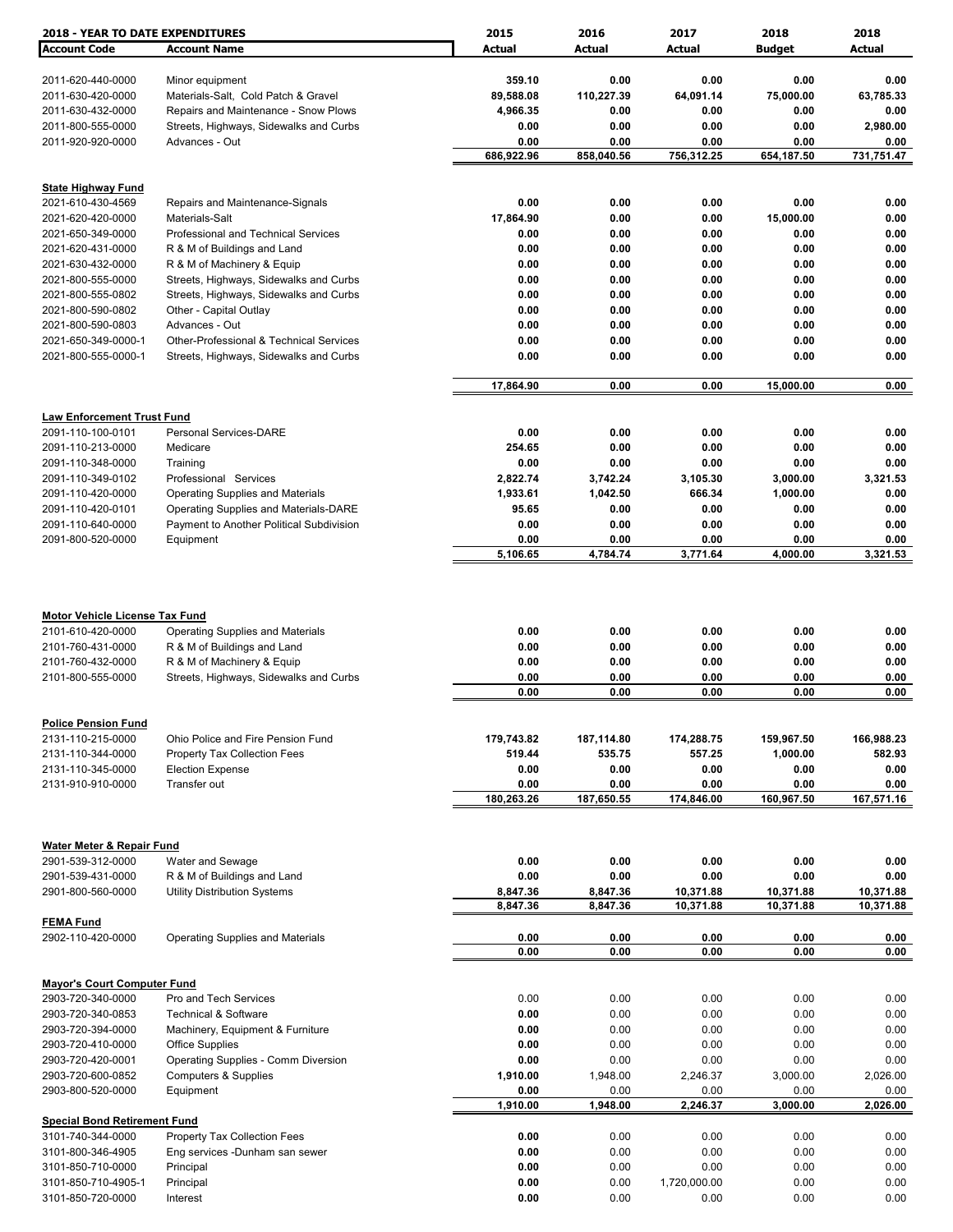| <b>2018 - YEAR TO DATE EXPENDITURES</b> |                                                                            | 2015                 | 2016                 | 2017                 | 2018                 | 2018                 |
|-----------------------------------------|----------------------------------------------------------------------------|----------------------|----------------------|----------------------|----------------------|----------------------|
| <b>Account Code</b>                     | <b>Account Name</b>                                                        | Actual               | Actual               | <b>Actual</b>        | <b>Budget</b>        | Actual               |
|                                         |                                                                            |                      |                      |                      |                      |                      |
| 3101-850-710-4905                       | Principal-Dunham Rd Sanitary Sewer                                         | 425,000.00           | 1,275,000.00         | 0.00                 | 1,640,000.00         | 1,710,000.00         |
| 3101-850-710-4906                       | Principal- Dunham Rd Water Main Rehab                                      | 32,534.49            | 34,702.80            | 18,594.18            | 37,405.00            | 40,562.46            |
| 3101-850-720-4906                       | Interest                                                                   | 16,687.20            | 20,893.88            | 36,087.05            | 37,360.00            | 34,200.00            |
| 3101-850-790-0000                       | Other - Debt Service                                                       | 0.00                 | 4,726.26             | 6,954.00             | 0.00                 | 6,634.40             |
| 3101-850-790-0000-1                     | Other - Debt Service                                                       | 0.00                 | 0.00                 | 0.00                 | 0.00                 | 0.00                 |
| 3101-850-790-4905                       | Other - Debt service                                                       | 0.00                 | 0.00                 | 0.00                 | 0.00                 | 0.00                 |
|                                         | <b>Walton Road</b>                                                         | 0.00                 | 0.00                 | 0.00                 | 0.00                 | 0.00                 |
|                                         | Alex/Dunham Traffic                                                        | 0.00<br>474,221.69   | 0.00<br>1,335,322.94 | 0.00<br>1,781,635.23 | 0.00<br>1,714,765.00 | 0.00<br>1,791,396.86 |
|                                         |                                                                            |                      |                      |                      |                      |                      |
| <b>Third Party Services</b>             |                                                                            |                      |                      |                      |                      |                      |
| 4101-790-620-3110                       | Senior Lawn Care & Benevolent Events                                       | 0.00                 | 0.00                 | 0.00                 | 0.00                 | 0.00                 |
| 4101-800-610-6589                       | <b>Deposits Refunded</b>                                                   | 0.00                 | 0.00                 | 0.00                 | 0.00                 | 0.00                 |
| 4101-800-620-0000                       | Deposits Applied                                                           | 0.00                 | 0.00                 | 0.00                 | 0.00                 | 0.00                 |
|                                         |                                                                            | 0.00                 | 0.00                 | 0.00                 | 0.00                 | 0.00                 |
|                                         |                                                                            |                      |                      |                      |                      |                      |
| <b>Issue I and II Capital Funds</b>     |                                                                            |                      |                      |                      |                      |                      |
| 4201-800-555-0000                       | Streets, Highways, Sidewalks and Curbs                                     | 0.00                 | 0.00                 | 0.00                 | 0.00                 | 0.00                 |
| 4201-800-560-4905                       |                                                                            | 0.00                 | 0.00                 | 0.00                 | 0.00                 | 0.00                 |
| 4201-800-560-4906                       | <b>Utility Distribution Systems</b><br><b>Utility Distribution Systems</b> | 0.00                 | 0.00                 | 0.00                 | 0.00                 | 0.00                 |
| 4201-920-920-0000                       | <b>Advances Out</b>                                                        | 0.00                 | 0.00                 | 0.00                 | 0.00                 | 0.00                 |
|                                         |                                                                            | 0.00                 | 0.00                 | 0.00                 | 0.00                 | 0.00                 |
|                                         |                                                                            |                      |                      |                      |                      |                      |
|                                         |                                                                            |                      |                      |                      |                      |                      |
| <b>Capital Improvements Fund</b>        |                                                                            |                      |                      |                      |                      |                      |
| 4901-410-610-0000                       | <b>Deposits Refunded</b>                                                   | 0.00                 | 0.00                 | 0.00                 | 0.00                 | 0.00                 |
| 4901-800-312-0000                       | Water & sewage                                                             | 0.00                 | 0.00                 | 0.00                 | 0.00                 | 0.00                 |
| 4901-800-325-0000                       | Advertising                                                                | 1,001.00             | 1,522.41             | 449.32               | 0.00                 | 0.00                 |
| 4901-800-346-0000                       | <b>Engineering Services</b>                                                | 0.00                 | 0.00                 | 0.00                 | 0.00                 | 0.00                 |
| 4901-800-349-0000                       | Other- Pro services                                                        | 251,396.71           | 242,479.88           | 133,830.78           | 105,000.00           | 75,887.00            |
| 4901-800-420-0480                       | Advertising                                                                | 0.00                 | 0.00                 | 0.00                 | 0.00                 | 0.00                 |
| 4901-800-433-0000                       | Repairs and Main. Of Motor Vehicles                                        | 0.00                 | 0.00                 | 15,300.00            | 0.00                 | 0.00                 |
| 4901-800-510-0000                       | Land and Land Improvements                                                 | 3,072,671.09         | 379,182.97           | 63,240.48            | 0.00                 | 0.00                 |
| 4901-800-510-0489                       | Land and Land Imp Sagamore Creek                                           | 0.00                 | 0.00                 | 0.00                 | 0.00                 | 0.00                 |
| 4901-800-510-0491                       | Land and Land Improvements-Egbert Rd                                       | 0.00                 | 0.00                 | 0.00                 | 0.00                 | 0.00                 |
| 4901-800-520-0000                       | Equipment                                                                  | 3,783.00             | 13,315.23            | 18,973.06            | 0.00                 | 949.50               |
| 4901-800-520-0480                       | Equipment                                                                  | 0.00                 | 0.00                 | 0.00                 | 0.00                 | 0.00                 |
| 4901-800-520-0481                       | Equipment-Police                                                           | 0.00                 | 0.00                 | 0.00                 | 0.00                 | 0.00                 |
| 4901-800-520-0483                       | Equipment                                                                  | 0.00                 | 0.00                 | 0.00                 | 0.00                 | 0.00                 |
| 4901-800-520-0484                       | Equipment-Service Dept                                                     | 0.00                 | 0.00                 | 0.00                 | 0.00                 | 0.00                 |
| 4901-800-520-0487                       | Equipment- Finance Computer Upgrade                                        | 0.00                 | 0.00                 | 0.00                 | 0.00                 | 0.00                 |
| 4901-800-530-0000                       | Buildings & Structures- Toiletry & Sinks                                   | 5,928.00             | 463,805.50           | 107,348.41           | 0.00                 | 6,568.55             |
| 4901-800-530-0000-1                     | <b>Buildings and Other Structures</b>                                      | 0.00                 | 0.00                 | 0.00                 | 0.00                 | 0.00                 |
| 4901-800-530-5896                       | <b>Buildings and Other Structures</b>                                      | 0.00                 | 0.00                 | 0.00                 | 0.00                 | 0.00                 |
| 4901-800-540-0000                       | Machinery, and Equip-                                                      | 2,847.87             | 0.00                 | 2,650.00             | 0.00                 | 0.00                 |
| 4901-800-540-0487                       | Equipment- Finance Computer Upgrade                                        | 0.00                 | 0.00                 | 0.00                 | 0.00                 | 0.00                 |
| 4901-800-550-0000                       | Motor Vehicles - Recreation                                                | 18,698.87            | 5,819.12             | 0.00                 | 0.00                 | 0.00                 |
| 4901-800-550-0000-1                     | Motor Vehicles - Road Dept                                                 | 0.00                 | 0.00                 | 0.00                 | 0.00                 | 0.00                 |
| 4901-800-550-0488                       | Motor Vehicles- POLICE                                                     | 0.00                 | 0.00                 | 122,374.26           | 0.00                 | 0.00                 |
| 4901-800-555-0000                       | Streets, Highways, Sidewalks and Curbs                                     | 13,115.11            | 219,069.82           | 51,741.20            | 440,000.00           | 18,430.00            |
| 4901-800-555-6202                       | Streets, Highways, Sidewalks and Curbs (Storm Sewers)                      | 21,581.83            | 0.00                 | 71,343.93            | 0.00                 | 5,810.35             |
| 4901-800-560-0000                       | <b>Utility Distribution Systems</b>                                        | 1,802.88             | 147.50               | 0.00                 | 0.00                 | 0.00                 |
| 4901-800-560-0803                       | Utility Systems-Alexander Storm Sewer                                      | 0.00                 | 0.00                 | 0.00                 | 0.00                 | 0.00                 |
| 4901-800-560-4905                       | Utility Systems-Dunham Rd Sanitary                                         | 0.00                 | 0.00                 | 0.00                 | 0.00                 | 0.00                 |
| 4901-800-560-4906                       | Utility Systems-Dunham Rd Water Main                                       | 0.00                 | 0.00                 | 0.00                 | 0.00                 | 0.00                 |
| 4901-800-560-4908                       | Utility Systems-Dunham Rd Resurfacing                                      | 0.00                 | 0.00                 | 0.00                 | 0.00                 | 0.00                 |
| 4901-800-690-0000                       | Other - Engineering                                                        | 0.00                 | 0.00                 | 0.00                 | 0.00                 | 0.00                 |
| 4901-800-690-0801                       | <b>Other Capital</b><br>Culvert                                            | 0.00                 | 0.00                 | 0.00                 | 0.00                 | 0.00                 |
| 4901-800-690-6523                       | Other- Storm damage                                                        | 0.00                 | 0.00                 | 0.00                 | 0.00                 | 0.00                 |
| 4901-990-990-0000                       | Other - Other Financing Uses                                               | 0.00                 | 2,221.74             | 0.00                 | 0.00                 | 0.00                 |
| 4901-910-910-0000                       | Transfers - Out (Debt Service)                                             | 100,000.00           | 170,000.00           | 50,000.00            | 70,000.00            | 147,000.00           |
| 4901-920-920-0000                       | Advances Out (capital Lease)                                               | 0.00<br>3,492,826.36 | 0.00<br>1,497,564.17 | 0.00<br>637,251.44   | 0.00<br>615,000.00   | 0.00<br>254,645.40   |
| <b>Veteran's Memorial Fund</b>          |                                                                            |                      |                      |                      |                      |                      |
| 4902-800-349-0000                       | <b>Professional Services</b>                                               | 2,067.99             | 573.00               | 308.36               | 0.00                 | 327.47               |
| 4902-800-530-0000                       | <b>Buildings and Other Structures</b>                                      | 937.48<br>3,005.47   | 1,237.50<br>1,810.50 | 2,782.43<br>3,090.79 | 500.00<br>500.00     | 116.12<br>443.59     |
|                                         |                                                                            |                      |                      |                      |                      |                      |
| <b>Building Bond Fund</b>               |                                                                            |                      |                      |                      |                      |                      |
| 7001-410-610-0000                       | <b>Deposits Refunded</b>                                                   | 0.00                 | 0.00                 | 0.00                 | 0.00                 | 0.00                 |
| 7001-910-910-0000                       | Transfers - Out                                                            | 0.00                 | 0.00                 | 0.00                 | 0.00                 | 0.00                 |
|                                         |                                                                            | 0.00                 | 0.00                 | 0.00                 | 0.00                 | 0.00                 |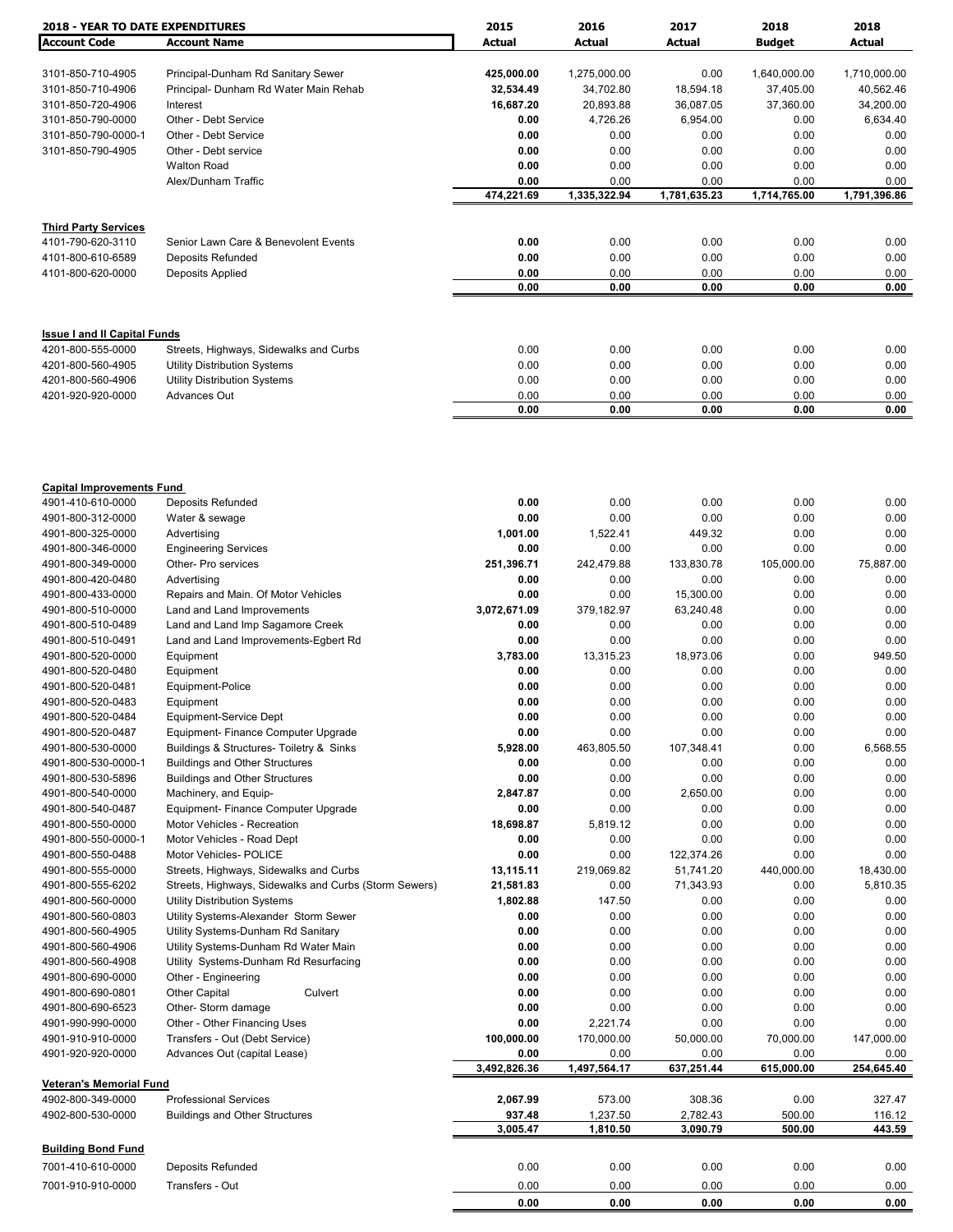| 2018 - YEAR TO DATE EXPENDITURES |                                          | 2015          | 2016          | 2017<br>2018     |               | 2018          |
|----------------------------------|------------------------------------------|---------------|---------------|------------------|---------------|---------------|
| <b>Account Code</b>              | <b>Account Name</b>                      | <b>Actual</b> | <b>Actual</b> | <b>Actual</b>    | <b>Budget</b> | <b>Actual</b> |
|                                  |                                          |               |               |                  |               |               |
| <b>Unclaimed Monies Fund</b>     |                                          |               |               |                  |               |               |
| 9101-790-690-0000                | Other - Other                            | 0.00          | 0.00          | 0.00             | 0.00          | 0.00          |
|                                  |                                          | 0.00          | 0.00          | 0.00             | 0.00          | 0.00          |
| <b>Unclaimed Monies Fund</b>     |                                          |               |               |                  |               |               |
| 9901-410-610-0000                | <b>Deposits Refunded</b>                 | 0.00          | 7,545.76      | 2,050.00         | 0.00          | 4,125.00      |
| 9901-410-620-0000                | Deposits Applied                         | 0.00          | 0.00          | 0.00             | 0.00          | 0.00          |
| 9901-790-690-0000                | Other - Other                            | 0.00          | 0.00          | 0.00             | 0.00          | 0.00          |
| 9901-790-690-3110                | <b>Other-Senior Services</b>             | 0.00          | 0.00          | 0.00             | 0.00          | 0.00          |
|                                  |                                          | 0.00          |               |                  |               |               |
| <b>Mayor's Court</b>             |                                          | 0.00          |               |                  |               |               |
| 9902-720-620-0000                | Deposits Applied                         | 0.00          | 300,544.31    | 303,999.33       | 0.00          | 288,738.61    |
| <b>Second Party Service</b>      |                                          |               |               |                  |               |               |
| 9903-110-349-0013                | Professional Serv - Animal Fund          | 200.00        | 520.00        | 585.00           | 0.00          | 0.00          |
| 9903-310-420-0007                | Operating Exp. Benevolent Fund General   | 433.81        | 731.99        | 422.62           | 0.00          | 600.00        |
| 9903-310-420-0008                | Operating Exp. Benevolent Fund Events    | 455.46        | 0.00          | 0.00             | 0.00          | 0.00          |
| 9903-730-620-3110                | Deposits Applied (Senior Services)       | 38,686.50     | 32,244.00     | 33,813.00        | 0.00          | 38,112.50     |
|                                  |                                          | 39,775.77     | 33,495.99     | 34,820.62        | 0.00          | 38,712.50     |
| Walton Hills/Sagamore Hills JEDD |                                          |               |               |                  |               |               |
| 9904-790-640-0000                | Payment to another political subdivision |               | 368.751.61    | 352,172.15       | 400,000.00    | 667,998.70    |
| 9904-910-910-0000                | Transfers - Out                          |               | 391,560.99    | 485,788.60       | 400,000.00    | 0.00          |
|                                  |                                          |               | 760,312.60    | 837,960.75       | 800,000.00    | 667,998.70    |
|                                  |                                          |               |               |                  |               |               |
|                                  | <b>TOTALS</b>                            | 10,600,583.12 | 10,722,720.84 | 10,104,577.08    | 9,059,429.89  | 8,903,663.27  |
|                                  | Payroll Infringes                        | 3,368,424.46  |               | 3,311,752.74     | 3,046,199.63  | 3,129,073.05  |
|                                  |                                          |               |               | 8,918,217.74     | 9,105,324.40  | 9,129,142.18  |
|                                  |                                          |               |               | 10,104,577.08    | 9,059,429.89  | 8,903,663.27  |
|                                  |                                          |               |               | (1, 186, 359.34) | 45,894.51     | 225,478.91    |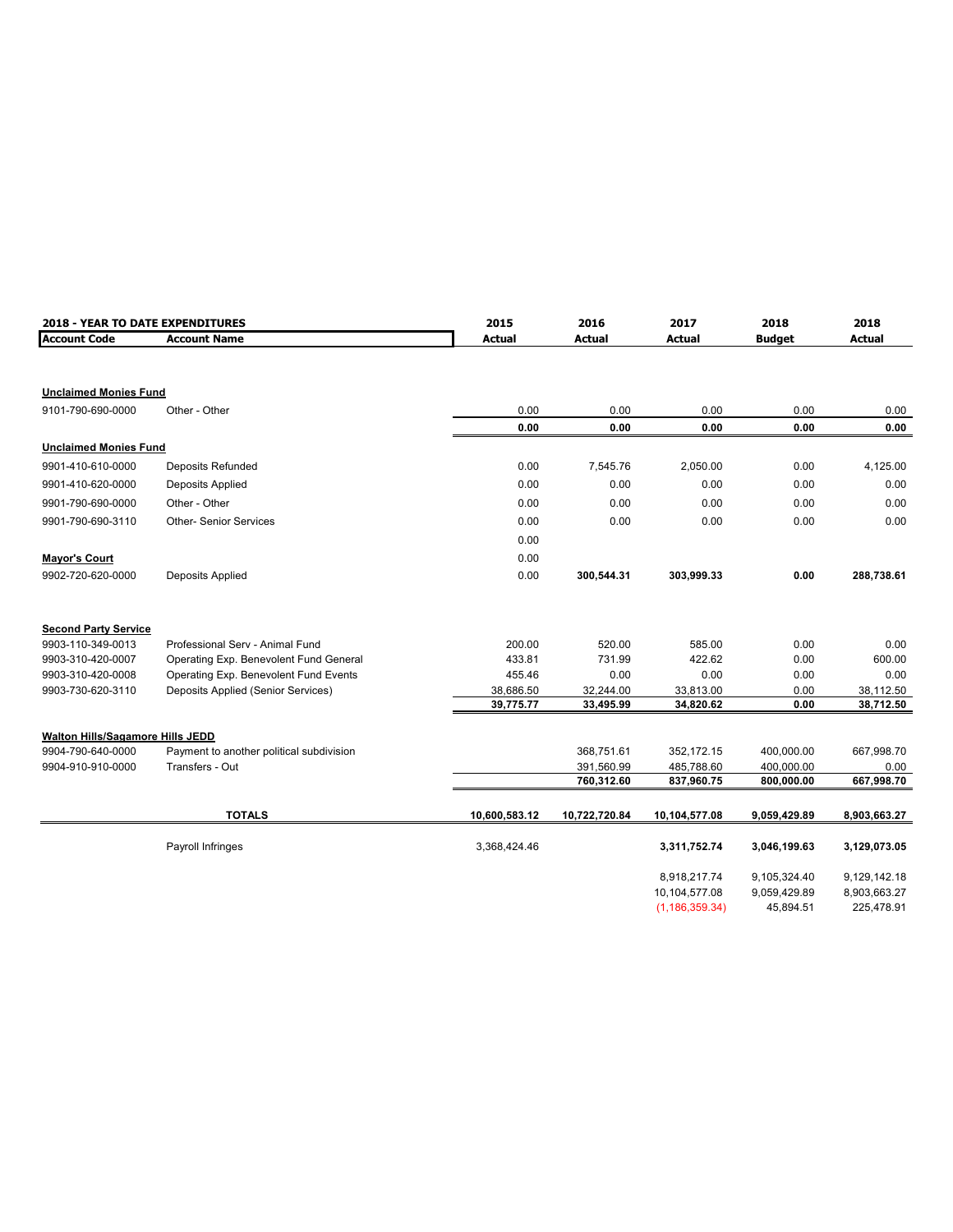|                                                 |                                          | 2016<br>Actual | 2017<br>Actual | 2018<br><b>Budget</b> | 2018<br><b>Actual</b> |
|-------------------------------------------------|------------------------------------------|----------------|----------------|-----------------------|-----------------------|
|                                                 | <b>GENERAL FUND #1000</b>                |                |                |                       |                       |
| <b>Balance - January 1st</b>                    |                                          | 1,943,854.82   | 1,224,404.90   | 276,565.87            | 276,565.87            |
| <b>Revenues</b>                                 |                                          |                |                |                       |                       |
| <b>Municipal Income Tax</b>                     |                                          | 3,956,125.37   | 3,504,076.94   | 3,502,500.00          | 3,732,345.10          |
|                                                 | Income Tax                               | 3,950,550.93   | 3,503,831.01   | 3,500,000.00          | 3,697,337.09          |
|                                                 | Public Utility - Net Profit Tax          | 5,574.44       | 245.93         | 2,500.00              | 35,008.01             |
| <b>Other Local Taxes</b>                        |                                          | 9,930.60       | 11,484.28      | 172,500.00            | 68,115.68             |
|                                                 | Admissions                               | 9,505.60       | 9,754.64       | 8,500.00              | 91.08                 |
|                                                 | Special Assessments                      | 425.00         | 1,729.64       | 164,000.00            | 68,024.60             |
| <b>Licenses &amp; Permits &amp; Inspections</b> |                                          | 52,020.86      | 41,785.88      | 43,500.00             | 37,868.43             |
|                                                 | <b>Building Permits</b>                  | 14,448.66      | 14,501.68      | 17,500.00             | 12,437.83             |
|                                                 | Tap Fees                                 | 0.00           | 0.00           | 0.00                  | 300.00                |
|                                                 | Zoning                                   | 17,832.20      | 8,669.20       | 10,000.00             | 6,920.60              |
|                                                 | <b>Street Opening</b>                    | 200.00         | 400.00         | 0.00                  | 0.00                  |
|                                                 | Other                                    | 19,540.00      | 18,215.00      | 16,000.00             | 18,210.00             |
| <b>Intergovernmental</b>                        |                                          | 66,444.63      | 67,795.39      | 49,693.00             | 66,083.51             |
|                                                 | Grants                                   | 13,825.79      | 12,676.78      | 11,000.00             | 12,072.40             |
|                                                 | Shared Taxes and Permits (Track)         | 22,196.58      | 28,569.50      | 20,000.00             | 28,810.68             |
|                                                 | Local Gov't Fund - State of Ohio         | 25,728.71      | 20,454.16      | 17,693.00             | 20,746.27             |
|                                                 | Local Gov't Fund - County                | 0.00           | 0.00           | 0.00                  | 0.00                  |
|                                                 | Cigarette Tax - Ohio                     | 74.25          | 74.25          | 0.00                  | 86.86                 |
|                                                 | Liquor & Beer Permits - Ohio             | 4,619.30       | 6,020.70       | 1,000.00              | 4,367.30              |
|                                                 | Estate (Inheritance) Tax                 | 0.00           | 0.00           | 0.00                  | 0.00                  |
|                                                 | Other                                    | 0.00           | 0.00           | 0.00                  | 0.00                  |
| <b>Charges for Services</b>                     |                                          | 276,803.98     | 241,954.09     | 350,296.40            | 350,788.24            |
|                                                 | Concessions                              | 3,631.75       | 2,154.00       | 3,500.00              | 1,492.85              |
|                                                 | <b>Recreation Entry Fees</b>             | 6,853.39       | 10,593.60      | 12,500.00             | 7,286.00              |
|                                                 | <b>Cultural &amp; Recreation</b>         | 15,967.00      | 19,930.00      | 16,500.00             | 27,921.00             |
|                                                 | Comm. Room                               | 3,000.00       | 10,605.00      | 57,000.00             | 42,376.00             |
|                                                 | Antenna Lease                            | 0.00           | 0.00           | 0.00                  | 0.00                  |
|                                                 | Cable TV                                 | 35,238.93      | 30,227.63      | 35,000.00             | 31,955.79             |
|                                                 | Fire                                     | 0.00           | 200.00         | 0.00                  | 0.00                  |
|                                                 | Other                                    | 212,112.91     | 168,243.86     | 225,796.40            | 239,756.60            |
| <b>Interest</b>                                 |                                          | 2,679.48       | 4,720.72       | 2,000.00              | 9,691.74              |
|                                                 | <b>Interest Earnings</b>                 | 2,679.48       | 4,720.72       | 2,000.00              | 9,691.74              |
| <b>Municipal Court</b>                          |                                          | 209,380.11     | 202,969.19     | 295,000.00            | 482,815.22            |
|                                                 | <b>Court Fines</b>                       | 137,002.55     | 122,875.38     | 220,000.00            | 397,891.77            |
|                                                 | Court Costs                              | 66,883.71      | 69,593.81      | 70,000.00             | 79,716.33             |
|                                                 | Forfeiture                               | 5,493.85       | 10,500.00      | 5,000.00              | 5,207.12              |
|                                                 | <b>Witness Fees</b>                      | 0.00           | 0.00           | 0.00                  | 0.00                  |
| <b>All Other Revenue</b>                        |                                          | 432,018.41     | 533,108.93     | 412,250.00            | 52,074.38             |
|                                                 | Special Assessments - Direct             | 0.00           | 0.00           | 0.00                  | 0.00                  |
|                                                 | <b>Unclaimed Property</b>                | 0.00           | 0.00           | 0.00                  | 0.00                  |
|                                                 | Prisoner Housing (County)                | 0.00           | 0.00           | 0.00                  | 0.00                  |
|                                                 | Donations and Contributions              | 3,267.00       | 5,864.00       | 2,350.00              | 0.00                  |
|                                                 | Garage Sale                              | 854.00         | 631.00         | 800.00                | 768.00                |
|                                                 | <b>Asset Sales</b>                       | 0.00           | 0.00           | 0.00                  | 0.00                  |
|                                                 | Other                                    | 427,897.41     | 526,613.93     | 409,100.00            | 51,306.38             |
| <b>Operating Transfers - In</b>                 |                                          | 0.00           | 0.00           | 0.00                  | 0.00                  |
|                                                 | Transfer In (Political Subdivision Fund) | 0.00           | 0.00           | 0.00                  | 0.00                  |
|                                                 | Advances In                              | 0.00           | 0.00           | 0.00                  | 0.00                  |
| <b>Non Revenue</b>                              |                                          | 0.00           | 0.00           | 0.00                  | 0.00                  |
|                                                 | Miscellaneous Revenue                    | 0.00           | 0.00           | 0.00                  | 0.00                  |
|                                                 | RITA Refund                              | 0.00           | 0.00           | 0.00                  | 0.00                  |
|                                                 | Other - Adjustment                       | 0.00           | 0.00           | 0.00                  | 0.00                  |
| <b>Total Receipts</b>                           |                                          | 5,005,403.44   | 4,607,895.42   | 4,827,739.40          | 4,799,782.30          |
| <b>Total Receipts and Balance</b>               |                                          | 6,949,258.26   | 5,832,300.32   | 5,104,305.27          | 5,076,348.17          |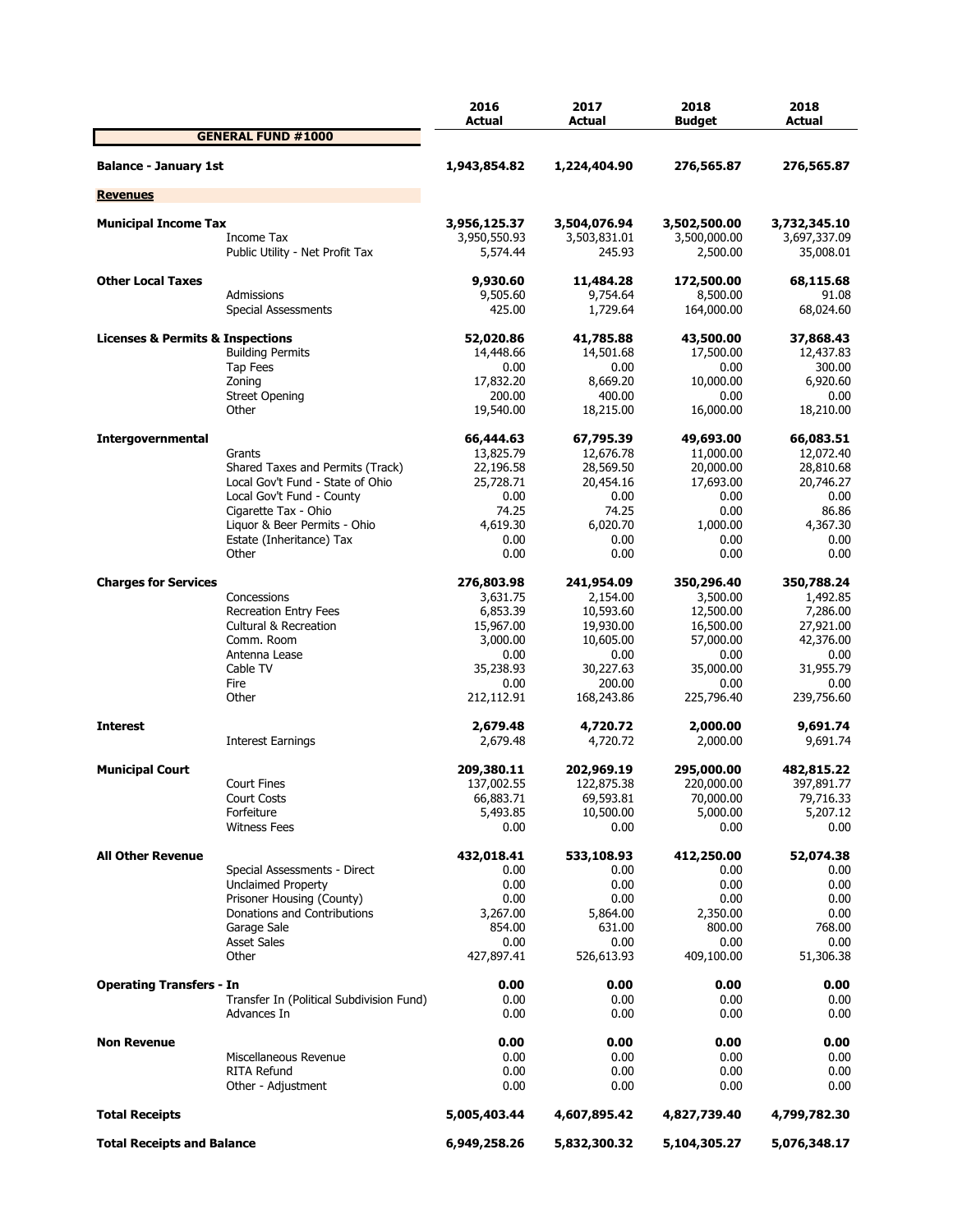|                                        |                                                                | 2016<br><b>Actual</b>                      | 2017<br>Actual                             | 2018<br><b>Budaet</b>                      | 2018<br>Actual                             |
|----------------------------------------|----------------------------------------------------------------|--------------------------------------------|--------------------------------------------|--------------------------------------------|--------------------------------------------|
| <b>GENERAL FUND (continued)</b>        |                                                                |                                            |                                            |                                            |                                            |
| <b>Expenditures</b>                    |                                                                |                                            |                                            |                                            |                                            |
| <b>Police</b>                          | Personal Services & Benefits<br>Other Operations & Maintenance | 2,121,147.11<br>1,920,254.25<br>200,892.86 | 2,031,420.07<br>1,757,734.81<br>273,685.26 | 1,703,483.50<br>1,542,383.50<br>161,100.00 | 1,806,881.19<br>1,677,948.33<br>128,932.86 |
|                                        | Capital Outlay                                                 | 0.00                                       | 0.00                                       | 0.00                                       | 0.00                                       |
| Fire                                   | Other Operations & Maintenance                                 | 535,910.04<br>535,910.04                   | 546,628.24<br>546,628.24                   | 557,347.38<br>557,347.38                   | 513,347.00<br>513,347.00                   |
| Health                                 |                                                                | 8,941.52                                   | 9,397.72                                   | 9,000.00                                   | 9,397.72                                   |
|                                        | Personal Services & Benefits<br>Other Operations & Maintenance | 0.00<br>8,941.52                           | 0.00<br>9,397.72                           | 0.00<br>9,000.00                           | 0.00<br>9,397.72                           |
| <b>Recreation &amp; Community Life</b> |                                                                | 224,587.12                                 | 223,767.12                                 | 204,958.50                                 | 197,895.86                                 |
|                                        | Personal Services & Benefits                                   | 120,212.98                                 | 123,233.22                                 | 132,908.50                                 | 119,216.89                                 |
|                                        | Other Operations & Maintenance<br>Capital Outlay               | 104,374.14                                 | 100,533.90                                 | 72,050.00                                  | 78,678.97                                  |
| <b>Housing and Building</b>            |                                                                | 58,309.16                                  | 52,516.82                                  | 45,078.00                                  | 34,870.16                                  |
|                                        | Personal Services & Benefits<br>Other Operations & Maintenance | 25,875.00<br>32,434.16                     | 26,020.49<br>26,496.33                     | 17,478.00<br>27,600.00                     | 16,420.97<br>18,449.19                     |
|                                        |                                                                |                                            |                                            |                                            |                                            |
| <b>Engineering</b>                     | Personal Services & Benefits                                   | 21,468.05<br>21,468.05                     | 23,457.49<br>23,457.49                     | 23,855.25<br>23,855.25                     | 23,832.24<br>23,832.24                     |
|                                        | Other Operations & Maintenance                                 | 0.00                                       | 0.00                                       | 0.00                                       | 0.00                                       |
| <b>Basic Utility</b>                   |                                                                | 282,539.08                                 | 293,086.71                                 | 282,500.00                                 | 320,592.76                                 |
|                                        | Electricity                                                    | 80,469.27                                  | 66,799.66                                  | 70,000.00                                  | 84,942.37                                  |
|                                        | Natural Gas<br>Water & Sewage                                  | 20,990.95<br>1,520.18                      | 21,555.67<br>2,788.53                      | 22,000.00<br>3,000.00                      | 22,432.25<br>4,255.17                      |
|                                        | Sewer Fees - Residential                                       | 690.00                                     | 0.00                                       | 0.00                                       | 843.05                                     |
|                                        | Refuse                                                         | 141,548.17                                 | 150,392.69                                 | 150,000.00                                 | 155,049.03                                 |
|                                        | Telephone & Communications                                     | 37,320.51                                  | 51,550.16                                  | 37,500.00                                  | 53,070.89                                  |
| <b>Service</b>                         |                                                                | 246,346.94                                 | 262,371.26                                 | 259,696.00                                 | 164,302.42                                 |
|                                        | Personal Services & Benefits<br>Other Operations & Maintenance | 140,180.50<br>106,166.44                   | 104,414.83<br>157,956.43                   | 177,696.00<br>82,000.00                    | 91,918.44<br>72,383.98                     |
|                                        |                                                                |                                            |                                            |                                            |                                            |
| Mayor                                  | Personal Services & Benefits                                   | 99,170.21<br>94,949.84                     | 89,824.85<br>88,376.81                     | 95,254.93<br>92,754.93                     | 80,890.85<br>79,806.87                     |
|                                        | Other Operations & Maintenance                                 | 4,220.37                                   | 1,448.04                                   | 2,500.00                                   | 1,083.98                                   |
| Council                                |                                                                | 77,052.92                                  | 76,503.58                                  | 77,270.62                                  | 76,816.24                                  |
|                                        | Personal Services & Benefits                                   | 77,052.92                                  | 76,503.58                                  | 77,270.62                                  | 76,816.24                                  |
|                                        | Other Operations & Maintenance                                 | 0.00                                       | 0.00                                       | 0.00                                       | 0.00                                       |
| <b>Municipal Court</b>                 |                                                                | 123,432.90                                 | 122,358.98                                 | 124,204.14                                 | 118,282.13                                 |
|                                        | Personal Services & Benefits<br>Other Operations & Maintenance | 120,545.44<br>2,887.46                     | 118,644.17<br>3,714.81                     | 122,504.14<br>1,700.00                     | 113,096.96<br>5,185.17                     |
| <b>Clerk Treasurer</b>                 |                                                                | 0.00                                       | 0.00                                       | 0.00                                       | 0.00                                       |
|                                        | Personal Services & Benefits<br>Other Operations & Maintenance |                                            |                                            |                                            |                                            |
| <b>Planning Commission</b>             |                                                                | 2,083.90                                   | 2,370.85                                   | 2,232.01                                   | 2,483.36                                   |
|                                        | Personal Services & Benefits                                   | 2,083.90                                   | 2,370.85                                   | 2,232.01                                   | 2,483.36                                   |
| <b>Zoning Commission</b>               |                                                                | 3,062.19                                   | 3,085.07                                   | 3,661.68                                   | 3,185.07                                   |
|                                        | Personal Services & Benefits<br>Other Operations & Maintenance | 3,062.19<br>0.00                           | 3,085.07<br>0.00                           | 3,661.68<br>0.00                           | 3,185.07<br>0.00                           |
|                                        |                                                                |                                            |                                            |                                            |                                            |
| Law                                    | Personal Services & Benefits                                   | 140,349.02<br>65,356.03                    | 78,156.80<br>60,000.00                     | 75,000.00<br>0.00                          | 72,436.22<br>560.13                        |
|                                        | Other Operations & Maintenance                                 | 74,992.99                                  | 18,156.80                                  | 75,000.00                                  | 71,876.09                                  |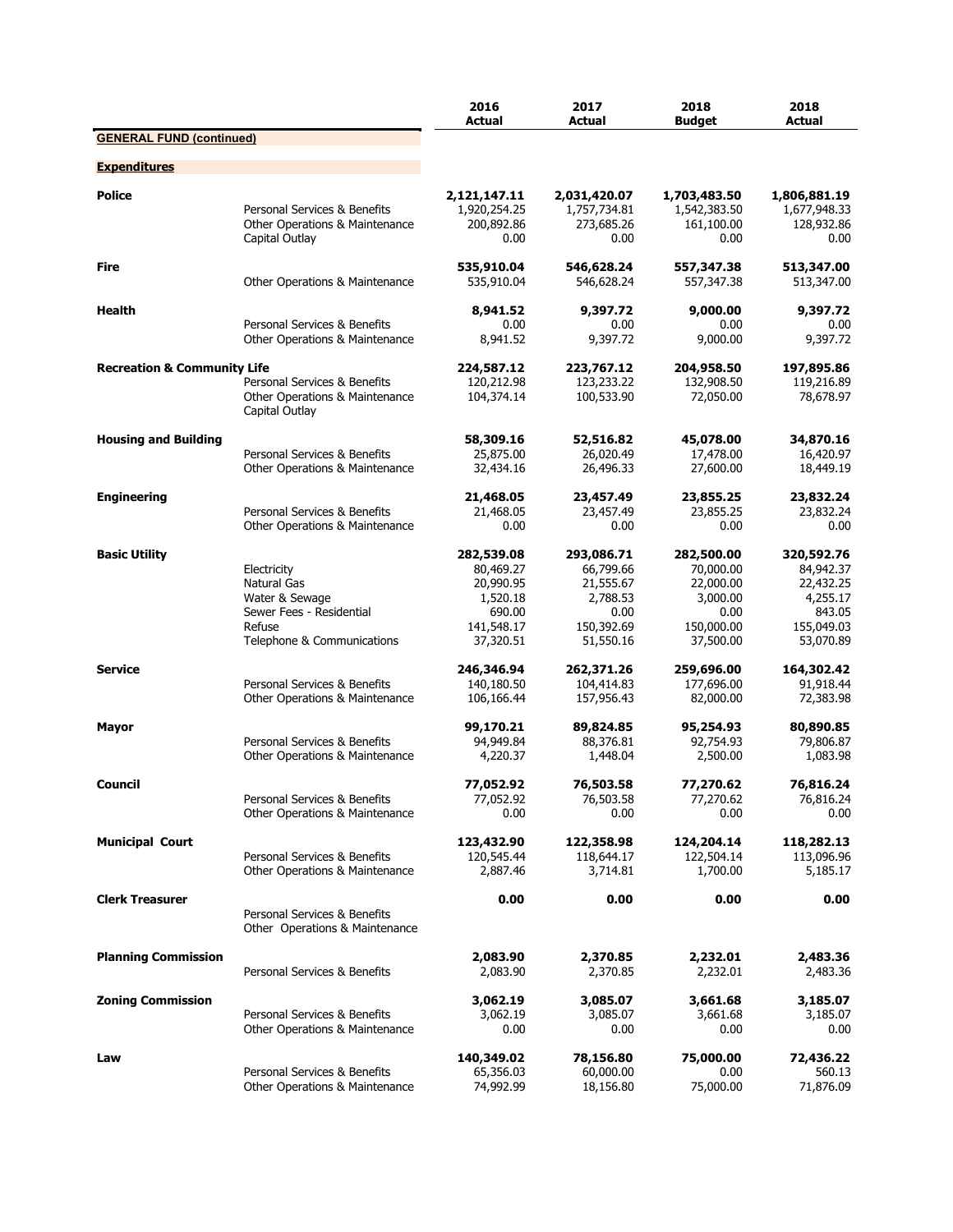|                                   |                                                  | 2016<br><b>Actual</b> | 2017<br><b>Actual</b> | 2018<br><b>Budget</b> | 2018<br><b>Actual</b> |
|-----------------------------------|--------------------------------------------------|-----------------------|-----------------------|-----------------------|-----------------------|
| <b>GENERAL FUND (continued)</b>   |                                                  |                       |                       |                       |                       |
| Income tax                        | Personal Services & Benefits                     | 252,356.45            | 75,806.66             | 33,600.00             | 115,867.41            |
|                                   | Other Operations & Maintenance                   | 252,356.45            | 75,806.66             | 33,600.00             | 115,867.41            |
| <b>General Office</b>             |                                                  | 599,096.75            | 576,468.56            | 519,296.00            | 534,060.95            |
|                                   | Personal Services & Benefits                     | 332,470.18            | 302,892.66            | 276,500.00            | 252,783.07            |
|                                   | Other Operations & Maintenance                   | 262,330.57            | 269,705.90            | 238,296.00            | 278,883.88            |
|                                   | <b>UAN Fees</b>                                  | 4,296.00              | 3,870.00              | 4,500.00              | 2,394.00              |
|                                   | Capital Outlay                                   | 0.00                  | 0.00                  | 0.00                  | 0.00                  |
| <b>Total General Government</b>   |                                                  | 1,296,604.34          | 1,024,575.35          | 930,519.38            | 1,004,022.23          |
| <b>Non-Departmental</b>           |                                                  | 929,000.00            | 1,089,000.00          | 1,065,200.00          | 867,418.99            |
|                                   | <b>Transfers</b>                                 | 929,000.00            | 1,089,000.00          | 1,065,200.00          | 867,418.99            |
|                                   | Advances Out                                     | 0.00                  | 0.00                  | 0.00                  | 0.00                  |
|                                   | Other Operations & Maintenance                   | 0.00                  | 0.00                  | 0.00                  | 0.00                  |
| <b>Total Disbursements</b>        |                                                  | 5,724,853.36          | 5,556,220.78          | 5,081,638.01          | 4,942,560.57          |
| <b>Adjustments</b>                |                                                  | 0.00                  | 486.33                | 0.00                  | 0.00                  |
| <b>Cash Balance</b>               |                                                  | 1,224,404.90          | 276,565.87            | 22,667.26             | 133,787.60            |
| <b>Less: Encumbrances</b>         |                                                  | 48,988.00             | 5,495.34              | 0.00                  | 39,148.07             |
| <b>Unencumbered Balance</b>       |                                                  | 1,175,416.90          | 271,070.53            | 22,667.26             | 94,639.53             |
|                                   | SCMR Fund #2011                                  |                       |                       |                       |                       |
| <b>Balance - January 1st</b>      |                                                  | 128,561.33            | 100,087.01            | 24,019.26             | 24,019.26             |
| <b>Revenues</b>                   |                                                  | 829,566.24            | 680,244.50            | 663,000.00            | 755,075.18            |
|                                   | Gasoline Excise Tax                              | 112,069.70            | 115,022.25            | 110,000.00            | 114,360.82            |
|                                   | State Motor Vehicle License Tax                  | 55,503.79             | 64,045.30             | 53,000.00             | 59,620.11             |
|                                   | Interest                                         | 0.00                  | 0.00                  | 0.00                  | 0.00                  |
|                                   | Other                                            | 1,992.75              | 1,176.95              | 0.00                  | 1.094.25              |
|                                   | Advances In                                      | 0.00                  | 0.00                  | 0.00                  | 0.00                  |
|                                   | Transfers-In                                     | 660,000.00            | 500,000.00            | 500,000.00            | 580,000.00            |
| <b>Total Receipts and Balance</b> |                                                  | 958,127.57            | 780,331.51            | 687,019.26            | 779,094.44            |
| <b>Expenditures</b>               |                                                  | 858,040.56            | 756,312.25            | 654,187.50            | 731,751.47            |
|                                   | Personal Services & Benefits                     | 600,881.35            | 554,627.08            | 468,587.50            | 569,014.45            |
|                                   | Other Operations & Maintenance<br>Capital Outlay | 257,159.21            | 201,685.17            | 185,600.00            | 162,737.02            |
| <b>Total Disbursements</b>        |                                                  | 858,040.56            | 756,312.25            | 654,187.50            | 731,751.47            |
| <b>Adjustments</b>                |                                                  | 0.00                  | 0.00                  | 0.00                  | 0.00                  |
| <b>Cash Balance</b>               |                                                  | 100,087.01            | 24,019.26             | 32,831.76             | 47,342.97             |
| <b>Less: Encumbrances</b>         |                                                  | 4,867.90              | 0.00                  | 0.00                  | 6,244.93              |
| <b>Unencumbered Balance</b>       |                                                  | 95,219.11             | 24,019.26             | 32,831.76             | 41,098.04             |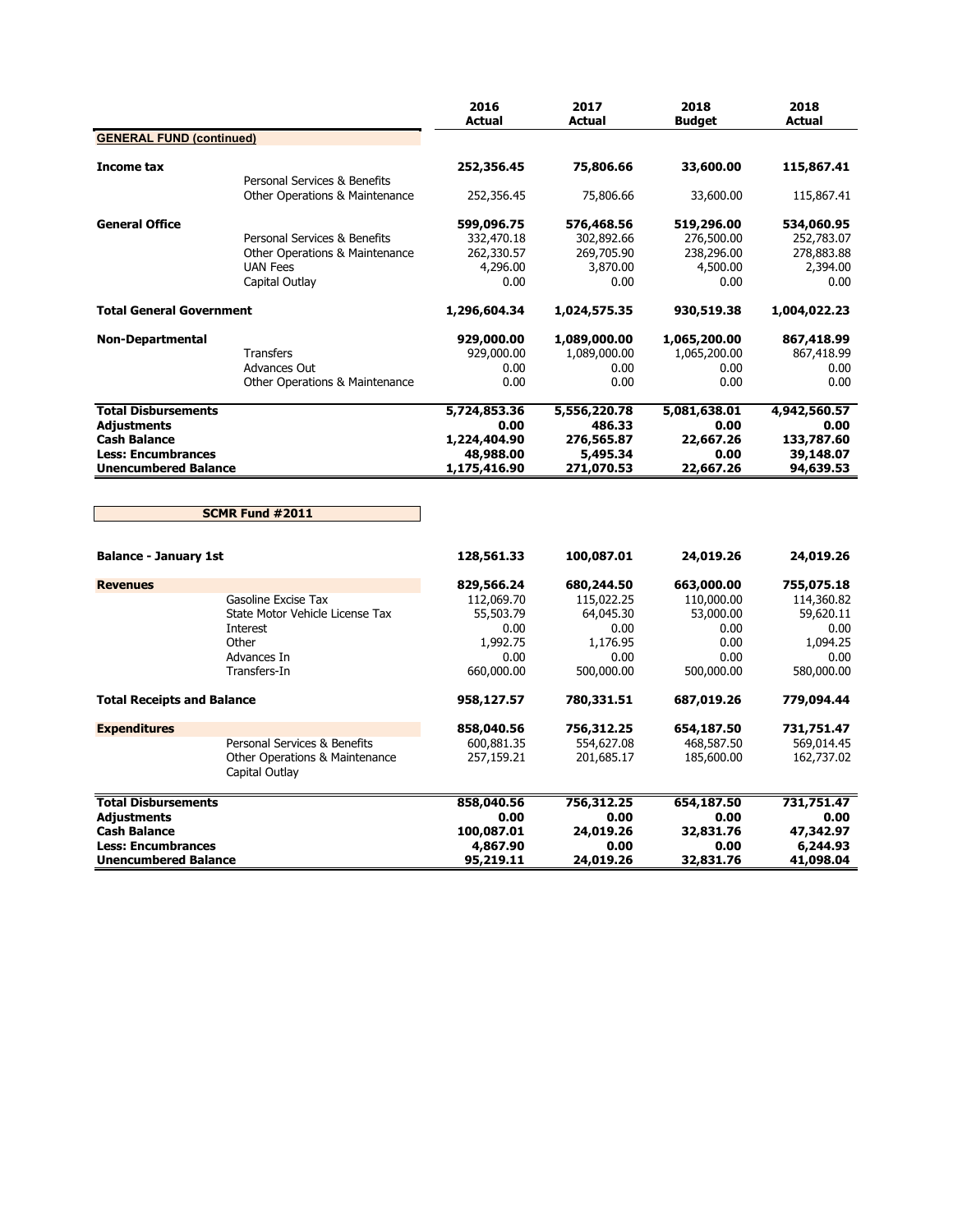|                                                          |                                                                                  | 2016<br><b>Actual</b> | 2017<br><b>Actual</b> | 2018<br><b>Budget</b> | 2018<br><b>Actual</b> |
|----------------------------------------------------------|----------------------------------------------------------------------------------|-----------------------|-----------------------|-----------------------|-----------------------|
| <b>State Highway Fund #2021</b>                          |                                                                                  |                       |                       |                       |                       |
| <b>Balance - January 1st</b>                             |                                                                                  | 3,807.60              | 20,420.32             | 30,536.65             | 30,536.65             |
| <b>Revenues</b>                                          |                                                                                  | 16,612.72             | 10,116.33             | 14,000.00             | 11,651.69             |
|                                                          | Gasoline Excise Tax                                                              | 9,086.76              | 5,659.65              | 8,000.00              | 8,592.63              |
|                                                          | State Motor Vehicle License Tax                                                  | 7,525.96              | 4,456.68              | 6,000.00              | 3,059.06              |
|                                                          | Interest<br>Other                                                                | 0.00<br>0.00          | 0.00<br>0.00          | 0.00<br>0.00          | 0.00<br>0.00          |
|                                                          |                                                                                  |                       |                       |                       |                       |
| <b>Total Receipts and Balance</b>                        |                                                                                  | 20,420.32             | 30,536.65             | 44,536.65             | 42,188.34             |
| <b>Expenditures</b>                                      |                                                                                  | 0.00                  | 0.00                  | 15,000.00             | 0.00                  |
|                                                          | Personal Services & Benefits<br>Other Operations & Maintenance<br>Capital Outlay | 0.00                  | 0.00                  | 15,000.00             | 0.00                  |
| <b>Total Disbursements</b>                               |                                                                                  | 0.00                  | 0.00                  | 15,000.00             | 0.00                  |
| <b>Adjustments</b>                                       |                                                                                  |                       |                       |                       |                       |
| <b>Cash Balance</b><br><b>Less: Encumbrances</b>         |                                                                                  | 20,420.32<br>0.00     | 30,536.65<br>0.00     | 29,536.65<br>0.00     | 42,188.34<br>0.00     |
| <b>Unencumbered Balance</b>                              |                                                                                  | 20,420.32             | 30,536.65             | 29,536.65             | 42,188.34             |
|                                                          |                                                                                  |                       |                       |                       |                       |
| Law Enforcement Trust Fund #2091                         |                                                                                  |                       |                       |                       |                       |
| <b>Balance - January 1st</b>                             |                                                                                  | 2,139.98              | 2,741.05              | 19,072.51             | 19,072.51             |
| <b>Revenues</b>                                          |                                                                                  | 5,385.81              | 20,103.10             | 9,000.00              | 4,957.37              |
|                                                          | Fines                                                                            | 1,922.00              | 1,910.00              | 4,000.00              | 1,806.37              |
|                                                          | Grant                                                                            | 0.00                  | 0.00                  | 0.00                  | 0.00                  |
|                                                          | Other                                                                            | 3,463.81              | 18,193.10             | 5,000.00              | 3,151.00              |
|                                                          | Transfers In                                                                     | 0.00                  | 0.00                  | 0.00                  | 0.00                  |
| <b>Total Receipts and Balance</b>                        |                                                                                  | 7,525.79              | 22,844.15             | 28,072.51             | 24,029.88             |
| <b>Expenditures</b>                                      |                                                                                  | 4,784.74              | 3,771.64              | 4,000.00              | 3,321.53              |
|                                                          | Personal Services & Benefits                                                     | 0.00                  | 0.00                  | 0.00                  | 0.00                  |
|                                                          | Other Operations & Maintenance                                                   | 4,784.74              | 3,771.64              | 4,000.00              | 3,321.53              |
|                                                          | Capital Outlay                                                                   | 0.00                  | 0.00                  | 0.00                  | 0.00                  |
| <b>Total Disbursements</b>                               |                                                                                  | 4,784.74              | 3,771.64              | 4,000.00              | 3,321.53              |
| <b>Adjustments</b>                                       |                                                                                  | 0.00                  | 0.00                  | 0.00                  | 0.00                  |
| <b>Cash Balance</b>                                      |                                                                                  | 2,741.05              | 19,072.51             | 24,072.51             | 20,708.35             |
| <b>Less: Encumbrances</b><br><b>Unencumbered Balance</b> |                                                                                  | 0.00                  | 0.00<br>19,072.51     | 0.00<br>24,072.51     | 291.00<br>20,417.35   |
|                                                          |                                                                                  | 2,741.05              |                       |                       |                       |
|                                                          | <b>Motor Vehicle License Tax #2101</b>                                           |                       |                       |                       |                       |
| <b>Balance - January 1st</b>                             |                                                                                  | 168,457.72            | 194,331.43            | 216,157.04            | 216,157.04            |
| <b>Revenues</b>                                          |                                                                                  | 25,873.71             | 21,825.61             | 25,000.00             | 25,114.69             |
|                                                          | State Motor Vehicle License Tax                                                  | 25,873.71             | 21,825.61             | 25,000.00             | 25,114.69             |
|                                                          | Interest                                                                         | 0.00                  | 0.00                  | 0.00                  | 0.00                  |
| <b>Total Receipts and Balance</b>                        |                                                                                  | 194,331.43            | 216,157.04            | 241,157.04            | 241,271.73            |
| <b>Expenditures</b>                                      |                                                                                  | 0.00                  | 0.00                  | 0.00                  | 0.00                  |
|                                                          | Other Operations & Maintenance                                                   | 0.00                  | 0.00                  | 0.00                  | 0.00                  |
|                                                          | Capital Outlay                                                                   | 0.00                  | 0.00                  | 0.00                  | $0.00\,$              |
| <b>Total Disbursements</b><br><b>Adjustments</b>         |                                                                                  | 0.00                  | 0.00                  | 0.00                  | 0.00                  |
| <b>Cash Balance</b>                                      |                                                                                  | 194,331.43            | 216,157.04            | 241,157.04            | 241,271.73            |
| <b>Less: Encumbrances</b>                                |                                                                                  | 0.00                  | 0.00                  | 0.00                  | 0.00                  |
| <b>Unencumbered Balance</b>                              |                                                                                  | 194,331.43            | 216,157.04            | 241,157.04            | 241,271.73            |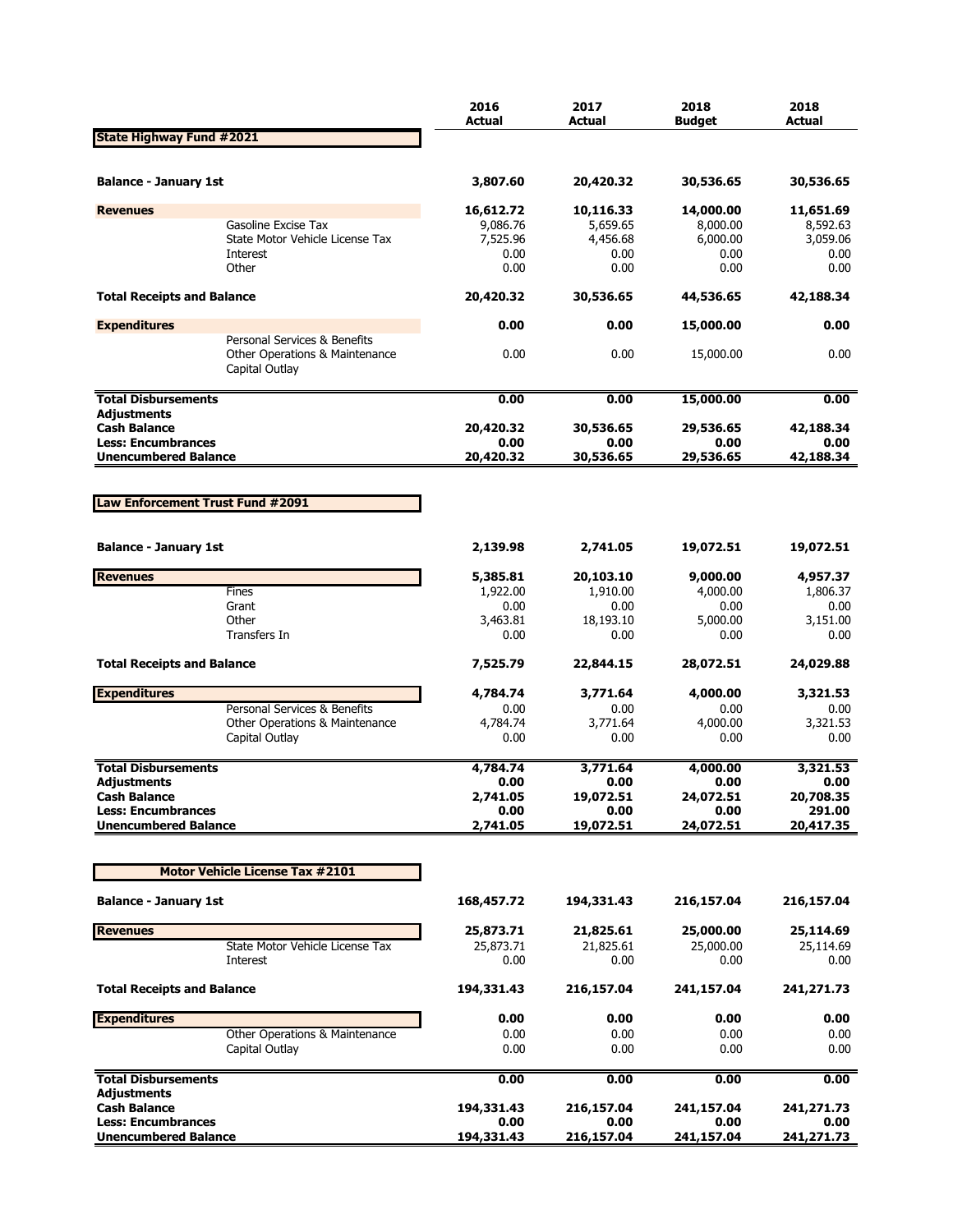|                                           |                                     | 2016<br><b>Actual</b> | 2017<br>Actual | 2018<br>Budget | 2018<br><b>Actual</b> |
|-------------------------------------------|-------------------------------------|-----------------------|----------------|----------------|-----------------------|
|                                           | <b>Police Pension Fund #2131</b>    |                       |                |                |                       |
| <b>Balance - January 1st</b>              |                                     | 19,160.12             | 19,646.94      | 6,353.97       | 6,353.97              |
| <b>Revenues</b>                           |                                     | 188,137.37            | 161,553.03     | 160,000.00     | 176,211.69            |
|                                           | Real Estate & Public Utility        | 34,936.91             | 38,394.80      | 45,000.00      | 43,054.23             |
|                                           | Tangible Personal Property          | 0.00                  | 0.00           | 0.00           | 0.00                  |
|                                           | Homestead                           | 3,200.46              | 3,158.23       | 0.00           | 3,157.46              |
|                                           | Rollback                            | 0.00                  | 0.00           | 0.00           | 0.00                  |
|                                           | CAT Tax                             | 0.00                  | 0.00           | 0.00           | 0.00                  |
|                                           | Other - State Shared Taxes & Permit | 0.00                  | 0.00           | 0.00           | 0.00                  |
|                                           | Transfer in                         | 150,000.00            | 120,000.00     | 115,000.00     | 130,000.00            |
| <b>Total Receipts and Balance</b>         |                                     | 207,297.49            | 181,199.97     | 166,353.97     | 182,565.66            |
| <b>Expenditures</b>                       |                                     | 187,650.55            | 174,846.00     | 160,967.50     | 167,571.16            |
|                                           | <b>Employers Share</b>              | 187,114.80            | 174,288.75     | 159,967.50     | 166,988.23            |
|                                           | County fees                         | 535.75                | 557.25         | 1,000.00       | 582.93                |
| <b>Total Disbursements</b>                |                                     | 187,650.55            | 174,846.00     | 160,967.50     | 167,571.16            |
| <b>Adjustments</b><br><b>Cash Balance</b> |                                     | 19,646.94             | 6,353.97       | 5,386.47       | 14,994.50             |
| <b>Less: Encumbrances</b>                 |                                     | 0.00                  | 0.00           | 0.00           | 0.00                  |
| <b>Unencumbered Balance</b>               |                                     | 19,646.94             | 6,353.97       | 5,386.47       | 14,994.50             |
| <b>Balance - January 1st</b>              |                                     | 1,017.19              | 1,569.83       | 347.95         | 347.95                |
| <b>Revenues</b>                           |                                     | 9,400.00              | 9,150.00       | 10,200.00      | 10,350.00             |
|                                           | <b>Tap Fees</b>                     | 400.00                | 150.00         | 0.00           | 150.00                |
|                                           | Interest<br>Transfer (General Fund) | 9,000.00              | 9,000.00       | 10,200.00      | 10,200.00             |
| <b>Total Receipts and Balance</b>         |                                     | 10,417.19             | 10,719.83      | 10,547.95      | 10,697.95             |
| <b>Expenditures</b>                       |                                     | 8,847.36              | 10,371.88      | 10,371.88      | 10,371.88             |
|                                           | Other Operations & Maintenance      | 8,847.36              | 10,371.88      | 10,371.88      | 10,371.88             |
| <b>Total Disbursements</b>                |                                     | 8,847.36              | 10,371.88      | 10,371.88      | 10,371.88             |
| <b>Adjustments</b>                        |                                     | 0.00                  | 0.00           | 0.00           | 0.00                  |
| <b>Cash Balance</b>                       |                                     | 1,569.83              | 347.95         | 176.07         | 326.07                |
| <b>Less: Encumbrances</b>                 |                                     | 0.00                  | 0.00           | 0.00           | 0.00                  |
| <b>Unencumbered Balance</b>               |                                     | 1,569.83              | 347.95         | 176.07         | 326.07                |
|                                           |                                     |                       |                |                |                       |
|                                           | <b>FEMA #2902</b>                   |                       |                |                |                       |
| <b>Balance - January 1st</b>              |                                     | 0.00                  | 0.00           | 0.00           | 0.00                  |
| <b>Revenues</b>                           |                                     | 0.00                  | 0.00           | 0.00           | 0.00                  |
|                                           | Donations and Contributions         | 0.00                  | 0.00           | 0.00           | 0.00                  |
|                                           | Transfer (General Fund)             | 0.00                  | 0.00           | 0.00           | 0.00                  |
| <b>Total Receipts and Balance</b>         |                                     | 0.00                  | 0.00           | 0.00           | 0.00                  |
| <b>Expenditures</b>                       |                                     | 0.00                  | 0.00           | 0.00           | 0.00                  |
|                                           | Personal Services & Benefits        | 0.00                  | 0.00           | 0.00           | 0.00                  |
|                                           | Other Operations & Maintenance      | 0.00                  | 0.00           | 0.00           | 0.00                  |
|                                           | Capital Outlay                      | 0.00                  | 0.00           | 0.00           | 0.00                  |
|                                           |                                     |                       |                |                |                       |
| <b>Total Disbursements</b>                |                                     | 0.00                  | 0.00           | 0.00           | 0.00                  |
| <b>Cash Balance</b>                       |                                     | 0.00                  | 0.00           | 0.00           | 0.00                  |
| <b>Less: Encumbrances</b>                 |                                     | 0.00                  | 0.00           | 0.00           | 0.00                  |
| <b>Unencumbered Balance</b>               |                                     | 0.00                  | 0.00           | 0.00           | 0.00                  |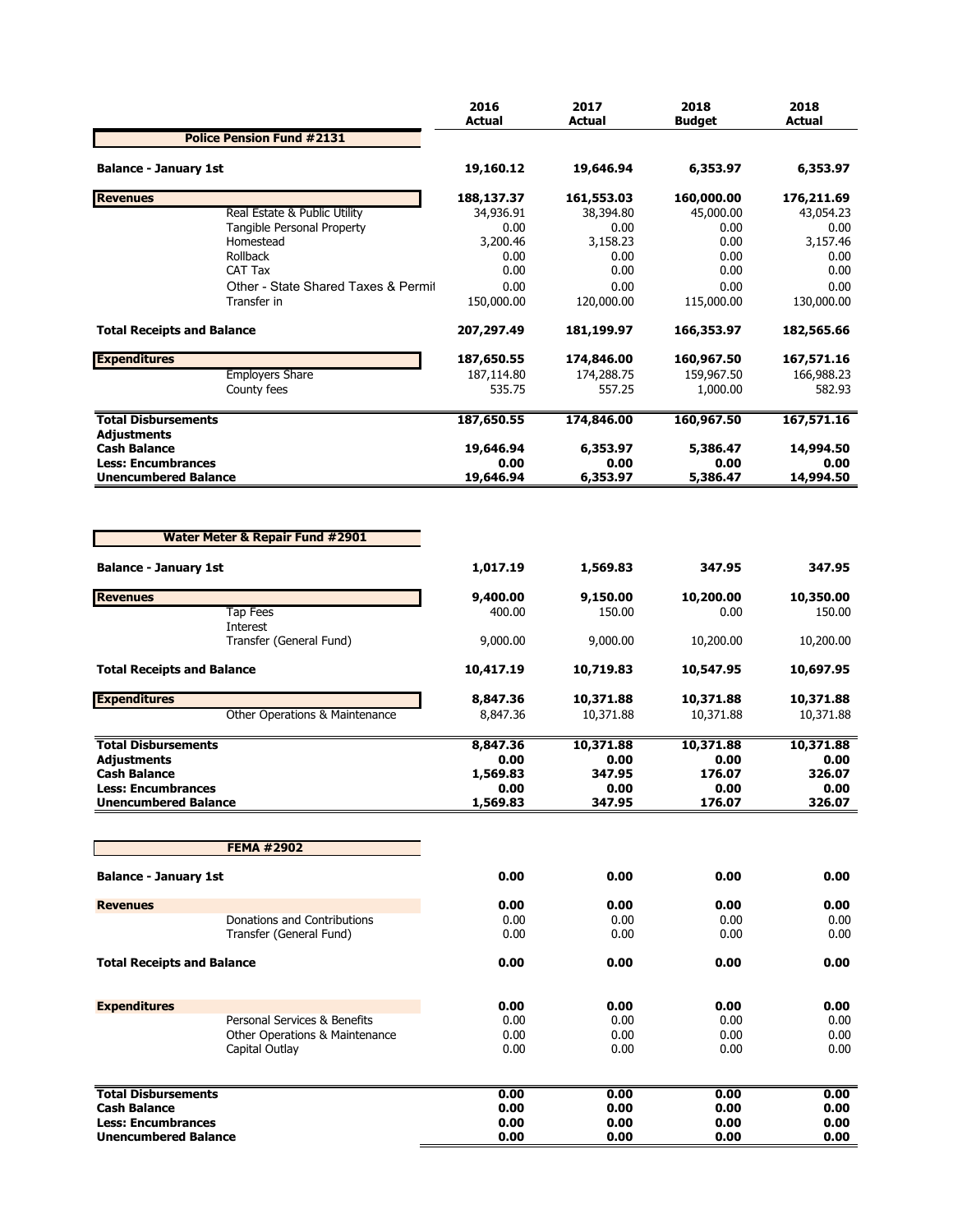|                                                          | 2016<br><b>Actual</b> | 2017<br><b>Actual</b> | 2018<br><b>Budget</b> | 2018<br><b>Actual</b> |
|----------------------------------------------------------|-----------------------|-----------------------|-----------------------|-----------------------|
| <b>Mayor's Court Computer #2903</b>                      |                       |                       |                       |                       |
| <b>Balance - January 1st</b>                             | 17,800.68             | 21,882.68             | 25,126.31             | 25,126.31             |
| <b>Revenues</b>                                          | 6,030.00              | 5,490.00              | 6,000.00              | 5,800.00              |
| <b>Court Fines</b>                                       | 6,030.00              | 5,490.00              | 6,000.00              | 5,800.00              |
| <b>Total Receipts and Balance</b>                        | 23,830.68             | 27,372.68             | 31,126.31             | 30,926.31             |
| <b>Expenditures</b>                                      | 1,948.00              | 2,246.37              | 3,000.00              | 2,026.00              |
| Other Operations & Maintenance                           | 0.00                  | 0.00                  | 0.00                  | 0.00                  |
| Capital Outlay                                           | 1,948.00              | 2,246.37              | 3,000.00              | 2,026.00              |
| <b>Total Disbursements</b>                               | 1,948.00              | 2,246.37              | 3,000.00              | 2,026.00              |
| <b>Adjustments</b>                                       | 0.00                  | 0.00                  | 0.00                  | 0.00                  |
| <b>Cash Balance</b><br><b>Less: Encumbrances</b>         | 21,882.68<br>0.00     | 25,126.31<br>0.00     | 28,126.31<br>0.00     | 28,900.31<br>0.00     |
| <b>Unencumbered Balance</b>                              | 21,882.68             | 25,126.31             | 28,126.31             | 28,900.31             |
|                                                          |                       |                       |                       |                       |
| <b>Special Bond Retirement #3101</b>                     |                       |                       |                       |                       |
| <b>Balance - January 1st</b>                             | 1,050.42              | 15,555.48             | 6,574.25              | 6,574.25              |
| <b>Revenues</b>                                          | 1,349,828.00          | 1,772,654.00          | 1,710,000.00          | 1,796,446.40          |
| <b>Special Assessments</b>                               | 0.00                  | 0.00                  | 0.00                  | 0.00                  |
| <b>Bond/Note Proceeds</b>                                | 1,179,828.00          | 1,722,654.00          | 1,640,000.00          | 1,649,446.40          |
| Transfer In - Capital                                    | 170,000.00            | 50,000.00             | 70,000.00             | 147,000.00            |
| Interest                                                 | 0.00                  | 0.00                  | 0.00                  | 0.00                  |
| <b>Total Receipts and Balance</b>                        | 1,350,878.42          | 1,788,209.48          | 1,716,574.25          | 1,803,020.65          |
| <b>Expenditures</b>                                      | 1,335,322.94          | 1,781,635.23          | 1,714,765.00          | 1,791,396.86          |
| Principal                                                | 1,309,702.80          | 1,738,594.18          | 1,677,405.00          | 1,750,562.46          |
| Interest                                                 | 25,620.14             | 43,041.05             | 37,360.00             | 40,834.40             |
| Other                                                    | 0.00                  | 0.00                  | 0.00                  | 0.00                  |
| County fees                                              | 0.00                  | 0.00                  | 0.00                  | 0.00                  |
| <b>Total Disbursements</b>                               | 1,335,322.94          | 1,781,635.23          | 1,714,765.00          | 1,791,396.86          |
| <b>Adjustments</b>                                       | 0.00                  | 0.00                  | 0.00                  | 0.00                  |
| <b>Cash Balance</b>                                      | 15,555.48             | 6,574.25              | 1,809.25              | 11,623.79             |
| <b>Less: Encumbrances</b><br><b>Unencumbered Balance</b> | 0.00<br>15,555.48     | 0.00<br>6,574.25      | 0.00<br>1,809.25      | 0.00<br>11,623.79     |
| <b>Bond Construction Fund #4101</b>                      |                       |                       |                       |                       |
|                                                          |                       |                       |                       |                       |
| <b>Balance - January 1st</b>                             | 0.00                  | 0.00                  | 0.00                  | 0.00                  |
| <b>Revenues</b>                                          | 0.00                  | 0.00                  | 0.00                  | 0.00                  |
| Transfers - in                                           | 0.00                  | 0.00                  | 0.00                  | 0.00                  |
| Other                                                    | 0.00                  | 0.00                  | 0.00                  | 0.00                  |
| <b>Total Receipts and Balance</b>                        | 0.00                  | 0.00                  | 0.00                  | 0.00                  |
| <b>Expenditures</b>                                      | 0.00                  | 0.00                  | 0.00                  | 0.00                  |
| Other Operations & Maintenance                           | 0.00                  | 0.00                  | 0.00                  | 0.00                  |
| <b>Total Disbursements</b>                               | 0.00                  | 0.00                  | 0.00                  | 0.00                  |
| Adjustments<br><b>Cash Balance</b>                       | 0.00                  | 0.00                  | 0.00                  | 0.00                  |
| <b>Less: Encumbrances</b>                                | 0.00                  | 0.00                  | 0.00                  | 0.00                  |
| <b>Unencumbered Balance</b>                              | 0.00                  | 0.00                  | 0.00                  | 0.00                  |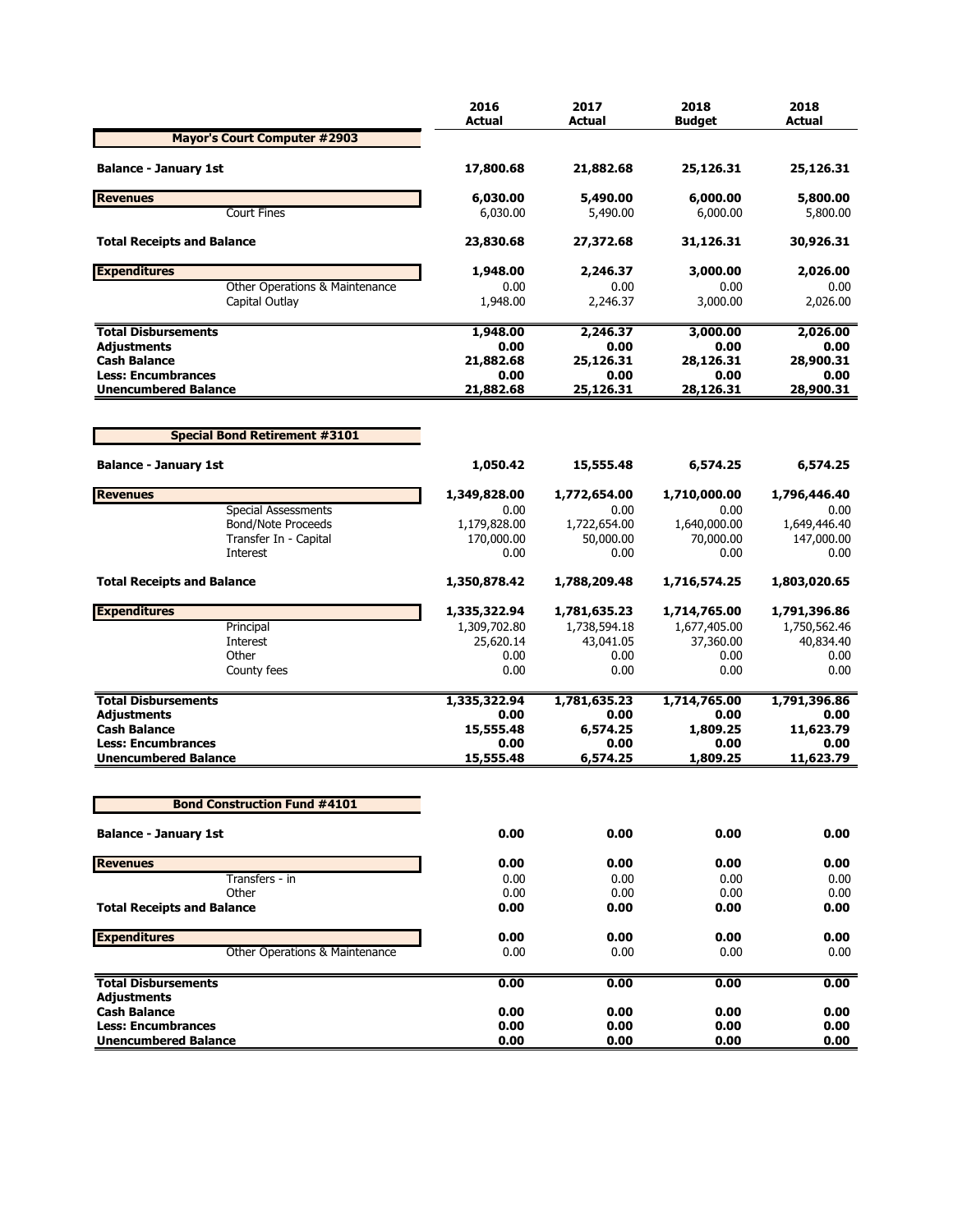|                                                        | 2016<br><b>Actual</b>    | 2017<br><b>Actual</b> | 2018<br><b>Budget</b> | 2018<br><b>Actual</b> |
|--------------------------------------------------------|--------------------------|-----------------------|-----------------------|-----------------------|
| <b>Issue I and II - Capital Funds #4201</b>            |                          |                       |                       |                       |
| <b>Balance - January 1st</b>                           | 0.00                     | 0.00                  | 0.00                  | 0.00                  |
| <b>Revenues</b>                                        | 0.00                     | 0.00                  | 0.00                  | 0.00                  |
| <b>Special Assessments</b>                             | 0.00                     | 0.00                  | 0.00                  | 0.00                  |
| Other                                                  | 0.00                     | 0.00                  | 0.00                  | 0.00                  |
| Transfer -In                                           |                          |                       |                       |                       |
| <b>Total Receipts and Balance</b>                      | 0.00                     | 0.00                  | 0.00                  | 0.00                  |
| <b>Expenditures</b>                                    | 0.00                     | 0.00                  | 0.00                  | 0.00                  |
| Sreets, Sidewalks, Highways & Curbs                    | 0.00                     | 0.00                  | 0.00                  | 0.00                  |
| Dunham - Water & Sewer                                 | 0.00                     | 0.00                  | 0.00                  | 0.00                  |
| <b>Transfers Out</b>                                   | 0.00                     | 0.00                  | 0.00                  | 0.00                  |
| Adjustments                                            |                          |                       |                       |                       |
| <b>Total Disbursements</b>                             | 0.00                     | 0.00                  | 0.00                  | 0.00                  |
| <b>Adjustments</b>                                     |                          |                       |                       |                       |
| <b>Cash Balance</b><br><b>Less: Encumbrances</b>       | 0.00<br>0.00             | 0.00<br>0.00          | 0.00<br>0.00          | 0.00<br>0.00          |
| <b>Unencumbered Balance</b>                            | 0.00                     | 0.00                  | 0.00                  | 0.00                  |
|                                                        |                          |                       |                       |                       |
| <b>Capital Improvement Fund #4901</b>                  |                          |                       |                       |                       |
| <b>Balance - January 1st</b>                           | 562,415.01               | 167,353.96            | 47,677.43             | 47,677.43             |
| <b>Revenues</b>                                        | 1,102,503.12             | 517,574.91            | 879,785.00            | 436,952.71            |
| Grants                                                 | 369,546.93               | 16,687.66             | 0.00                  | $0.00\,$              |
| Interest                                               | 19,125.00                | 0.00                  | 0.00                  | 0.00                  |
| Other                                                  | 583,096.19               | 25,336.00             | 419,050.00            | 289,733.72            |
| Sewer Fees                                             | 20,735.00                | 15,551.25             | 20,735.00             | 0.00                  |
| Transfers - in                                         | 110,000.00               | 460,000.00            | 440,000.00            | 147,218.99            |
| <b>Total Receipts and Balance</b>                      | 1,664,918.13             | 684,928.87            | 927,462.43            | 484,630.14            |
| <b>Expenditures</b>                                    | 1,497,564.17             | 637,251.44            | 615,000.00            | 254,645.40            |
| Capital Outlay                                         | 1,327,564.17             | 587,251.44            | 545,000.00            | 107,645.40            |
| Advances - Out                                         | 0.00                     | 0.00                  | 0.00                  | 0.00                  |
| Transfer - Out/Debt Service                            | 170,000.00               | 50,000.00             | 70,000.00             | 147,000.00            |
| <b>Total Disbursements</b>                             | 1,497,564.17             | 637,251.44            | 615,000.00            | 254,645.40            |
| <b>Adjustments</b><br><b>Cash Balance</b>              | 0.00                     | 0.00<br>47,677.43     | 0.00<br>312,462.43    | 0.00                  |
| <b>Less: Encumbrances</b>                              | 167,353.96<br>142,180.00 | 0.00                  | 0.00                  | 229,984.74<br>282.10  |
| <b>Unencumbered Balance</b>                            | 25,173.96                | 47,677.43             | 312,462.43            | 229,702.64            |
|                                                        |                          |                       |                       |                       |
| <b>Veteran's Memorial Fund #4902</b>                   |                          |                       |                       |                       |
| <b>Balance - January 1st</b>                           | 6,888.56                 | 5,772.51              | 3,403.50              | 3,403.50              |
| <b>Revenues</b>                                        | 694.45                   | 1,243.56              | 600.00                | 701.85                |
| Transfers - in                                         | 0.00                     | 521.78                | 0.00                  | 0.00                  |
| Other                                                  | 694.45                   | 721.78                | 600.00                | 701.85                |
| <b>Total Receipts and Balance</b>                      | 7,583.01                 | 7,016.07              | 4,003.50              | 4,105.35              |
| <b>Expenditures</b>                                    | 1,810.50                 | 3,090.79              | 500.00                | 443.59                |
| Other Operations & Maintenance<br><b>Transfers Out</b> | 1,810.50                 | 3,090.79              | 500.00                | 443.59                |
| <b>Total Disbursements</b>                             | 1,810.50                 | 3,090.79              | 500.00                | 443.59                |
| <b>Adjustments</b>                                     | 0.00                     | 0.00                  | 0.00                  | 0.00                  |
| <b>Cash Balance</b>                                    | 5,772.51                 | 3,925.28              | 3,503.50              | 3,661.76              |
| <b>Less: Encumbrances</b>                              | 0.00                     | 0.00                  | 0.00                  | 0.00                  |
| <b>Unencumbered Balance</b>                            | 5,772.51                 | 3,925.28              | 3,503.50              | 3,661.76              |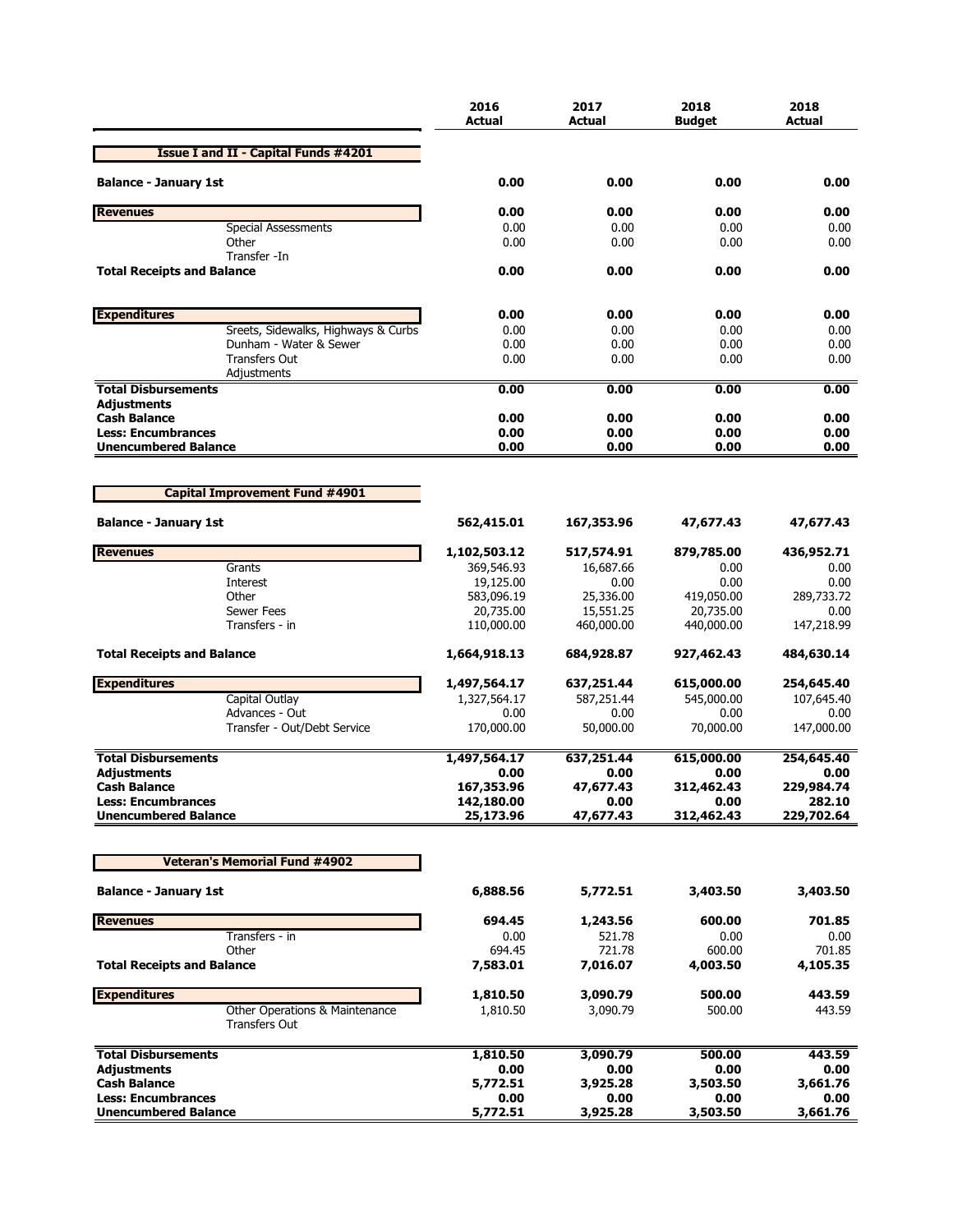|                                   | 2016             | 2017             | 2018          | 2018             |
|-----------------------------------|------------------|------------------|---------------|------------------|
| <b>Building Bond Fund #7001</b>   | <b>Actual</b>    | Actual           | <b>Budget</b> | Actual           |
|                                   |                  |                  |               |                  |
| <b>Balance - January 1st</b>      | 0.00             | 0.00             | 0.00          | 0.00             |
| <b>Revenues</b>                   | 0.00             | 0.00             | 0.00          | 0.00             |
| Transfers - in                    | 0.00             | 0.00             | 0.00          | 0.00             |
| Other                             | 0.00             | 0.00             | 0.00          | 0.00             |
| <b>Total Receipts and Balance</b> | 0.00             | 0.00             | 0.00          | 0.00             |
| <b>Expenditures</b>               | 0.00             | 0.00             | 0.00          | 0.00             |
| Other Operations & Maintenance    | 0.00             | 0.00             | 0.00          | 0.00             |
| <b>Transfers Out</b>              | 0.00             | 0.00             | 0.00          | 0.00             |
| <b>Total Disbursements</b>        | 0.00             | 0.00             | 0.00          | 0.00             |
| <b>Cash Balance</b>               | 0.00             | 0.00             | 0.00          | 0.00             |
| <b>Less: Encumbrances</b>         | 0.00             | 0.00             | 0.00          | 0.00             |
| <b>Unencumbered Balance</b>       | 0.00             | 0.00             | 0.00          | 0.00             |
|                                   |                  |                  |               |                  |
| <b>Unclaimed Monies #9101</b>     |                  |                  |               |                  |
| <b>Balance - January 1st</b>      | 50.00            | 50.00            | 50.00         | 50.00            |
| <b>Revenues</b>                   | 0.00             | 0.00             | 0.00          | 0.00             |
| Other                             | 0.00             | 0.00             | 0.00          | 0.00             |
| <b>Total Receipts and Balance</b> | 50.00            | 50.00            | 50.00         | 50.00            |
| <b>Expenditures</b>               | 0.00             | 0.00             | 0.00          | 0.00             |
| Other Operations & Maintenance    | 0.00             | 0.00             | 0.00          | 0.00             |
| <b>Total Disbursements</b>        | 0.00             | 0.00             | 0.00          | 0.00             |
| <b>Adjustments</b>                | 0.00             | 0.00             | 0.00          | 0.00             |
| <b>Cash Balance</b>               | 50.00            | 50.00            | 50.00         | 50.00            |
| <b>Less: Encumbrances</b>         |                  |                  |               |                  |
| <b>Unencumbered Balance</b>       | 50.00            | 50.00            | 50.00         | 50.00            |
|                                   |                  |                  |               |                  |
| <b>Building Bonds #9901</b>       |                  |                  |               |                  |
| <b>Balance - January 1st</b>      | 131,116.99       | 126,071.23       | 129,021.23    | 129,021.23       |
| <b>Revenues</b>                   | 2,500.00         | 5,000.00         | 0.00          | 13,279.84        |
| Other                             | 2,500.00         | 5,000.00         | 0.00          | 13,279.84        |
| <b>Total Receipts and Balance</b> | 133,616.99       | 131,071.23       | 129,021.23    | 142,301.07       |
| <b>Expenditures</b>               | 7,545.76         | 2,050.00         | 0.00          | 4,125.00         |
| Other Operations & Maintenance    | 7,545.76         | 2,050.00         | 0.00          | 4,125.00         |
| <b>Total Disbursements</b>        |                  |                  |               |                  |
| <b>Adjustments</b>                | 7,545.76<br>0.00 | 2,050.00<br>0.00 | 0.00<br>0.00  | 4,125.00<br>0.00 |
| <b>Cash Balance</b>               | 126,071.23       | 129,021.23       | 129,021.23    | 138,176.07       |
| <b>Less: Encumbrances</b>         | 0.00             | 0.00             | 0.00          | 0.00             |
| <b>Unencumbered Balance</b>       | 126,071.23       | 129,021.23       | 129,021.23    | 138,176.07       |
|                                   |                  |                  |               |                  |
| Mayor's Court - 9902              |                  |                  |               |                  |
| <b>Balance - January 1st</b>      | 23,052.60        | 28,686.94        | 27,324.26     | 27,324.26        |
| <b>Revenues</b>                   | 306,178.65       | 302,636.65       | 0.00          | 296,410.70       |
| Other                             | 306,178.65       | 302,636.65       | 0.00          | 296,410.70       |
| <b>Total Receipts and Balance</b> | 329,231.25       | 331,323.59       | 27,324.26     | 323,734.96       |
|                                   |                  |                  |               |                  |
| <b>Expenditures</b>               | 300,544.31       | 303,999.33       | 0.00          | 288,738.61       |
| Other Operations & Maintenance    | 300,544.31       | 303,999.33       | 0.00          | 288,738.61       |
| <b>Total Disbursements</b>        | 300,544.31       | 303,999.33       | 0.00          | 288,738.61       |
| <b>Adjustments</b>                | 0.00             | 0.00             | 0.00          | 0.00             |
| <b>Cash Balance</b>               | 28,686.94        | 27,324.26        | 27,324.26     | 34,996.35        |